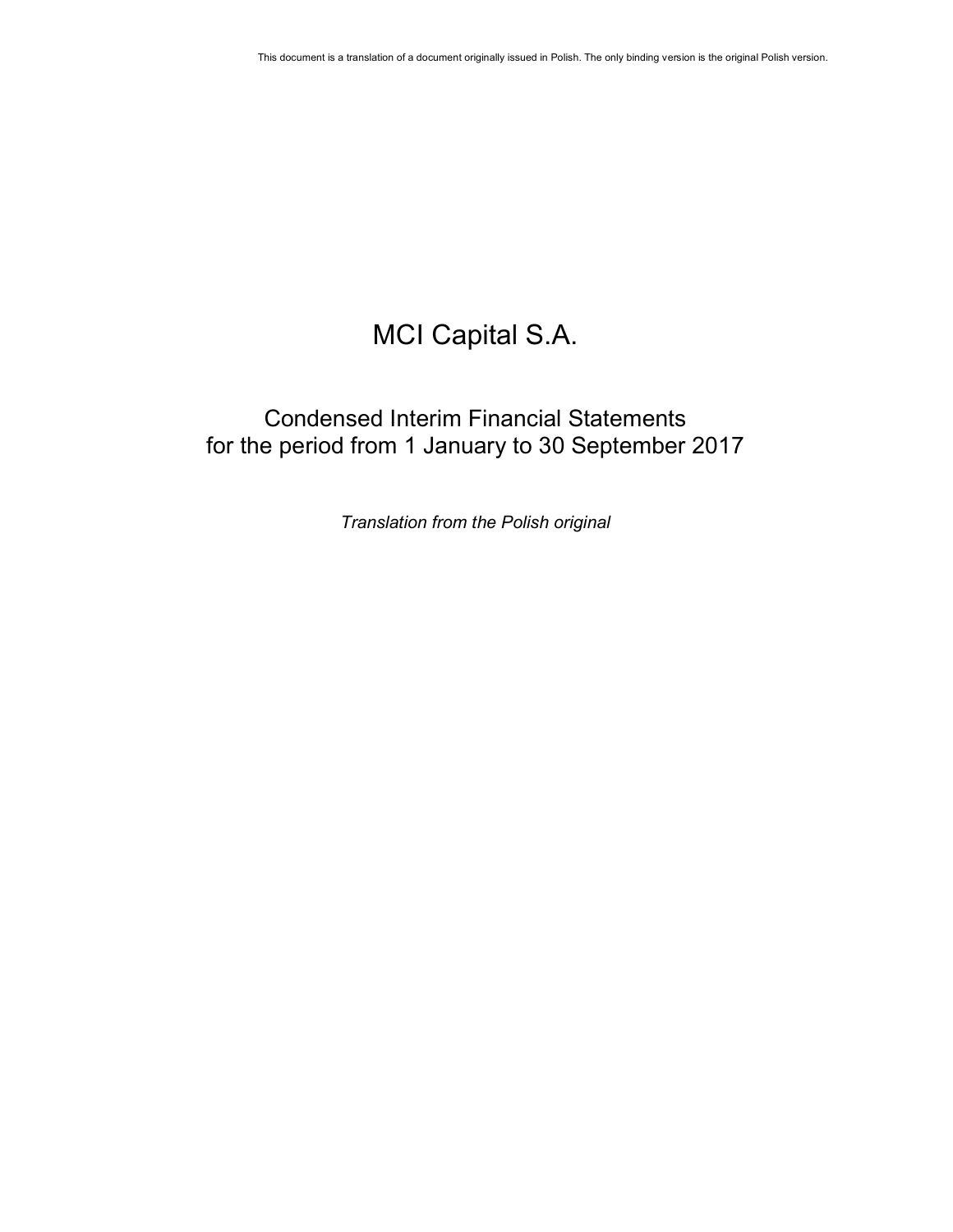

For the shareholders of MCI Capital S.A.

In accordance with the Regulation of the Minister of Finance of 19 February 2009 on current and periodic information provided by issuers of securities and the conditions for recognition as equivalent information required by the law of a non-Member State (Journal of Laws of 2014, No 133), the Management Board of the entity is obliged to provide preparation of the financial statements in accordance with applicable accounting principles giving a fair and true view of the financial and material situation of MCI Capital S.A. for the reporting period from 1 January to 30 September 2017 and from 1 July to 30 September 2017.

These condensed interim financial statements were approved for publication and signed by the Management Board of the Company.

| Name                                                                                        | Position/Function                         | Signature |
|---------------------------------------------------------------------------------------------|-------------------------------------------|-----------|
| <b>Tomasz Czechowicz</b>                                                                    | President of the<br>Management Board      |           |
| Ewa Ogryczak                                                                                | Vice-President of the<br>Management Board |           |
| <b>Krzysztof Stupnicki</b>                                                                  | Vice-President of the<br>Management Board |           |
| <b>Tomasz Masiarz</b>                                                                       | <b>Board Member</b>                       |           |
| Keeping the Books of Account:<br>Mazars Polska Sp. z o.o.<br>00-549 Warszawa, ul. Piękna 18 |                                           |           |

Warsaw, 6 November 2017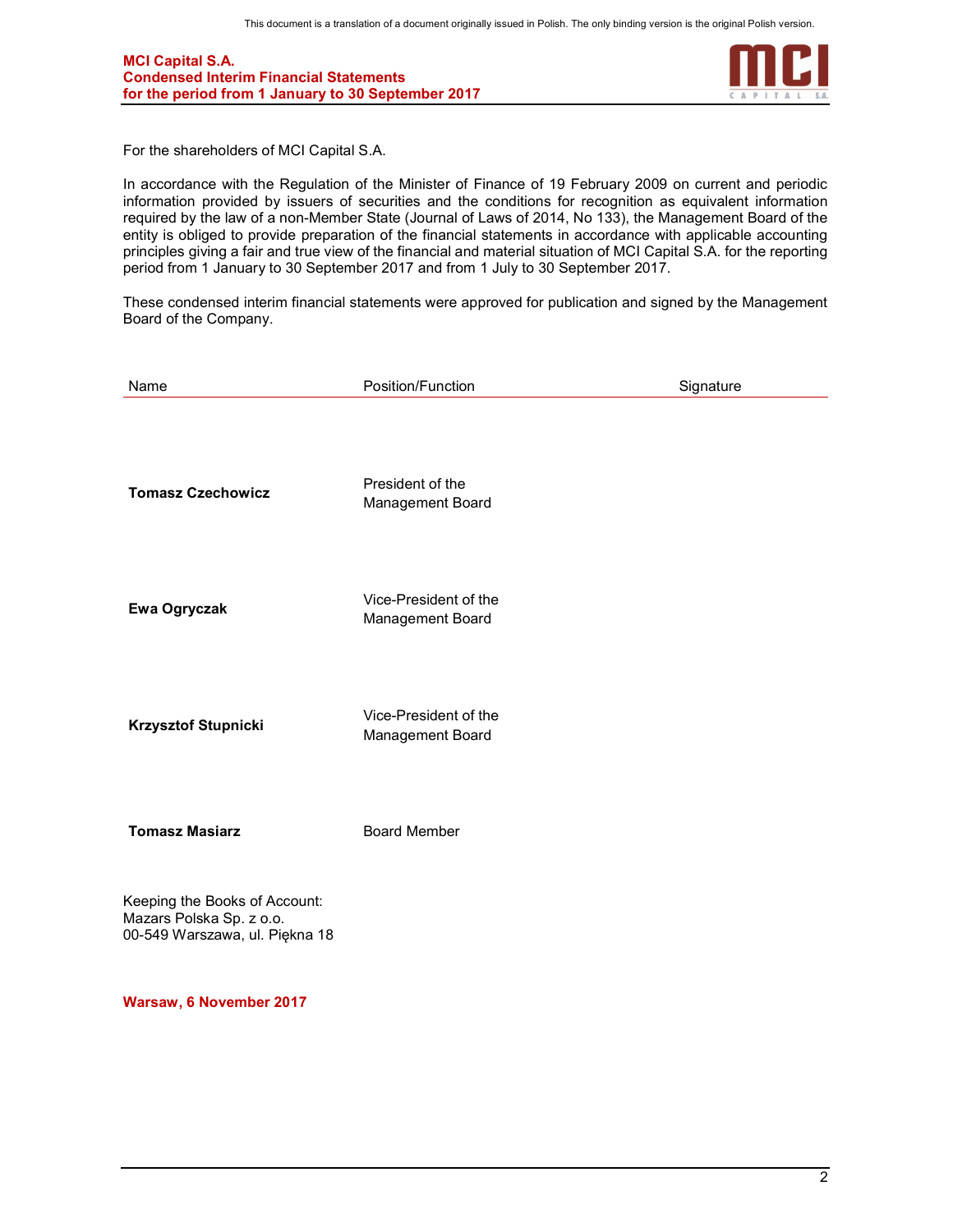

## Table of contents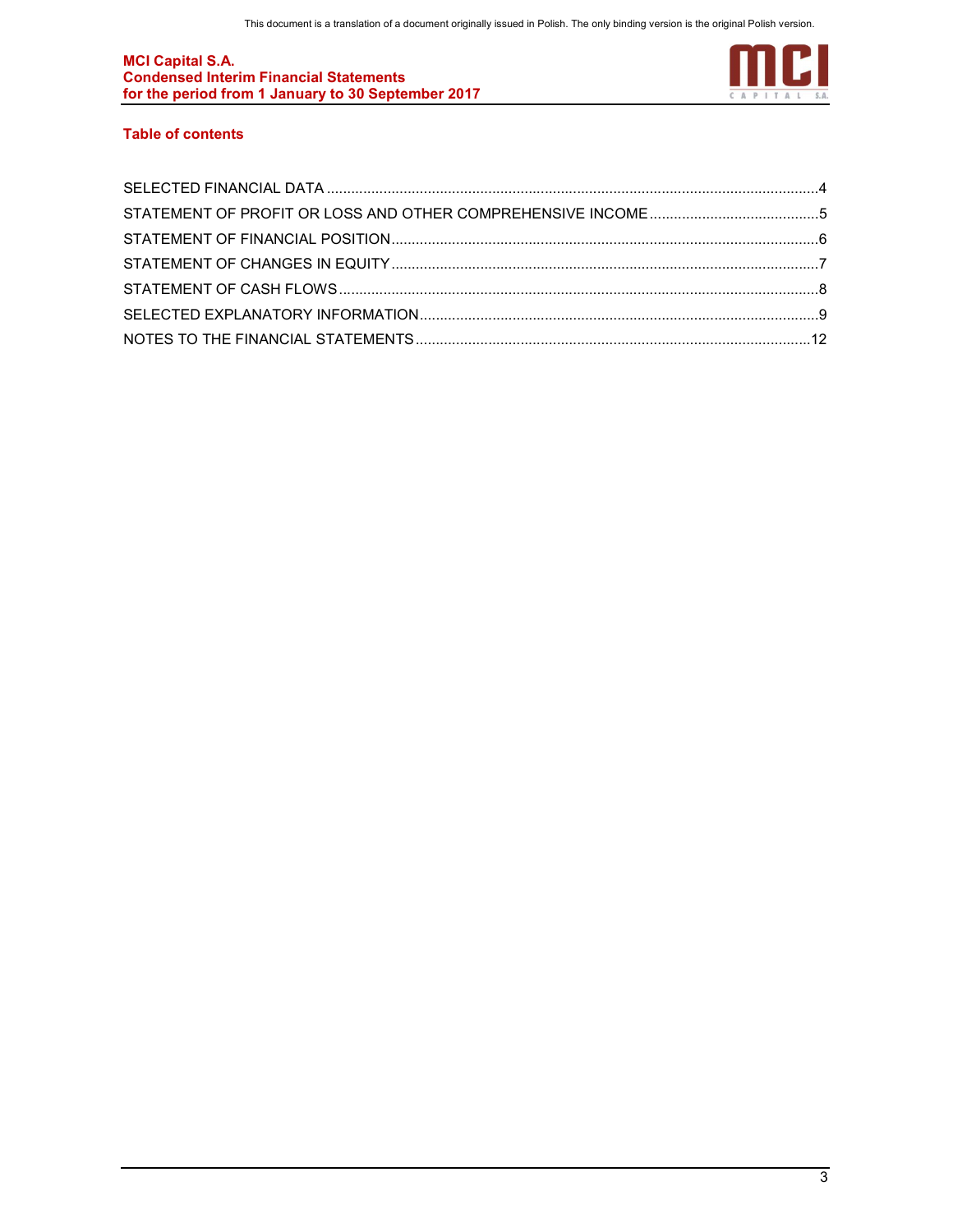

## SELECTED FINANCIAL DATA

|                                                      |                                  |                                  | For the period: For the period: For the period: For the period: For the period: For the period: For the period: For the period: |                                  |                                  |                                  |                                  |                                  |
|------------------------------------------------------|----------------------------------|----------------------------------|---------------------------------------------------------------------------------------------------------------------------------|----------------------------------|----------------------------------|----------------------------------|----------------------------------|----------------------------------|
|                                                      | from 01.01.2017<br>to 30.09.2017 | from 01.07.2017<br>to 30.09.2017 | from 01.01.2016<br>to 30.09.2016                                                                                                | from 01.07.2016<br>to 30.09.2016 | from 01.01.2017<br>to 30.09.2017 | from 01.07.2017<br>to 30.09.2017 | from 01.01.2016<br>to 30,09,2016 | from 01.07.2016<br>to 30.09.2016 |
|                                                      | <b>PLN'000</b>                   | <b>PLN'000</b>                   | <b>PLN'000</b>                                                                                                                  | <b>PLN'000</b>                   | <b>EUR'000</b>                   | <b>EUR'000</b>                   | <b>EUR'000</b>                   | <b>EUR'000</b>                   |
| Investment profits                                   | 102.062                          | 46,033                           | (27, 222)                                                                                                                       | (76, 366)                        | 23,977                           | 10,768                           | (6,231)                          | (17, 574)                        |
| Profit on operating activities                       | 99,548                           | 45,123                           | (30, 842)                                                                                                                       | (77, 284)                        | 23,387                           | 10,555                           | (7,060)                          | (17, 786)                        |
| Profit before taxation                               | 91.089                           | 42,693                           | (33, 560)                                                                                                                       | (79, 869)                        | 21,399                           | 9,986                            | (7,682)                          | (18, 381)                        |
| Net profit                                           | 90,141                           | 42,775                           | (32,003)                                                                                                                        | (80, 163)                        | 21,177                           | 10,006                           | (7, 325)                         | (18, 448)                        |
| Net cash from operating activities                   | 15.567                           | 17,639                           | 51,629                                                                                                                          | 6,461                            | 3,657                            | 4,126                            | 11,818                           | 1,487                            |
| Net cash from investment activities                  | 1.011                            | (12)                             | (38,023)                                                                                                                        | (5,754)                          | 238                              | (3)                              | (8,703)                          | (1, 324)                         |
| Net cash from financial activities                   | (63, 225)                        | (1, 439)                         | (18, 579)                                                                                                                       | (1,434)                          | (14, 853)                        | (337)                            | (4,253)                          | (330)                            |
| Net increase/(decrease) of cash and cash equivalents | (46, 647)                        | 16,188                           | (4, 973)                                                                                                                        | (727)                            | (10, 959)                        | 3,787                            | (1, 138)                         | (167)                            |
|                                                      |                                  |                                  |                                                                                                                                 |                                  |                                  |                                  |                                  |                                  |

|                                                                         | <b>Balance as at</b> | <b>Balance as at</b> | <b>Balance as at</b> | <b>Balance as at</b> | <b>Balance as at</b> | <b>Balance as at</b> | <b>Balance as at</b> | <b>Balance as at</b> |
|-------------------------------------------------------------------------|----------------------|----------------------|----------------------|----------------------|----------------------|----------------------|----------------------|----------------------|
|                                                                         | 30.09.2017           | 30.06.2017           | 31.12.2016           | 30.09.2016           | 30.09.2017           | 30.06.2017           | 31.12.2016           | 30.09.2016           |
|                                                                         | <b>PLN'000</b>       | <b>PLN'000</b>       | <b>PLN'000</b>       | <b>PLN'000</b>       | <b>EUR'000</b>       | <b>EUR'000</b>       | <b>EUR'000</b>       | <b>EUR'000</b>       |
| Total assets                                                            | 1.379.049            | 1,334,762            | 1,340,871            | 1,358,869            | 320,032              | 315,808              | 303,090              | 315,137              |
| Non-current liabilities                                                 | 197.098              | 193.734              | 221.422              | 190,617              | 45,740               | 45,838               | 50,050               | 44,206               |
| <b>Current liabilities</b>                                              | 106,554              | 108,497              | 76,784               | 55,372               | 24,728               | 25,671               | 17,356               | 12,841               |
| Equity                                                                  | 1,075,397            | 1,032,531            | 1,042,665            | 1,112,880            | 249,564              | 244,299              | 235,684              | 258,089              |
| Share capital                                                           | 52,853               | 52,853               | 58,752               | 61,780               | 12,265               | 12,505               | 13,280               | 14,327               |
| No of shares (in items)                                                 | 52.853.114           | 52,853,114           | 58.752.198           | 61.779.619           | 52,853,114           | 52,853,114           | 58,752,198           | 61,779,619           |
| Weighted average no of shares for period (in items)                     | 56,591,361           | 58,491,465           | 61,527,334           | 61,779,619           | 56,591,361           | 58,491,465           | 61,527,334           | 61,779,619           |
| Profit (loss) per one weighted average ordinary share<br>(in PLN / EUR) | 1.59                 | 0.81                 | (1.34)               | (0.52)               | 0.37                 | 0.19                 | (0.31)               | (0.12)               |
| Book value per one share (in PLN / EUR)                                 | 20.35                | 19.54                | 17.75                | 18.01                | 4.72                 | 4.62                 | 4.01                 | 4.18                 |

The above selected financial data are in addition to the financial statements prepared in accordance with the EU IFRS and have been converted into EUR according to the following principles: – individual items in the statement of profit and loss and other comprehensive income and the statement of cash flows for the period from 1 January to 30 September of the given year - at the average rate, calculated as the arithmetic average of exchange rates published by National Bank of Poland on the last day of the month during the period; respectively for the period from 1 January to 30 September 2017 – 4.2566; from 1 July to 30 September 2017 – 4.2751; form 1 January to 30 September 2016 – 4.3688; from 1 July to 30 September 2016 – 4.3453; – individual assets and liabilities as at the balance sheet date - according to the average exchange rate prevailing as at the balance sheet date, announced by the National Bank of Poland; respectively as at 30 September 2017 – 4.3091, as at 30 June 2017 – 4.2265; as at 31 December 2016 – 4.4240, as at 30 September 2016 – 4.3120.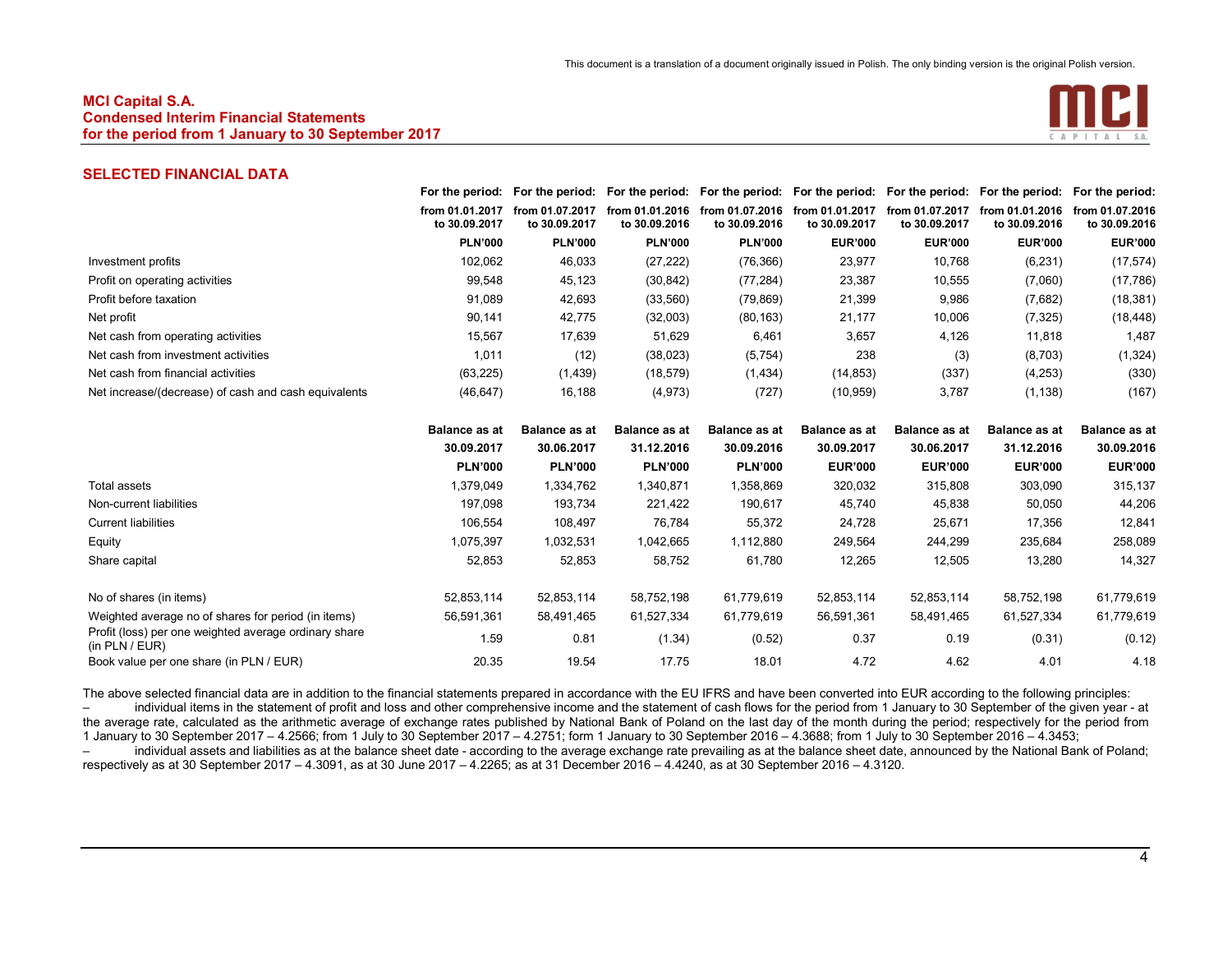

## STATEMENT OF PROFIT OR LOSS AND OTHER COMPREHENSIVE INCOME for the period from 1 January to 30 September 2017

|                                                 |                |                                  | For the period: For the period: For the period: For the period: |                                  |                                  |
|-------------------------------------------------|----------------|----------------------------------|-----------------------------------------------------------------|----------------------------------|----------------------------------|
|                                                 |                | from 01.01.2017<br>to 30.09.2017 | from 01.07.2017<br>to 30.09.2017                                | from 01.01.2016<br>to 30.09.2016 | from 01.07.2016<br>to 30.09.2016 |
|                                                 | <b>NOTES</b>   | <b>PLN'000</b>                   | <b>PLN'000</b>                                                  | <b>PLN'000</b>                   | <b>PLN'000</b>                   |
| Revaluation of shares                           | 1a             | 97,834                           | 45,513                                                          | (29, 299)                        | (76, 947)                        |
| Profit on investment certificates               | 1 <sub>b</sub> | 6,138                            | 520                                                             | (366)                            | 1,014                            |
| Revaluation of derivative financial instruments | 1 <sub>c</sub> | (1,910)                          |                                                                 | 2,443                            | (433)                            |
| Investment profits (loss)                       |                | 102,062                          | 46,033                                                          | (27, 222)                        | (76, 366)                        |
| Operating expenses                              | $\overline{2}$ | (2,627)                          | (815)                                                           | (3,677)                          | (929)                            |
| Other operating income                          |                | 216                              | 8                                                               | 59                               | 13                               |
| Other operating expenses                        |                | (103)                            | (103)                                                           | (2)                              | (2)                              |
| Profit (loss) on operating activities           |                | 99,548                           | 45,123                                                          | (30, 842)                        | (77, 284)                        |
| Revenues from dividends received                | 3              | 1,027                            | 1,027                                                           | 5,053                            |                                  |
| Financial income                                | 4              | 4,250                            | 1,395                                                           | 3,682                            | 1,363                            |
| <b>Financial expenses</b>                       | 4              | (13, 736)                        | (4, 852)                                                        | (11, 453)                        | (3,948)                          |
| Profit (loss) before taxation                   |                | 91,089                           | 42,693                                                          | (33, 560)                        | (79, 869)                        |
| Income tax                                      |                | (948)                            | 82                                                              | 1,557                            | (294)                            |
| Net profit (loss)                               |                | 90,141                           | 42,775                                                          | (32,003)                         | (80, 163)                        |
| Other net comprehensive income                  |                |                                  |                                                                 |                                  |                                  |
| Other comprehensive income                      |                | 90,141                           | 42,775                                                          | (32,003)                         | (80, 163)                        |
| Earnings (loss) per share                       |                |                                  |                                                                 |                                  |                                  |
| Basic                                           | 5              | 1.59                             | 0.81                                                            | (0.52)                           | (1.30)                           |
| <b>Diluted</b>                                  | 5              | 1.53                             | 0.77                                                            | (0.47)                           | (1.22)                           |

The statement on profit or loss and other comprehensive income should be read in conjunction with selected explanatory notes and the notes to the condensed interim financial statements on pages 9 to 35.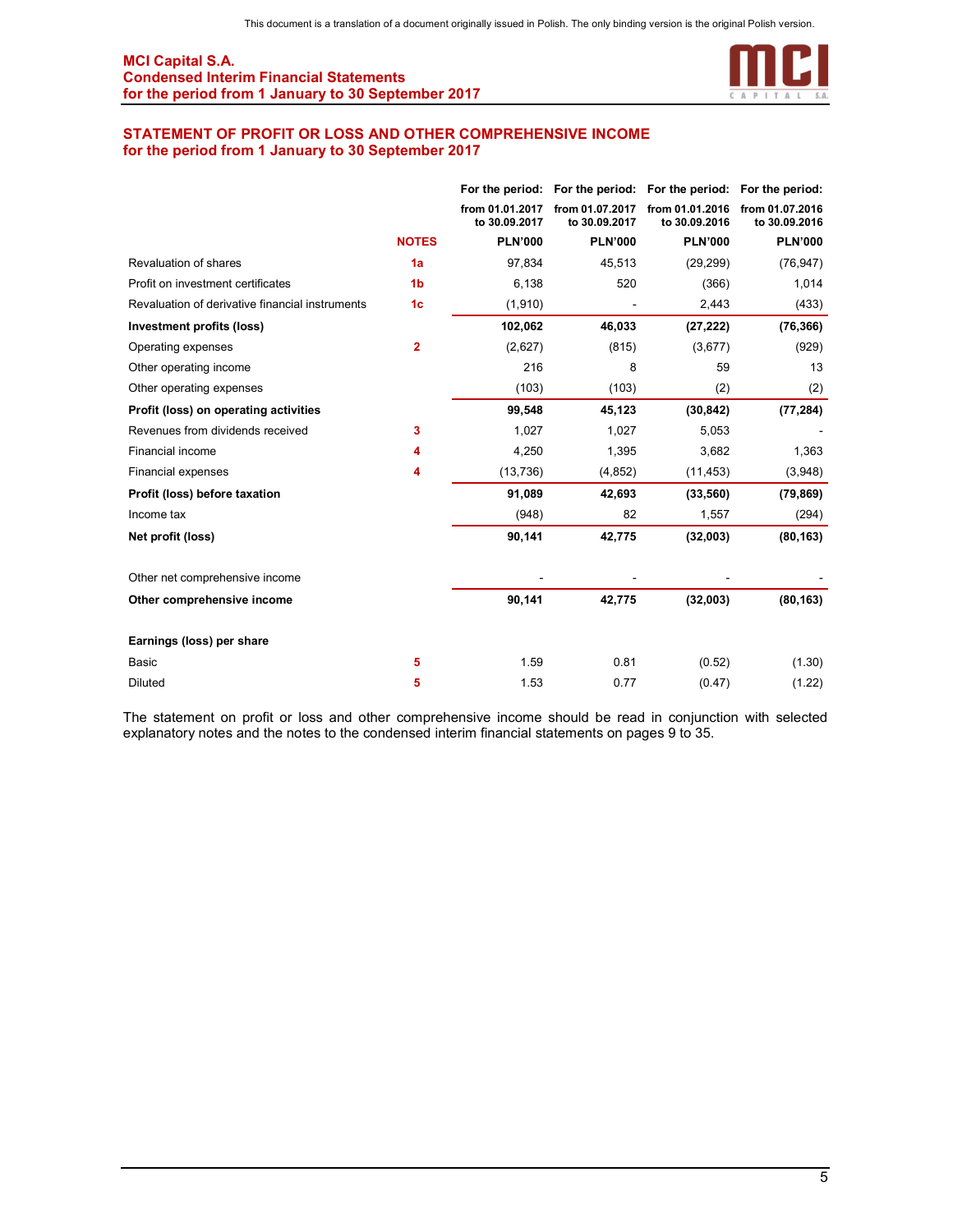

#### STATEMENT OF FINANCIAL POSITION as at 30 September 2017

|                                     |                | <b>Balance as at</b> | <b>Balance as at</b> |                | Balance as at Balance as at |
|-------------------------------------|----------------|----------------------|----------------------|----------------|-----------------------------|
|                                     |                | 30.09.2017           | 30.06.2017           | 31.12.2016     | 30.09.2016                  |
|                                     | <b>NOTES</b>   | <b>PLN'000</b>       | <b>PLN'000</b>       | <b>PLN'000</b> | <b>PLN'000</b>              |
| <b>ASSETS</b>                       |                |                      |                      |                |                             |
| <b>Non-current assets</b>           |                |                      |                      |                |                             |
| Tangible fixed assets               |                | 580                  | 607                  | 784            | 622                         |
| Investment certificates             | 8              | 98,788               | 98,267               | 113,945        | 134,082                     |
| Investments in subsidiaries         | 6              | 1,186,288            | 1,139,690            | 1,083,838      | 1,126,516                   |
| Investments in associates           | 7              | 16,652               | 17,735               | 21,389         | 25,807                      |
| Investments in other entities       |                | 7                    | $\overline{7}$       | $\overline{7}$ | 7                           |
| Loans granted                       | 9              |                      |                      | 205            | 203                         |
| Trade and other receivables         | 11             | 426                  | 437                  | 437            | 415                         |
| Deferred tax assets                 |                | 7,058                | 6,805                | 8,000          | 5,275                       |
| Derivatives                         | 1 <sub>d</sub> | 200                  | 200                  | 2,110          | 4,227                       |
|                                     |                | 1,309,999            | 1,263,748            | 1,230,715      | 1,297,154                   |
| <b>Current assets</b>               |                |                      |                      |                |                             |
| Trade and other receivables         | 10             | 7,626                | 26,009               | 1,960          | 641                         |
| Receivables from bills of exchange  | 12             | 25,684               | 25,470               | 26,063         | 4,860                       |
| Loans granted                       | 9              | 1,125                | 1,108                | 871            | 861                         |
| Cash and cash equivalents           | 13             | 34,615               | 18,427               | 81,262         | 55,353                      |
|                                     |                | 69,050               | 71,014               | 110,156        | 61,715                      |
|                                     |                |                      |                      |                |                             |
| <b>Total assets</b>                 |                | 1,379,049            | 1,334,762            | 1,340,871      | 1,358,869                   |
|                                     |                |                      |                      |                |                             |
| <b>EQUITY AND LIABILITIES</b>       |                |                      |                      |                |                             |
| <b>Equity</b>                       |                |                      |                      |                |                             |
| Share capital                       | 14             | 52,853               | 52,853               | 58,752         | 61,780                      |
| Reserve capital                     | 14             | 886,686              | 886,686              | 1,020,712      | 1,047,672                   |
| Other reserve capital               |                | 44,046               | 43,955               | 43,773         | 43,682                      |
| Retained earnings                   |                | 1,671                | 1,671                | 1,671          | 1,671                       |
| Net profit/loss                     |                | 90,141               | 47,366               | (82, 243)      | (32,003)                    |
| Own shares                          | 14             |                      |                      |                | (9,922)                     |
|                                     |                | 1,075,397            | 1,032,531            | 1,042,665      | 1,112,880                   |
| <b>Non-current liabilities</b>      |                |                      |                      |                |                             |
| Received loans                      |                |                      |                      | 107            | 114                         |
| Liabilities on bonds                | 16             | 195,962              | 192,821              | 221,315        | 190,503                     |
| Trade and other payables            | 17             | 1,136                | 913                  |                |                             |
|                                     |                | 197,098              | 193,734              | 221,422        | 190,617                     |
| <b>Current liabilities</b>          |                |                      |                      |                |                             |
| Trade and other payables            | 17             | 1,106                | 3,177                | 4,108          | 2,091                       |
| Liabilities on bonds                | 16             | 93,698               | 93,638               | 44,747         | 41,640                      |
| Liabilities on bills of exchange    |                |                      |                      | 16,031         |                             |
| Received loans                      |                |                      |                      | 41             | 41                          |
| Provisions                          | 18             | 11,750               | 11,682               | 11,857         | 11,600                      |
|                                     |                | 106,554              | 108,497              | 76,784         | 55,372                      |
|                                     |                |                      |                      |                |                             |
| <b>Total Equity and Liabilities</b> |                | 1,379,049            | 1,334,762            | 1,340,871      | 1,358,869                   |
|                                     |                |                      |                      |                |                             |

The statement of financial position should be read in conjunction with selected explanatory notes and the notes to the condensed interim financial statements on pages 9 to 35.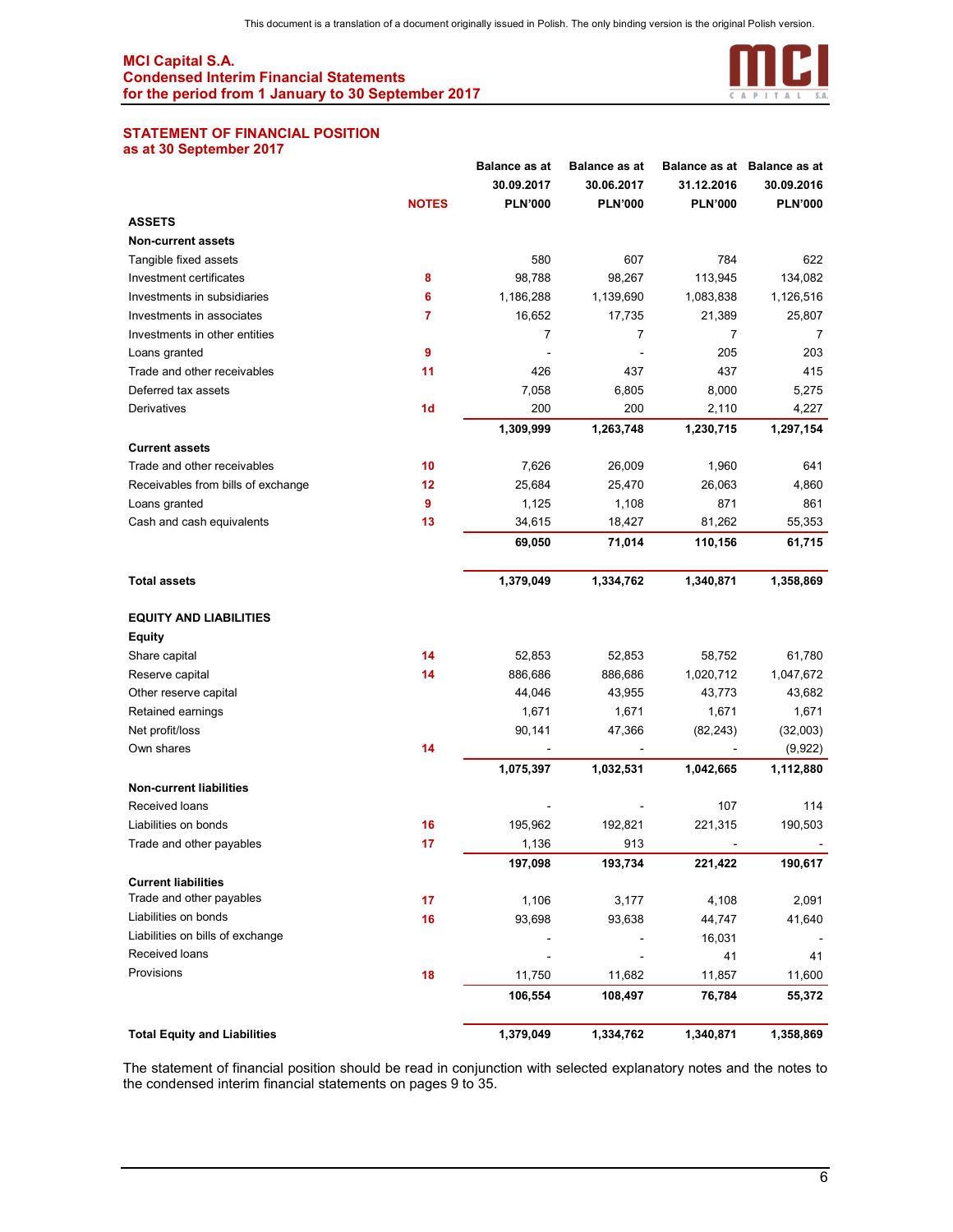

## STATEMENT OF CHANGES IN EQUITY for the period from 1 January to 30 September 2017

|                                    |                  | <b>Reserve capital</b>                                                              |                                                                                          |                                                                 | Other reserve capital             |                                                                            |                                                              |                             |                      |               |                        |
|------------------------------------|------------------|-------------------------------------------------------------------------------------|------------------------------------------------------------------------------------------|-----------------------------------------------------------------|-----------------------------------|----------------------------------------------------------------------------|--------------------------------------------------------------|-----------------------------|----------------------|---------------|------------------------|
| <b>PLN'000</b>                     | Share<br>capital | <b>Issue of</b><br>shares as<br>part of<br>conversion<br>οf<br>convertible<br>bonds | <b>Issue of shares</b><br>implementation<br>of the<br>management<br>options<br>programme | <b>Issue of</b><br>shares<br>above<br>their<br>nominal<br>value | <b>Distribution</b><br>of profits | Management<br>options<br>programme<br>and other<br>share-based<br>payments | <b>Measurement</b><br>of the equity<br>component of<br>bonds | <b>Retained</b><br>earnings | <b>Net</b><br>profit | Own<br>shares | <b>Total</b><br>equity |
| Balance as at 01.01.2016           | 61,780           | 28,175                                                                              | 2,792                                                                                    | 106,440                                                         | 788,802                           | 38,249                                                                     | 5,395                                                        | 1,671                       | 121,463              | (150)         | 1,154,617              |
| Transfer of profit/loss            |                  |                                                                                     |                                                                                          |                                                                 | 121,463                           |                                                                            |                                                              |                             | (121, 463)           |               |                        |
| Redemption of own shares           |                  |                                                                                     |                                                                                          |                                                                 |                                   |                                                                            |                                                              |                             |                      | (9,922)       | (9,922)                |
| Remuneration in the form of shares |                  |                                                                                     |                                                                                          |                                                                 |                                   | 116                                                                        |                                                              |                             |                      | 150           | 266                    |
| Settlement of option programmes    |                  |                                                                                     |                                                                                          |                                                                 |                                   | (78)                                                                       |                                                              |                             |                      |               | (78)                   |
| Profit/loss for the period         |                  |                                                                                     |                                                                                          |                                                                 |                                   |                                                                            |                                                              |                             | (32,003)             |               | (32,003)               |
| Balance as at 30.09.2016           | 61,780           | 28,175                                                                              | 2,792                                                                                    | 106,440                                                         | 910,265                           | 38,287                                                                     | 5,395                                                        | 1,671                       | (32,003)             | (9,922)       | 1,112,880              |
| Balance as at 01.01.2016           | 61,780           | 28,175                                                                              | 2,792                                                                                    | 106,440                                                         | 788,802                           | 38,249                                                                     | 5,395                                                        | 1,671                       | 121,463              | (150)         | 1,154,617              |
| Transfer of profit/loss            |                  |                                                                                     |                                                                                          |                                                                 | 121,463                           |                                                                            |                                                              |                             | (121, 463)           |               |                        |
| Redemption of own shares           | (3,028)          |                                                                                     |                                                                                          |                                                                 | (26,960)                          |                                                                            |                                                              |                             |                      |               | (29,988)               |
| Remuneration in the form of shares |                  |                                                                                     |                                                                                          |                                                                 |                                   | 207                                                                        |                                                              |                             |                      | 150           | 357                    |
| Settlement of option programmes    |                  |                                                                                     |                                                                                          |                                                                 |                                   | (78)                                                                       |                                                              |                             |                      |               | (78)                   |
| Profit/loss for the period         |                  |                                                                                     |                                                                                          |                                                                 |                                   |                                                                            |                                                              |                             | (82, 243)            |               | (82, 243)              |
| Balance as at 31.12.2016           | 58,752           | 28,175                                                                              | 2,792                                                                                    | 106,440                                                         | 883,305                           | 38,378                                                                     | 5,395                                                        | 1,671                       | (82, 243)            |               | 1,042,665              |
| Balance as at 01.01.2017           | 58,752           | 28,175                                                                              | 2,792                                                                                    | 106,440                                                         | 883,305                           | 38,378                                                                     | 5,395                                                        | 1,671                       | (82, 243)            |               | 1,042,665              |
| Transfer of profit/loss            |                  |                                                                                     |                                                                                          |                                                                 | (82, 243)                         |                                                                            |                                                              |                             | 82,243               |               |                        |
| Redemption of own shares           | (5,899)          |                                                                                     |                                                                                          |                                                                 | (51, 783)                         |                                                                            |                                                              |                             |                      |               | (57, 682)              |
| Remuneration in the form of shares |                  |                                                                                     |                                                                                          |                                                                 |                                   | 273                                                                        |                                                              |                             |                      |               | 273                    |
| Profit/loss for the period         |                  |                                                                                     |                                                                                          |                                                                 |                                   |                                                                            |                                                              |                             | 90,141               |               | 90,141                 |
| <b>Balance as at 30.09.2017</b>    | 52,853           | 28.175                                                                              | 2,792                                                                                    | 106,440                                                         | 749,279                           | 38,651                                                                     | 5,395                                                        | 1,671                       | 90,141               |               | 1,075,397              |

The statement of changes in equity should be read in conjunction with selected explanatory notes and the notes to the condensed interim financial statements on pages 9 to 35.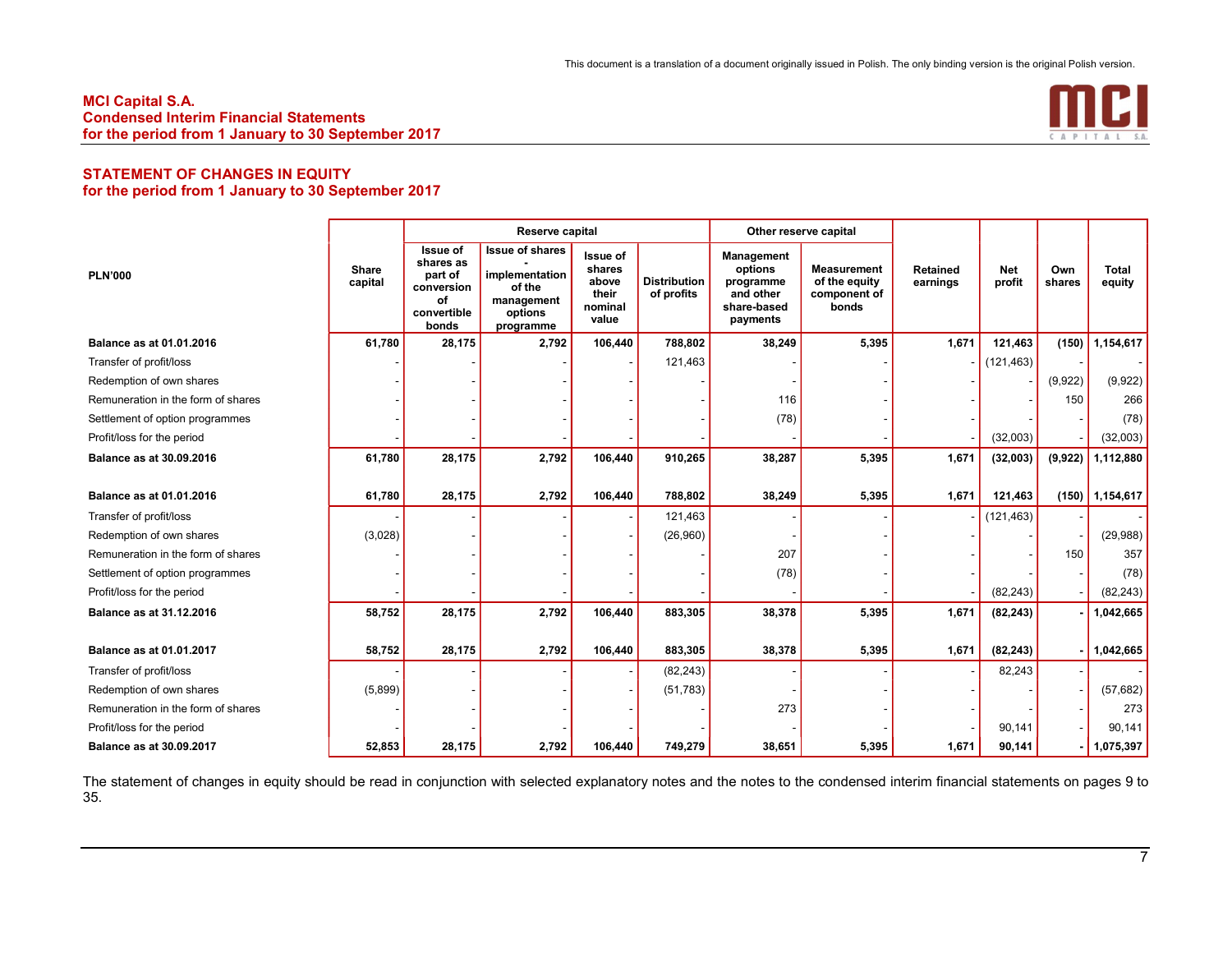

## STATEMENT OF CASH FLOWS

#### for the period from 1 January to 30 September 2017

|                                                       | For the period:                  | For the period:                  | For the period:*                 | For the period:*                 |
|-------------------------------------------------------|----------------------------------|----------------------------------|----------------------------------|----------------------------------|
|                                                       | from 01.01.2017<br>to 30.09.2017 | from 01.07.2017<br>to 30.09.2017 | from 01.01.2016<br>to 30.09.2016 | from 01.07.2016<br>to 30.09.2016 |
|                                                       | <b>PLN'000</b>                   | <b>PLN'000</b>                   | <b>PLN'000</b>                   | <b>PLN'000</b>                   |
| Cash flows from operating activities                  |                                  |                                  |                                  |                                  |
| Net profit for the reporting period                   | 90,141                           | 42,775                           | (32,003)                         | (80, 163)                        |
| Adjustments:                                          |                                  |                                  |                                  |                                  |
| Depreciation of tangible fixed assets                 | 151                              | 36                               | 122                              | 41                               |
| Revaluation of shares, certificates and derivatives   | (102, 062)                       | (46, 033)                        | 27,295                           | 76,439                           |
| Share-based incentive programmes                      | 273                              | 91                               | 266                              | 91                               |
| Change in certificates                                | 21,296                           |                                  | 50,997                           | 8,287                            |
| Costs of issue of bonds - paid                        | (464)                            | (196)                            | (897)                            |                                  |
| Bails paid                                            |                                  |                                  | (421)                            | (421)                            |
| Financial income and expenses                         | 12,985                           | 4,951                            | 6,079                            | 3,878                            |
| Income tax paid                                       | (1,780)                          | (548)                            | (3)                              | (3)                              |
| Other adjustments                                     | 1,713                            | 202                              | 23                               | 187                              |
| Change in provisions                                  | (107)                            | 68                               | (150)                            | (162)                            |
| Change in trade and other receivables                 | (4,628)                          | 19,421                           | 501                              | 4,533                            |
| Change in dividends                                   | (1,027)                          | (1,027)                          |                                  | (5,053)                          |
| Change in trade and other payables                    | (1,866)                          | (1,848)                          | 1,492                            | (1, 372)                         |
| Change in deferred tax assets and liabilities         | 942                              | (253)                            | (1,672)                          | 179                              |
| Net cash from operating activities                    | 15,567                           | 17,639                           | 51,629                           | 6,461                            |
| <b>Cash flows from investment activities</b>          |                                  |                                  |                                  |                                  |
| Dividends received                                    |                                  |                                  | 5,053                            | 5,053                            |
| Proceeds from sale and repayment of bills of exchange | 20,067                           |                                  | 12,110                           |                                  |
| Proceeds from granted loans                           |                                  |                                  | 1,377                            | 67                               |
| Proceeds from sale of subsidiaries                    | 122                              |                                  |                                  |                                  |
| Proceeds from sale of fixed assets                    | 106                              |                                  |                                  |                                  |
| Expenditure on granted loans                          |                                  |                                  | (200)                            |                                  |
| Outflows for the purchase of bills of exchange        | (19,000)                         |                                  | (12,000)                         |                                  |
| Outflows for the purchase of shares of subsidiaries   |                                  |                                  | (43, 975)                        | (10, 501)                        |
| Outflows for the purchase of fixed assets             | (284)                            | (12)                             | (388)                            | (373)                            |
| Net cash from investment activities                   | 1,011                            | (12)                             | (38, 023)                        | (5, 754)                         |
| Cash flows from financial activities                  |                                  |                                  |                                  |                                  |
| Outflows for the purchase of own shares               | (57, 682)                        |                                  | (9,922)                          |                                  |
| Issue of bonds                                        | 20,000                           |                                  | 54,500                           |                                  |
| Repayment of bills of exchange with interests         | (16, 188)                        |                                  |                                  |                                  |
| Repayment of loans with interests                     | (150)                            |                                  | (33)                             | (12)                             |
| Repayment of bonds                                    |                                  |                                  | (54, 800)                        |                                  |
| Interests paid on bonds                               | (9,205)                          | (1, 439)                         | (8, 324)                         | (1, 422)                         |
| Net cash from financial activities                    | (63, 225)                        | (1, 439)                         | (18, 579)                        | (1, 434)                         |
| Net increase/(decrease) of cash and cash equivalents  | (46, 647)                        | 16,188                           | (4, 973)                         | (727)                            |
| Opening balance of cash and cash equivalents          | 81,262                           | 18,427                           | 60,326                           | 56,080                           |
| Change in cash due to exchange rate differences       |                                  |                                  |                                  |                                  |
| Closing balance of cash and cash equivalents          | 34,615                           | 34,615                           | 55,353                           | 55,353                           |

\* Change in presentation of comparable data on income on redemption of investment certificates and expense on purchase of investment certificates.

The statement of cash flows should be read in conjunction with selected explanatory notes and the notes to the condensed interim financial statements on pages 9 to 35.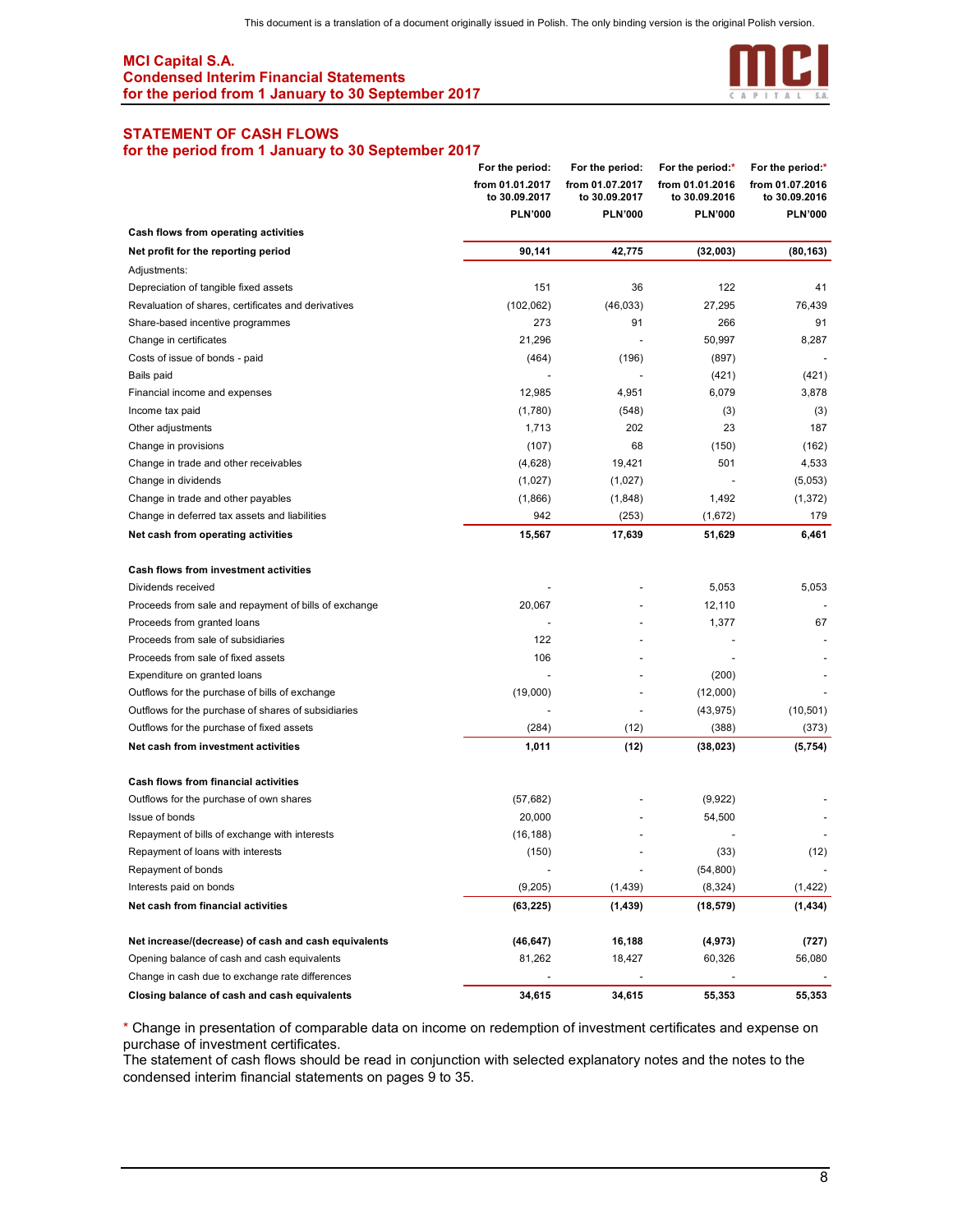

## SELECTED EXPLANATORY INFORMATION

#### General information

With a decision of the District Court for the city of Wrocław-Fabryczna of 21 July 1999, MCI Capital S.A. (hereinafter referred to as the "Company" or "MCI") was entered into the Commercial Register under RHB No 8752. With a decision of the District Court for Wrocław-Fabryczna in Wrocław, 6<sup>th</sup> Commercial Division of the National Court Register of 28 March 2001, the Company was entered into the National Court Register under No 0000004542. The Company was assigned:

- Statistical Number REGON: 932038308,
- NIP (tax ID): 899-22-96-521,
- The registered office of the Company is located at Plac Europejski 1 in Warsaw,
- The life of the Company is unlimited

MCI carries on direct investment activities of the private equity / venture capital type and invests its assets through 5 investment funds of diversified investment strategy. The funds invest entrusted funds in investment assets in accordance with their investment strategy. From large buyout and growth investment (MCI.EuroVentures 1.0 FIZ and MCI.TechVentures 1.0 FIZ) to investments in start-ups and small technology companies (Helix Ventures FIZ and Internet Ventures FIZ) to debt instruments and property (MCI.CreditVentures 2.0 FIZ). Investments in portfolio companies are made in the horizon of several years, during which management actively supports development of companies and supervises execution of business strategy by them, and then looks for opportunities to sell. The most important assets are shares in companies and other financial instruments, such as: bonds, investment certificates, bills of exchange, loans and deposits.

#### Basis for the drafting of the Financial Statements

These condensed interim financial statements have been prepared in line with the International Accounting Standard 34 "Interim Financial Reporting" approved by the European Union ("IAS 34").

This report does not contain all the information required by International Standards Financial Reporting approved by the EU ("IFRS") for complete financial statements. However, it contains selected explanatory notes to clarify the events and transactions that are relevant for understanding changes in financial position and results of operations of the Company since the date of its most recent annual financial statements as at and for the year ended 31 December 2016.

Accordingly, these condensed interim financial statements should be read in conjunction with the audited financial statements of the Company prepared in accordance with IFRS EU for the financial year ended 31 December 2016.

The following financial data presented on a quarterly basis:

- for the period from 01/07/2017 to 30/09/2017,
- for the period from 01/07/2016 to 30/09/2016,

was not the subject of a separate review or audit by an independent auditor.

#### Amendments in the published Standards and Interpretations, that entered into force since 1 January 2017

Changes introduced by Standards and Interpretations, which entered into force since 1 January 2017 have no effect on the Company.

#### Standards and Interpretations published and adopted by the EU that are not yet effective

The Company analyses the effect of the published Standards and Interpretations, including IFRS 15 and IFRS 9, and assesses that except for additional disclosures they should not materially affect the Financial Statements.

#### Information concerning the preparation of the consolidated financial statements

In accordance with the criteria of IFRS 10.27, an entity meets the definition of an investment entity if it:

- obtains funds from one or more investors for the purpose of providing those investor(s) with investment management services;
- commits to its investor(s) that its business purpose is to invest funds solely for returns from capital appreciation, investment income, or both; and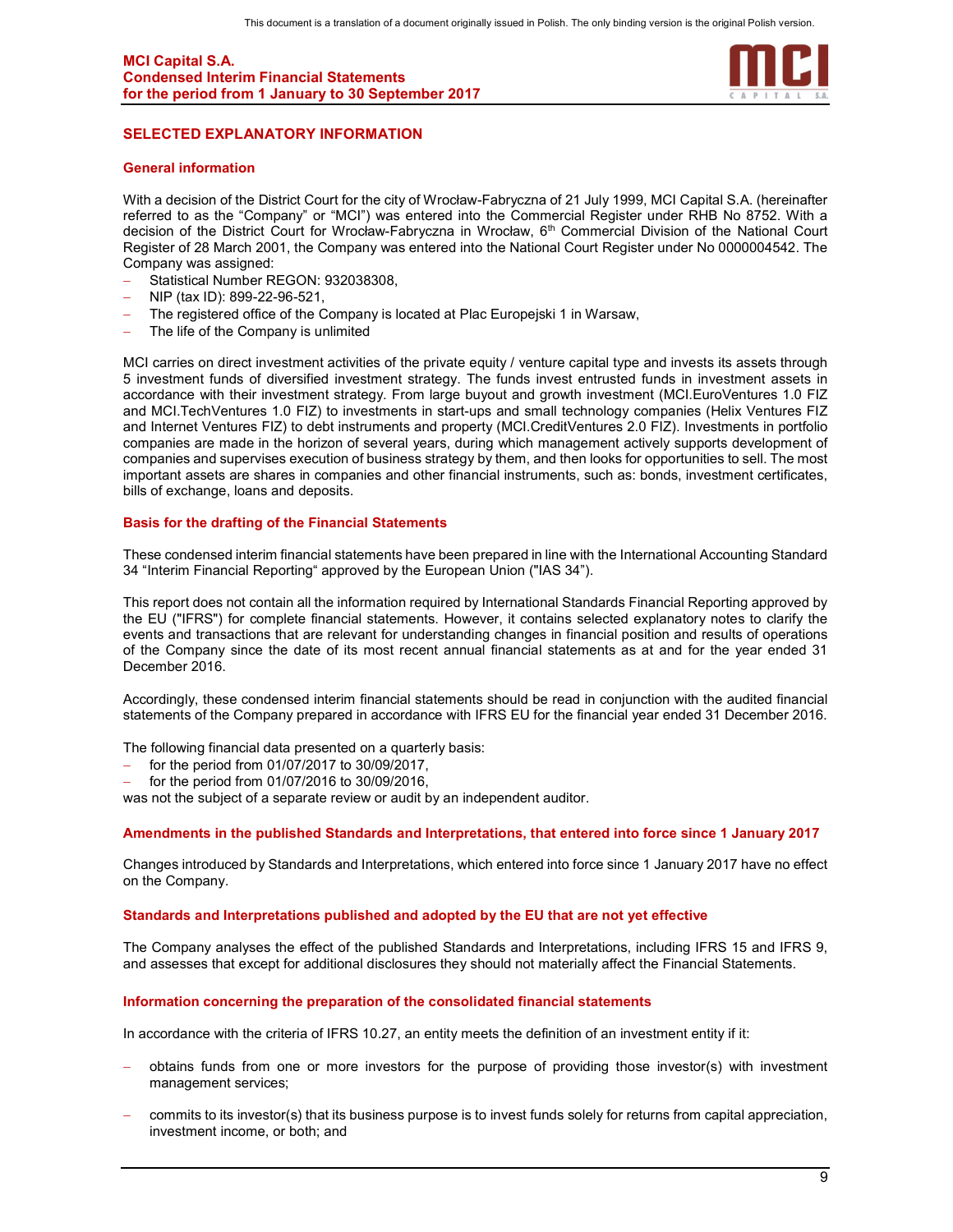

 measures and evaluates the performance of substantially all of its investments on a fair value basis, thus it can be classified as an investment entity.

The main goal of MCI in purchasing the investment certificates for funds was to earn benefits by investing in financial assets and earning profit from an increase in the value of net assets of the funds. The company invests funds in order to obtain returns from the increase in the value of investments (investment certificates). The main activity of the Company is to invest funds to five closed-end investment funds and thus obtain a return on the invested capital. The company, as a public company, has many investors for whom the most important issue is the return on the invested capital over the long term. The Management Board analyses and evaluates the performance of the Company's activities through the prism of the increase in the fair value of assets being held, which are portfolio investments of closed-end investment funds, through which the Company conducts its investments. The fair value is the best reflection of the value of assets held by the Company.

The Company meets the criteria for classification as an investment entity as defined in IFRS 10.27 Consolidated Financial Statements ("IFRS 10"). The Company does not prepare consolidated financial statements because it does not have subsidiaries which provide services related to investment activities of the Company.

These condensed interim financial statements of MCI Capital S.A. are the only financial statements prepared by MCI Capital S.A.

#### Date of approval of the condensed interim financial

The condensed interim financial statements were approved by the Management Board of the Company on 6 November 2017.

#### Functional currency and presentation currency

The items included in the condensed interim financial statements relating to the Company are measured and presented using the primary currency of the economic environment in which the Company operates ("the functional currency"), which is the Polish zloty. The data in the condensed interim financial statements are presented in thousands of Polish zloty, unless stated otherwise.

#### Judgements and estimates

The preparation of the condensed interim financial statements requires the Management Board of the Company to make judgements, estimates and assumptions that affect the adopted accounting policies and presented amounts reported in the condensed interim financial statements. Actual values may differ from those estimates.

All judgements, assumptions and estimates which have been made for the purposes of these condensed interim financial statements are presented in the required disclosures relating to individual items of these financial statements, in the supplementary notes to the condensed interim financial statements, which form an integral part thereof. Estimates and judgements are subject to ongoing verification. They are based on historical experience, including expectations of future events that are reasonable in a given situation and new information.

Below are the key assumptions concerning the future and other basic reasons for uncertainty of estimates as at the balance sheet date.

#### Fair Value of Financial Instruments

The model and assumptions adopted for the fair value measurement. Significant risks relate to the fair value of shares in subsidiaries, which are strongly influenced by accepted models of measurement. Main assumptions and judgements are presented in Note 6 "Investments in subsidiaries".

#### Share-based payments

Determination of the value of individual programmes of share-based payments is based on estimates of the Company adopted for the fair value measurement of equity instruments granted, including: the actual strike price of shares of MCI Capital S.A. on the grant date, the estimate of historical volatility, risk-free interest rate, the expected dividend yield, the period in which the holder may exercise rights under the programme and accepted model of measurement. More information is included in Note 19 "Employee Benefits".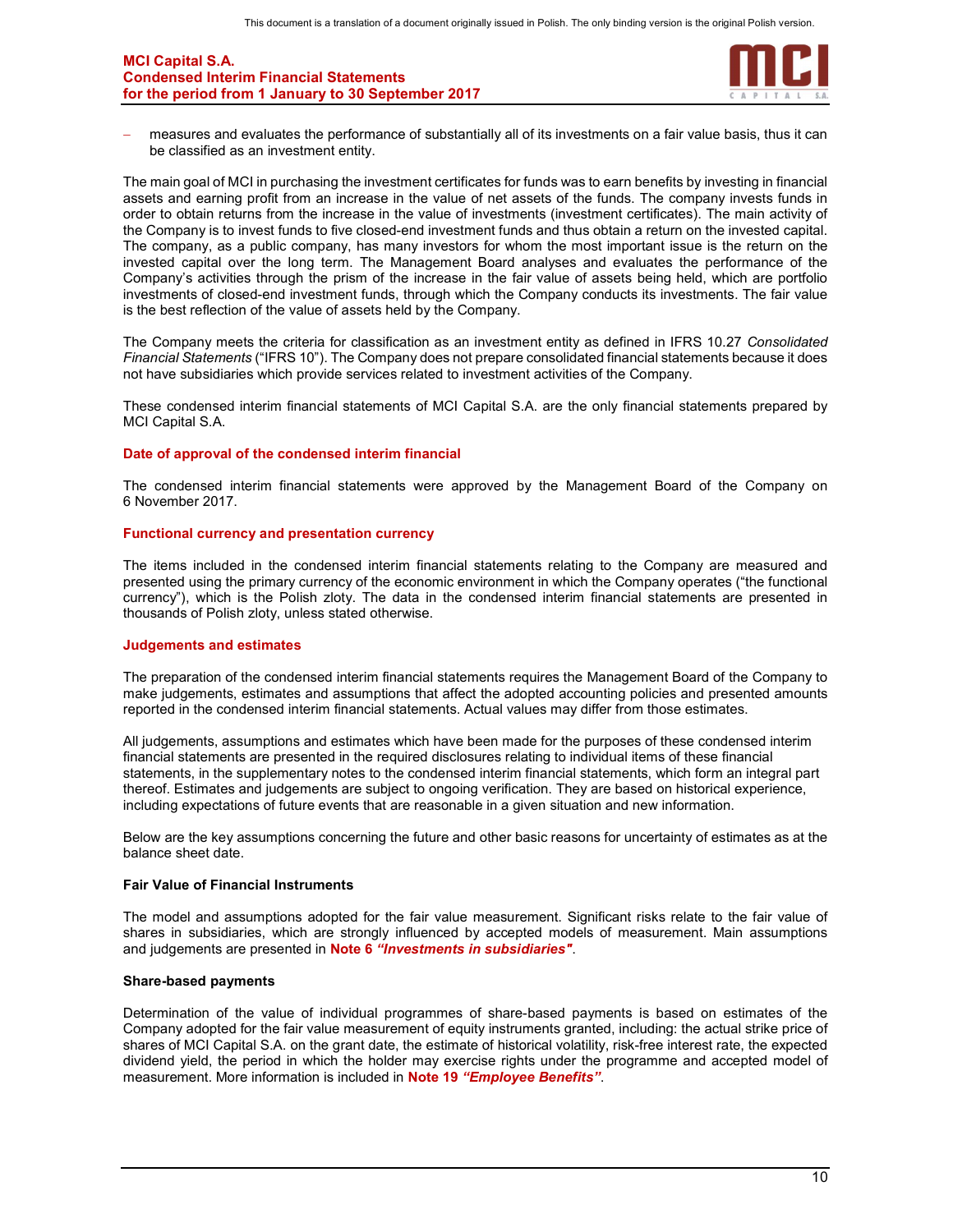

#### Accounting Policy

The accounting principles used in these financial statements are the same as those applied by the Company for the financial statements as at the date and for the year ended on 31 December 2016.

#### Investment entity

The Company does not consolidate subsidiaries, because it has the status of an individual investment entity as it fulfils the criteria of IFRS 10.27.

The Company meets the criteria for classification as an investment entity as defined in IFRS 10.27, namely:

- obtains funds from one or more investors for the purpose of providing those investor(s) with investment management services;
- commits to its investor(s) that its business purpose is to invest funds solely for returns from capital appreciation, investment income, or both; and
- measures and evaluates the performance of substantially all of its investments on a fair value basis, thus it can be classified as an investment entity.

In accordance with IFRS 10.31, an investment entity does not extend consolidation over its subsidiaries other than the subsidiaries, which carry on investment activities. Therefore, investments in subsidiaries, which carry on investment activities, are fully consolidated. Investments in subsidiaries, which do not carry on investment activities are measured at fair value through profit or loss and recognised in the financial result for the period.

The fair value of investments in subsidiaries (which do not carry on investment activities) is calculated on the basis of adjusted net asset value of each of the subsidiaries at the balance sheet date. The adjusted net asset value is determined on the basis of measurement of net asset value of the funds which issue investment certificates in which the subsidiaries invest. The value of investment certificates of these funds, in turn, is based on the fair value measurement of investments in portfolio companies, adjusted for liabilities of the funds.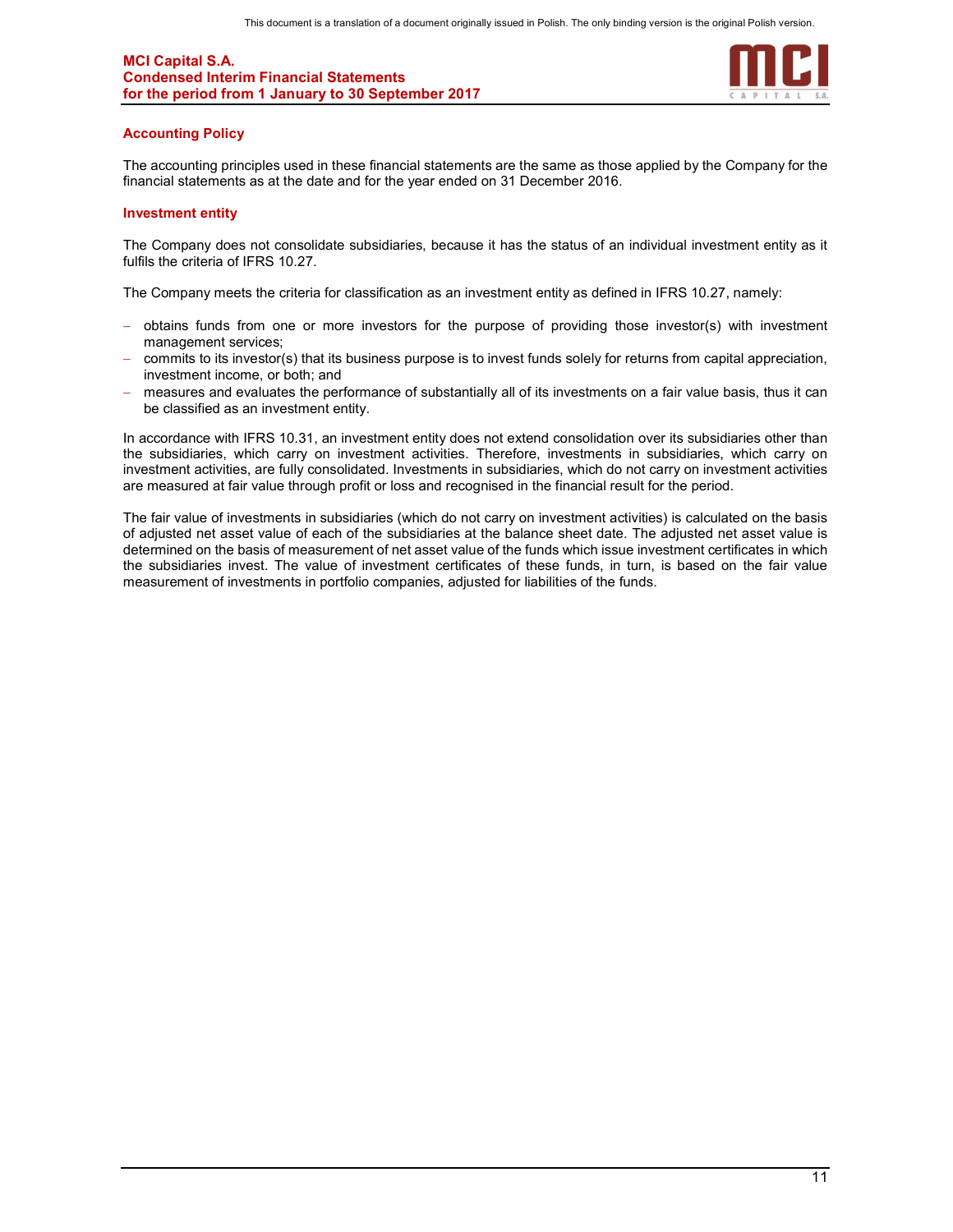

#### NOTES TO THE FINANCIAL STATEMENTS for the period from 1 January to 30 September 2017

### 1. Investment profits

The item of investment profits includes gains and losses on revaluation of financial assets:

- shares and interests in subsidiaries, associates and other entities,
- investment certificates of closed-end investment funds ("FIZ"), which belong to MCI,
- derivative instruments.

#### 1a. Revaluation of shares and realised profit on sale of shares

|                                                                              | For the period:                  | For the period:                  | For the period:                  | For the period:                  |
|------------------------------------------------------------------------------|----------------------------------|----------------------------------|----------------------------------|----------------------------------|
|                                                                              | from 01.01.2017<br>to 30.09.2017 | from 01.07.2017<br>to 30.09.2017 | from 01.01.2016<br>to 30.09.2016 | from 01.07.2016<br>to 30.09.2016 |
|                                                                              | <b>PLN'000</b>                   | <b>PLN'000</b>                   | <b>PLN'000</b>                   | <b>PLN'000</b>                   |
| <b>Measurement of subsidiaries</b>                                           |                                  |                                  |                                  |                                  |
| MCI Fund Management Sp. z o.o.*                                              | 79,128                           | 37,683                           | (12, 221)                        | (68, 711)                        |
| MCI Fund Management Sp. z o.o. II<br>MCI PrivateVentures S.K.A.              | 18,053                           | 6,368                            | (2, 493)                         | (787)                            |
| MCI Fund Management Sp. z o.o. IV<br>MCI.PrivateVentures S.K.A.              | 5,268                            | 2,545                            | 1,334                            | 405                              |
|                                                                              | 102,449                          | 46,596                           | (13, 380)                        | (69, 093)                        |
| <b>Measurement of affiliates</b>                                             |                                  |                                  |                                  |                                  |
| Private Equity Managers S.A.                                                 | (4,737)                          | (1,083)                          | (15, 919)                        | (7, 854)                         |
|                                                                              | (4,737)                          | (1,083)                          | (15, 919)                        | (7, 854)                         |
| Realised profit on sale of other entities                                    |                                  |                                  |                                  |                                  |
| Digital Avenue S.A.                                                          | 122                              |                                  |                                  |                                  |
|                                                                              | 122                              |                                  |                                  |                                  |
| Total revaluation of shares and realised profit on sale of<br>other entities | 97,834                           | 45,513                           | (29, 299)                        | (76, 947)                        |

\*The value of assets of MCI Fund Management Sp. z o. o. in 99.8% represents the value of investment certificates of MCI.TechVentures 1.0 and MCI.EuroVentures 1.0 subfunds, separated from MCI.PrivateVentures FIZ. This implicates that directly update of the value of MCI Fund Management Sp. z o.o. is a result of new valuation of the investment certificates of subfunds mentioned above, to the amount of PLN 103,454 ths.

Subsidiaries do not provide investment management services or any other services related to MCI's investment activities.

Information on the measurement of these items is presented in Note 6, "Investments in subsidiaries" and in Note 7, "Investments in associates".

#### 1b. Profit (loss) on investment certificates

|                                                                       | For the period:                  |                                  | For the period: For the period:  | For the period:                  |
|-----------------------------------------------------------------------|----------------------------------|----------------------------------|----------------------------------|----------------------------------|
|                                                                       | from 01.01.2017<br>to 30,09,2017 | from 01.07.2017<br>to 30.09.2017 | from 01.01.2016<br>to 30.09.2016 | from 01.07.2016<br>to 30,09,2016 |
|                                                                       | <b>PLN'000</b>                   | <b>PLN'000</b>                   | <b>PLN'000</b>                   | <b>PLN'000</b>                   |
| Investment certificates of Helix Ventures Partners FIZ                | (188)                            | 43                               | 124                              | (46)                             |
| Investment certificates of Internet Ventures FIZ                      | 1.410                            | (419)                            | (2,936)                          | 148                              |
| Investment certificates of MCI CreditVentures FIZ 2.0                 | 3.965                            | 896                              | 2.891                            | 839                              |
| Unrealised profit (loss) on revaluation of investment<br>certificates | 5.187                            | 520                              | 79                               | 941                              |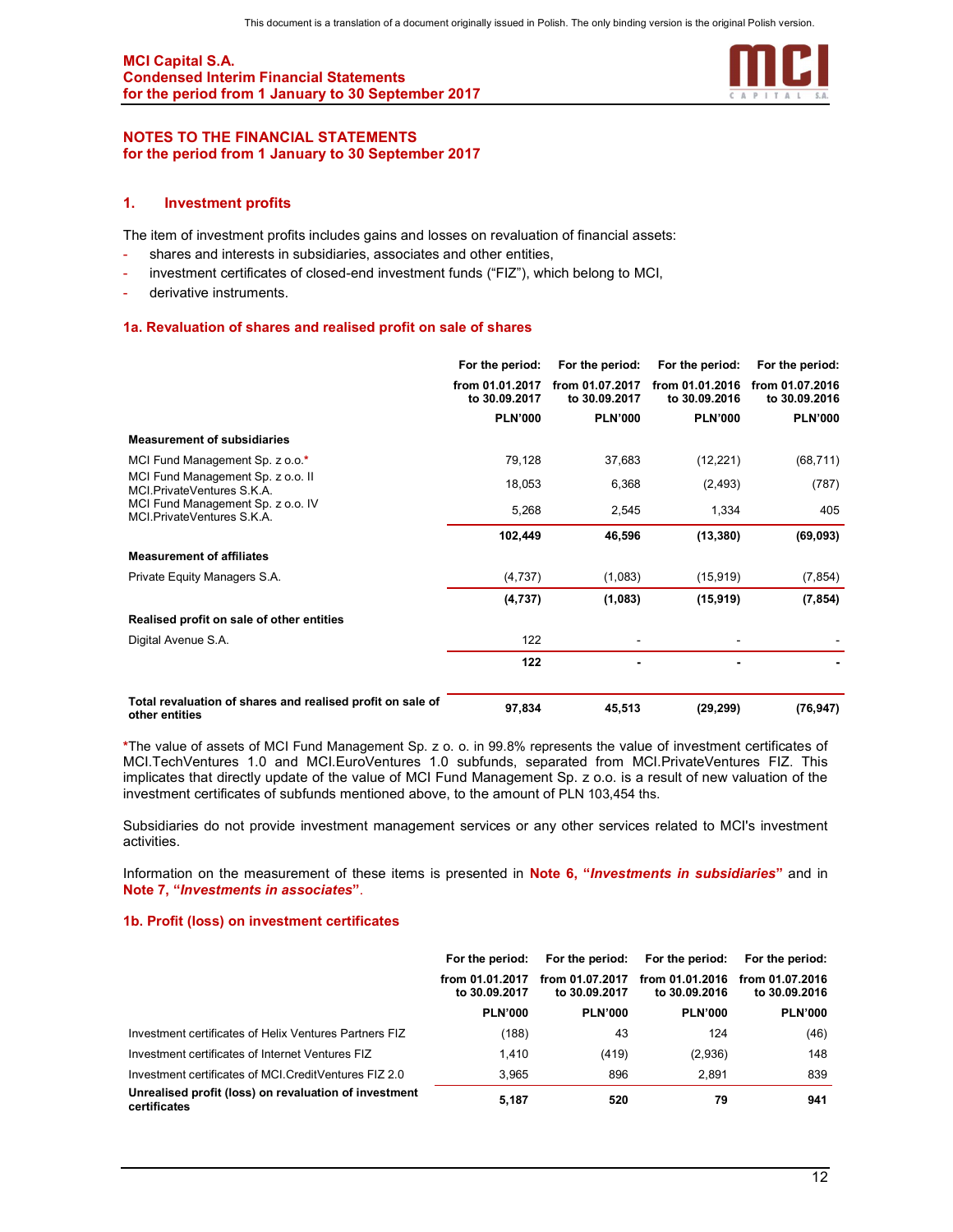

|                                                                    | For the period:                  | For the period:                  | For the period:                  | For the period:                  |
|--------------------------------------------------------------------|----------------------------------|----------------------------------|----------------------------------|----------------------------------|
|                                                                    | from 01.01.2017<br>to 30.09.2017 | from 01.07.2017<br>to 30.09.2017 | from 01.01.2016<br>to 30.09.2016 | from 01.07.2016<br>to 30.09.2016 |
|                                                                    | <b>PLN'000</b>                   | <b>PLN'000</b>                   | <b>PLN'000</b>                   | <b>PLN'000</b>                   |
| Investment certificates of Helix Ventures Partners FIZ             | (26)                             |                                  |                                  |                                  |
| Investment certificates of Internet Ventures FIZ                   | ۰                                |                                  | (1,519)                          |                                  |
| Investment certificates of MCI. Credit Ventures FIZ 2.0            | 977                              | ۰                                | 1.074                            | 73                               |
| Realised profit (loss) on redemption of investment<br>certificates | 951                              |                                  | (445)                            | 73                               |
| Profit (loss) on investment certificates                           | 6.138                            | 520                              | (366)                            | 1.014                            |

The realised result on redemption of investment certificates is determined by multiplying the number of redeemed certificates by the difference between the redemption price and the price of redeemed certificates as at 31 December 2016 with respect to data for the first three quarters of 2017, or as at 30 June 2017 with respect to data for the third quarter of 2017.

Unrealised result is determined as the difference between the valuation of the certificates held for the balance sheet date and the valuation of the certificates on the previous balance sheet date valuation (revaluation of investment certificates) taking into consideration changes in the ownership of certificates (redemption, acquisition of new certificates).

Information on the measurement of the above items is presented in **Note 8 "Investment certificates"**.

#### 1c. Revaluation of derivative financial instruments

|                                                                                      |                                  |                                  | For the period: For the period: For the period: For the period: |                                  |
|--------------------------------------------------------------------------------------|----------------------------------|----------------------------------|-----------------------------------------------------------------|----------------------------------|
|                                                                                      | from 01.01.2017<br>to 30.09.2017 | from 01.07.2017<br>to 30.09.2017 | from 01.01.2016<br>to 30.09.2016                                | from 01.07.2016<br>to 30,09,2016 |
|                                                                                      | <b>PLN'000</b>                   | <b>PLN'000</b>                   | <b>PLN'000</b>                                                  | <b>PLN'000</b>                   |
| Embedded derivative on investment certificates<br>Internet Ventures FIZ              | (1, 110)                         | -                                | 2.236                                                           | (479)                            |
| Embedded derivative on investment certificates<br><b>Helix Ventures Partners FIZ</b> | (800)                            |                                  | 207                                                             | 46                               |
|                                                                                      | (1, 910)                         |                                  | 2.443                                                           | (433)                            |

#### 1d. The carrying amount of derivative financial instruments

|                                                                                      | <b>Balance as at</b><br>30.09.2017<br><b>PLN'000</b> | <b>Balance as at</b><br>30.06.2017<br><b>PLN'000</b> | <b>Balance as at</b><br>31.12.2016<br><b>PLN'000</b> | <b>Balance as at</b><br>30.09.2016<br><b>PLN'000</b> |
|--------------------------------------------------------------------------------------|------------------------------------------------------|------------------------------------------------------|------------------------------------------------------|------------------------------------------------------|
| Embedded derivative on investment certificates<br>Internet Ventures FIZ              | $\blacksquare$                                       | $\blacksquare$                                       | 1.110                                                | 2,567                                                |
| Embedded derivative on investment certificates<br><b>Helix Ventures Partners FIZ</b> | 200                                                  | 200                                                  | 1.000                                                | 1.660                                                |
|                                                                                      | 200                                                  | 200                                                  | 2.110                                                | 4.227                                                |

As at 30 September 2017 the embedded financial instrument, namely the mechanism of privileged distribution of funds invested in investments made by Ventures FIZ and Helix Ventures Partners FIZ, was measured. The Company has a priority of return from invested funds in the event of the exit from the investment.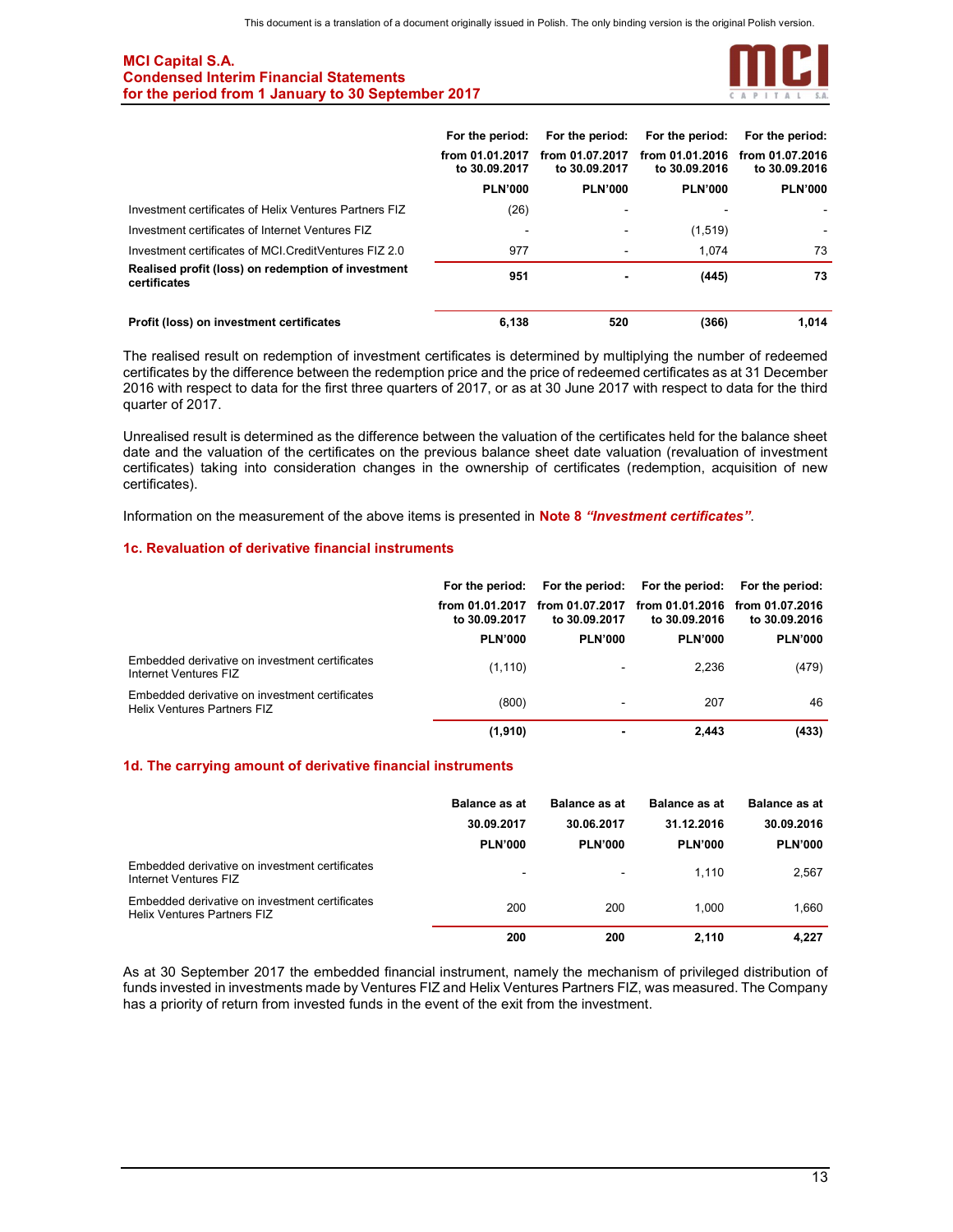

## 2. Operating expenses

|                                                                       | For the period:                  | For the period:                  | For the period:                  | For the period:                  |
|-----------------------------------------------------------------------|----------------------------------|----------------------------------|----------------------------------|----------------------------------|
|                                                                       | from 01.01.2017<br>to 30.09.2017 | from 01.07.2017<br>to 30.09.2017 | from 01.01.2016<br>to 30,09,2016 | from 01.07.2016<br>to 30.09.2016 |
|                                                                       | <b>PLN'000</b>                   | <b>PLN'000</b>                   | <b>PLN'000</b>                   | <b>PLN'000</b>                   |
| Depreciation of fixed assets and amortization of<br>intangible assets | (151)                            | (36)                             | (122)                            | (41)                             |
| Consumption of materials and energy                                   | (45)                             | (13)                             | (88)                             | (63)                             |
| Outsourced services                                                   | (999)                            | (205)                            | (2,062)                          | (483)                            |
| Taxes and fees                                                        | (56)                             | (28)                             | (21)                             | (7)                              |
| Wages and salaries                                                    | (1, 182)                         | (475)                            | (1,229)                          | (289)                            |
| Employee benefits                                                     | (42)                             | (13)                             | (50)                             | (18)                             |
| Social insurance                                                      | (36)                             | (15)                             | (25)                             | (4)                              |
| Other costs                                                           | (116)                            | (30)                             | (80)                             | (24)                             |
|                                                                       | (2,627)                          | (815)                            | (3,677)                          | (929)                            |

## 3. Revenues from dividends received

Revenues from dividends received by the Company in the amount of PLN 1,027,378.13 concern the dividend from Private Equity Managers S.A. from the profit generated for 2016. The Company possessed 350,641 shares entitled to the dividend. The dividend date was fixed on 8 September 2017. The payment of the dividend is fixed on 16 November 2017. The dividend per share amounts to PLN 2.93.

In 2016, the Company received a dividend from Private Equity Managers S.A. from the profit generated for 2015 in the total amount of PLN 5,052,736.81. The Company possessed 350,641 shares entitled to the dividend. The dividend date was fixed on 29 June 2016. The payments were made in two instalments: the first instalment payable on July 15, 2016 in the amount of PLN 8.00 for 1 share (PLN 2,805,128.00 in total) and the second instalment payable on September 30, 2016 in the amount of PLN 6.41 per 1 share (PLN 2,247,608.81 in total).

## 4. Financial income and expenses

#### Financial income

|                                                 | For the period:                  | For the period:                  | For the period:                  | For the period:                  |
|-------------------------------------------------|----------------------------------|----------------------------------|----------------------------------|----------------------------------|
|                                                 | from 01.01.2017<br>to 30.09.2017 | from 01.07.2017<br>to 30.09.2017 | from 01.01.2016<br>to 30,09,2016 | from 01.07.2016<br>to 30,09,2016 |
|                                                 | <b>PLN'000</b>                   | <b>PLN'000</b>                   | <b>PLN'000</b>                   | <b>PLN'000</b>                   |
| Interests on short-term bank deposits           | 74                               | 34                               | 181                              | 75                               |
| Fee and commission income - guarantees*         | 3.065                            | 1.042                            | 3.113                            | 1.150                            |
| Interest income on purchased bills of exchange  | 688                              | 215                              | 266                              | 54                               |
| Interest income on loans                        | 50                               | 17                               | 55                               | 17                               |
| Income on value adjustment/realisation of units | 373                              | 87                               |                                  |                                  |
| Other financial income                          | $\blacksquare$                   |                                  | 67                               | 67                               |
|                                                 | 4.250                            | 1.395                            | 3.682                            | 1.363                            |

\*MCI Capital S.A. provides services related to investments which consist in financial support to the entity in which an investment in the form of suretyship and guarantee was made to maximise returns from investing in investments. This activity does not constitute a separate significant activity or a separate major source of revenue for the investment entity.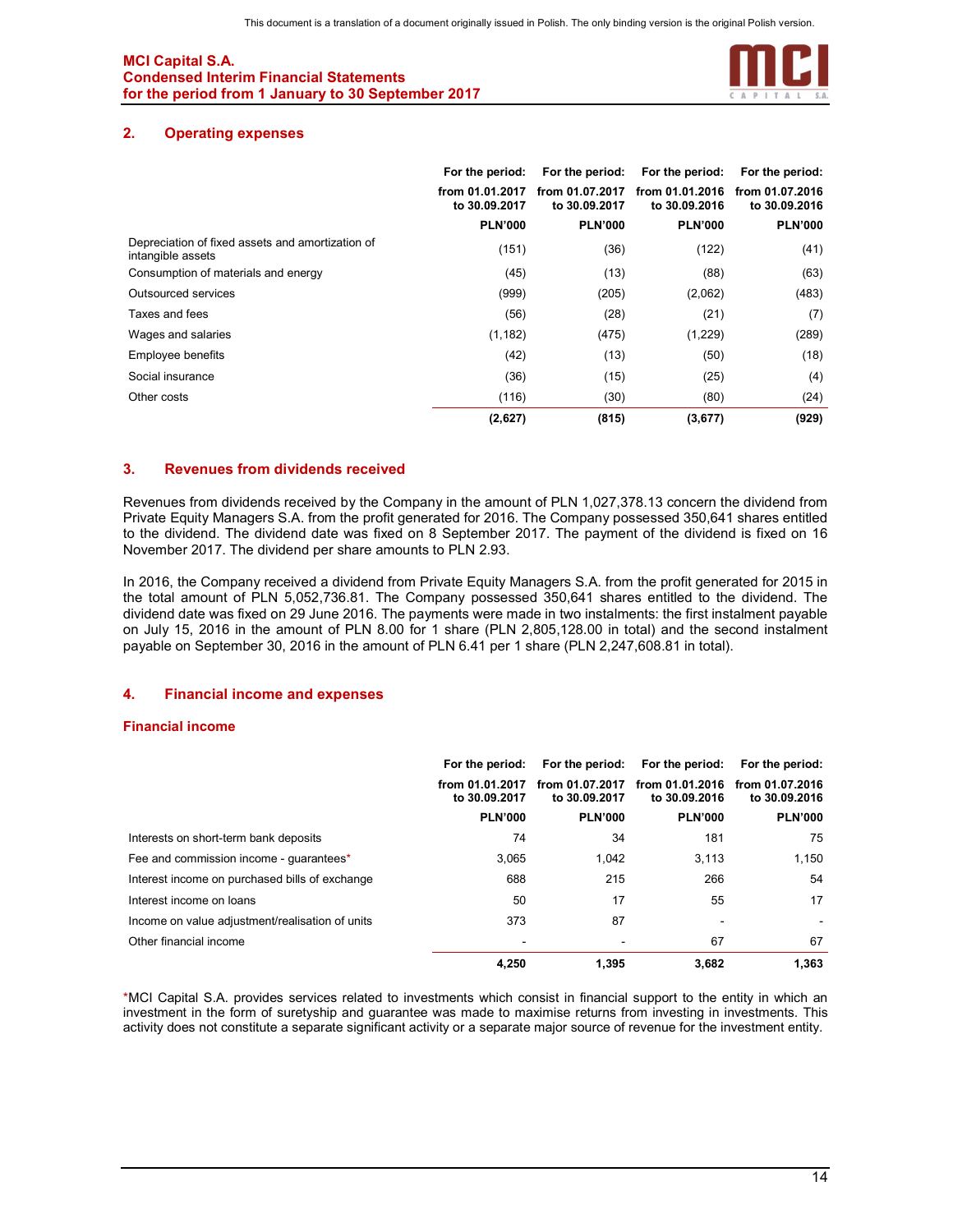

#### Financial expense

|                                                | For the period:                  | For the period:                  | For the period:                  | For the period:                  |
|------------------------------------------------|----------------------------------|----------------------------------|----------------------------------|----------------------------------|
|                                                | from 01.01.2017<br>to 30.09.2017 | from 01.07.2017<br>to 30.09.2017 | from 01.01.2016<br>to 30.09.2016 | from 01.07.2016<br>to 30,09,2016 |
|                                                | <b>PLN'000</b>                   | <b>PLN'000</b>                   | <b>PLN'000</b>                   | <b>PLN'000</b>                   |
| Interests costs on:                            |                                  |                                  |                                  |                                  |
| Issued bills of exchange                       | (157)                            |                                  |                                  |                                  |
| <b>Bank loans</b>                              | (2)                              |                                  | (3)                              | (2)                              |
| Loans receives                                 | -                                |                                  | (2)                              |                                  |
| Issued bonds                                   | (13,023)                         | (4,641)                          | (10, 869)                        | (3,729)                          |
| Budgetary interest or other interest           | (1)                              |                                  |                                  |                                  |
| Net profit (loss) on exchange rate differences | (12)                             | (12)                             | (8)                              | (8)                              |
| $Inne*$                                        | (541)                            | (199)                            | (571)                            | (209)                            |
|                                                | (13, 736)                        | (4, 852)                         | (11, 453)                        | (3,948)                          |

\*This item includes the remuneration for the subsidiary of MCI Capital S.A., i.e. MCI Fund Management Sp. z o.o. for making available the investment certificates of MCI.TechVentures 1.0 and MCI.EuroVentures 1.0 subfunds, which are collateral for bonds issued by MCI Capital S.A.

## 5. Earnings per share

## Basic earnings (loss) per share

|                                                                |                                  |                                  | For the period: For the period: For the period: | For the period:                  |
|----------------------------------------------------------------|----------------------------------|----------------------------------|-------------------------------------------------|----------------------------------|
|                                                                | from 01.01.2017<br>to 30,09,2017 | from 01.07.2017<br>to 30,09,2017 | from 01.01.2016<br>to 30.09.2016                | from 01.07.2016<br>to 30,09,2016 |
|                                                                | <b>PLN'000</b>                   | <b>PLN'000</b>                   | <b>PLN'000</b>                                  | <b>PLN'000</b>                   |
| Earnings (loss) attributable to shareholders of the<br>Company | 90.141                           | 42.775                           | (32,003)                                        | (80, 163)                        |
| Weighted average no of ordinary shares (in 000s)               | 56.591                           | 52.853                           | 61.780                                          | 61.780                           |
| Basic earnings per share (in PLN per one share)                | 1.59                             | 0.81                             | (0.52)                                          | (1.30)                           |

#### Diluted earnings (loss) per share

|                                                                                                 | For the period:                  | For the period:                  | For the period:                  | For the period:                  |
|-------------------------------------------------------------------------------------------------|----------------------------------|----------------------------------|----------------------------------|----------------------------------|
|                                                                                                 | from 01.01.2017<br>to 30.09.2017 | from 01.07.2017<br>to 30.09.2017 | from 01.01.2016<br>to 30,09,2016 | from 01.07.2016<br>to 30.09.2016 |
|                                                                                                 | <b>PLN'000</b>                   | <b>PLN'000</b>                   | <b>PLN'000</b>                   | <b>PLN'000</b>                   |
| Earnings (loss) attributable to shareholders of the<br>Company                                  | 90,141                           | 42,775                           | (32,003)                         | (80, 163)                        |
| Earnings (loss) applied when determining diluted earnings<br>per share                          | 92,104                           | 43,440                           | (31, 250)                        | (80, 657)                        |
| Cost of interest on bonds (PLN 000s)                                                            | 2,423                            | 821                              | 930                              | (610)                            |
| Net cost of interest on bonds (PLN 000s)                                                        | 1,963                            | 665                              | 753                              | (494)                            |
| Weighted average no of ordinary shares (in 000s)                                                | 56,591                           | 52,853                           | 61,780                           | 61,780                           |
| Adjustments related to:                                                                         |                                  |                                  |                                  |                                  |
| remuneration program based on issuance of shares<br>(000s)                                      | 59                               | 9                                | 25                               | 8                                |
| bonds convertible into shares (000s)                                                            | 3,534                            | 3,534                            | 4,167                            | 4,167                            |
| Weighted average number of ordinary shares for<br>purposes of diluted earnings per share (000s) | 60,184                           | 56,396                           | 65,972                           | 65,955                           |
| Diluted earnings per share (in PLN per one share)                                               | 1.53                             | 0.77                             | (0.47)                           | (1.22)                           |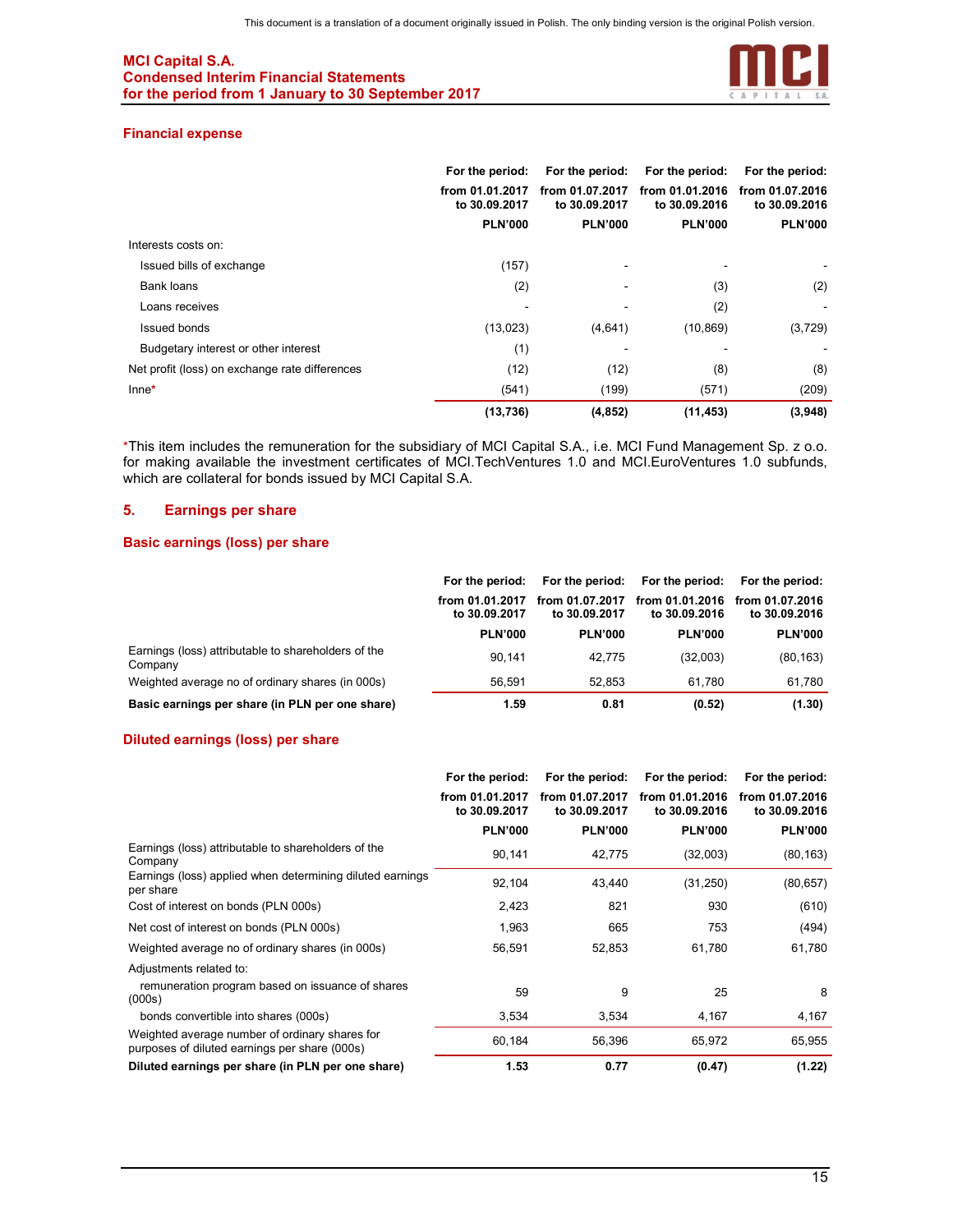

#### 6. Investments in subsidiaries

|                                                                    | <b>Balance as at</b> |                | Balance as at Balance as at Balance as at |                |
|--------------------------------------------------------------------|----------------------|----------------|-------------------------------------------|----------------|
|                                                                    | 30.09.2017           | 30.06.2017     | 31.12.2016                                | 30.09.2016     |
|                                                                    | <b>PLN'000</b>       | <b>PLN'000</b> | <b>PLN'000</b>                            | <b>PLN'000</b> |
| MCI Fund Management Sp. z o. o.                                    | 228,933              | 191.249        | 149.805                                   | 192.349        |
| MCI Fund Management Sp. z o. o. II<br>MCI. Private Ventures S.K.A. | 756.507              | 750.138        | 738.453                                   | 739.089        |
| MCI Fund Management Sp. z o. o. IV<br>MCI Private Ventures S.K.A.  | 200.848              | 198.303        | 195.580                                   | 195.078        |
|                                                                    | 1,186,288            | 1.139.690      | 1,083,838                                 | 1,126,516      |

#### Characteristics of subsidiaries

#### MCI Fund Management Sp. z o. o

A company with a registered office in Poland which holds certificates of (direct subsidiary of):

- MCI.TechVentures 1.0 Sub-fund separated within MCI.PrivateVentures FIZ,
	- MCI.EuroVentures 1.0 Sub-fund separated within MCI.PrivateVentures FIZ.

Shareholder in MCI Fund Management Sp. z o. o. Spółka Jawna and general partner in:

- MCI Fund Management Sp. z o. o. II MCI.PrivateVentures S.K.A.,
	- MCI Fund Management Sp. z o. o. IV MCI.PrivateVentures S.K.A.

As part of the process of simplification of the Group structure, currently the transformation of MCI Fund Management Sp. z o.o. Spółka Jawna into the limited company is processing in the National Registry Court. In the next step of securitisation, a merger of MCI Fund Management Sp. z o.o., MCI Fund Management II Sp. z o.o., MCI Fund Management Sp. z o. o. II MCI.PrivateVentures S.K.A. and MCI Fund Management Sp. z o. o. IV MCI.PrivateVentures S.K.A. will take place. The merger will be conducted in accordance with article 492 paragraph 1 point 1 of the Commercial Code by transferring all the assets of each acquired company to the acquiring company, for the shares of acquiring company. The acquiring company will be MCI Fund Management Sp. z o.o.

#### MCI Fund Management Sp. z o. o. II MCI. PrivateVentures S.K.A.

A company with its registered office in Poland holding shares in MCI Fund Management Sp. z o. o. Spółka Jawna (direct subsidiary).

#### MCI Fund Management Sp. z o. o. IV MCI.PrivateVentures S.K.A.

The main activity of the company is financial holding activities. Headquartered in Poland.

All the above mentioned subsidiaries do not provide services related to investment activities of the Company.

In all of the aforementioned subsidiaries, MCI holds directly or indirectly 100% of shares and 100% of voting rights.

#### Measurement of shares in subsidiaries

Shares in the above companies are disclosed in fair value based on the adjusted net asset value of a company as at the balance sheet date. Adjusted net asset value is reflected in fair value of investments in subsidiaries - primarily investment certificates of closed-end investment funds.

The difference between the valuation of subsidiaries and the value of investment certificates is affected by:

- unpaid amount of taken up issued A1 series investment certificates in MCI.TechVentures 1.0 FIZ sub-fund for PLN 79 million,
- balance of granted and received borrowings, bills of exchange of PLN 53 million.

The fair value of investment certificates in subsidiaries is settled on the basis of published financial statements of the investment funds (based on the reporting valuation) or official valuation of the investment funds (in the absence of published financial statements of funds). The measurements of the above funds are carried out on a quarterly basis. The measurements are approved of by the Management Board of the MCI Capital TFI S.A.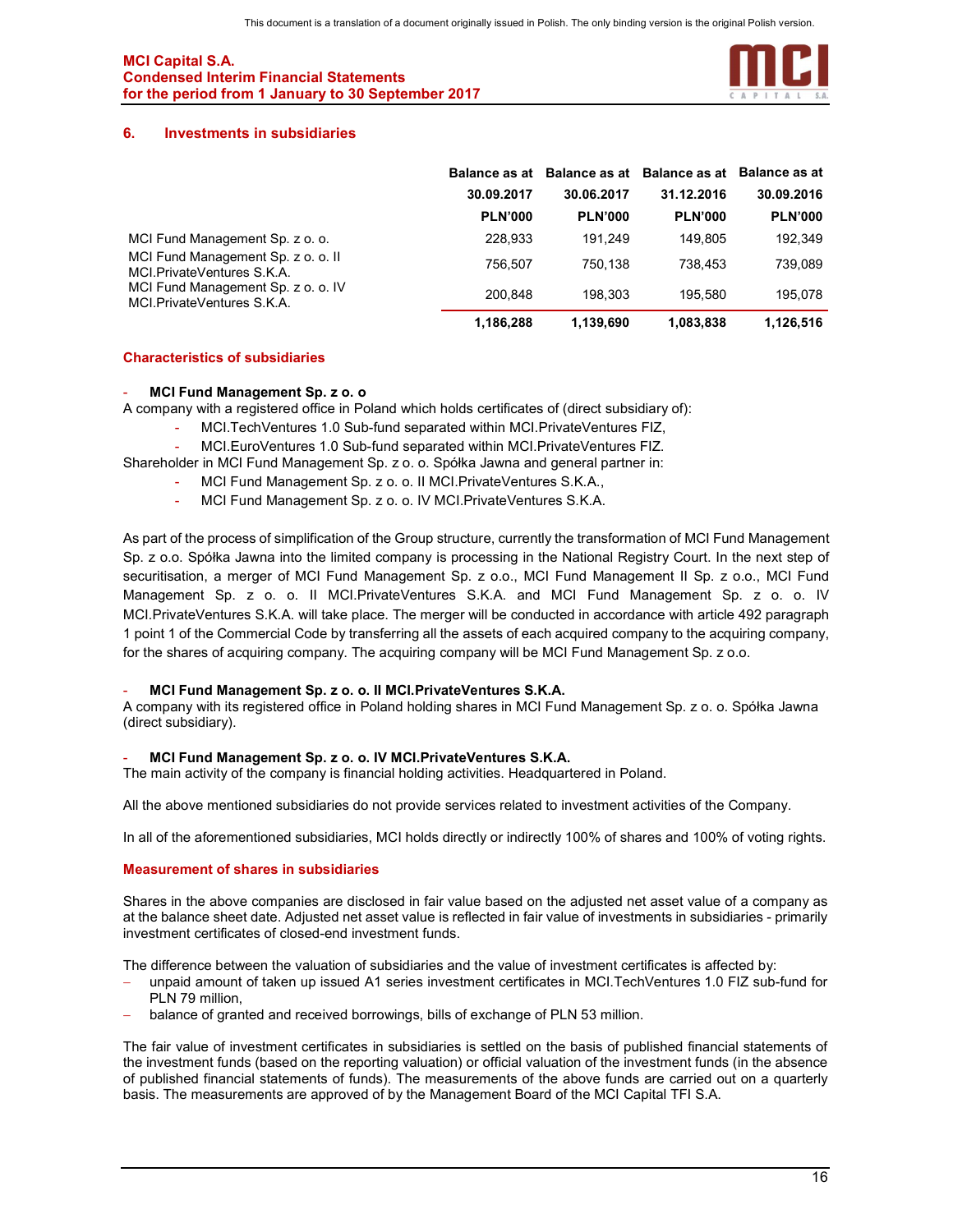

The investment fair value in subsidiaries showing the effect of increase and decrease of investment certificates value by 10 percentage points:

| <b>Subsidiary</b>                                                | $+10%$    | -10%      |
|------------------------------------------------------------------|-----------|-----------|
| MCI Fund Management Sp. z o. o.*                                 | 360.728   | 97.137    |
| MCI Fund Management Sp. z o. o. II MCI Private Ventures S.K.A.** | 756.507   | 756.507   |
| MCI Fund Management Sp. z o. o. IV MCI PrivateVentures S.K.A.**  | 200.848   | 200.848   |
|                                                                  | 1,318,083 | 1,054,492 |

\* The value of investment certificates subject to simulation as of 30 September 2017 r. is PLN 1,317,957 ths.

\*\* Increase or decrease of investment certificates value does not affect the value of these subsidiaries, since as at 30 September 2017 these companies do not hold investment certificates, but only receivables from the sales of such certificates to MCI Fund Management Sp. z o.o.

## 7. Investments in associated entities

|                              |                | Balance as at Balance as at Balance as at Balance as at |                |                |
|------------------------------|----------------|---------------------------------------------------------|----------------|----------------|
|                              | 30.09.2017     | 30.06.2017                                              | 31.12.2016     | 30.09.2016     |
|                              | <b>PLN'000</b> | <b>PLN'000</b>                                          | <b>PLN'000</b> | <b>PLN'000</b> |
| Private Equity Managers S.A. | 16.652         | 17.735                                                  | 21.389         | 25.807         |
|                              | 16.652         | 17.735                                                  | 21.389         | 25,807         |

## Measurement of shares in the associate

|                                                                                         |            | Balance as at Balance as at Balance as at Balance as at |            |            |
|-----------------------------------------------------------------------------------------|------------|---------------------------------------------------------|------------|------------|
|                                                                                         | 30.09.2017 | 30.06.2017                                              | 31.12.2016 | 30.09.2016 |
| Number of shares of Private Equity Managers S.A.<br>owned by MCI Capital S.A. (in 000s) | 350.641    | 350.641                                                 | 350.641    | 350.641    |
| Share price (PLN/share)                                                                 | 47.49      | 50.58                                                   | 61.00      | 73.60      |
| Investment value                                                                        | 16.652     | 17.735                                                  | 21,389     | 25,807     |

As at 30 September 2017 the company holds directly 10.24% of shares of Private Equity Managers S.A. (hereinafter: "PEM"). PEM is treated as an associate in connection with the share and personal ownership of the Company.

Shares of Private Equity Managers S.A. were priced at PLN 47.49 per share, i.e. closing price of PEM shares at the session of the Warsaw Stock Exchange on 29 September 2017, and the change of their measurement was posted to the financial result.

#### 8. Investment certificates

|                                                         |                | Balance as at Balance as at Balance as at Balance as at |                |                |
|---------------------------------------------------------|----------------|---------------------------------------------------------|----------------|----------------|
|                                                         | 30.09.2017     | 30.06.2017                                              | 31.12.2016     | 30.09.2016     |
|                                                         | <b>PLN'000</b> | <b>PLN'000</b>                                          | <b>PLN'000</b> | <b>PLN'000</b> |
| Investment certificates of Helix Ventures Partners FIZ  | 3.773          | 3.730                                                   | 4.787          | 11.420         |
| Investment certificates of Internet Ventures FIZ        | 24.412         | 24.831                                                  | 23.002         | 20.434         |
| Investment certificates of MCI. Credit Ventures FIZ 2.0 | 70.603         | 69.706                                                  | 86.156         | 102.228        |
|                                                         | 98.788         | 98.267                                                  | 113.945        | 134.082        |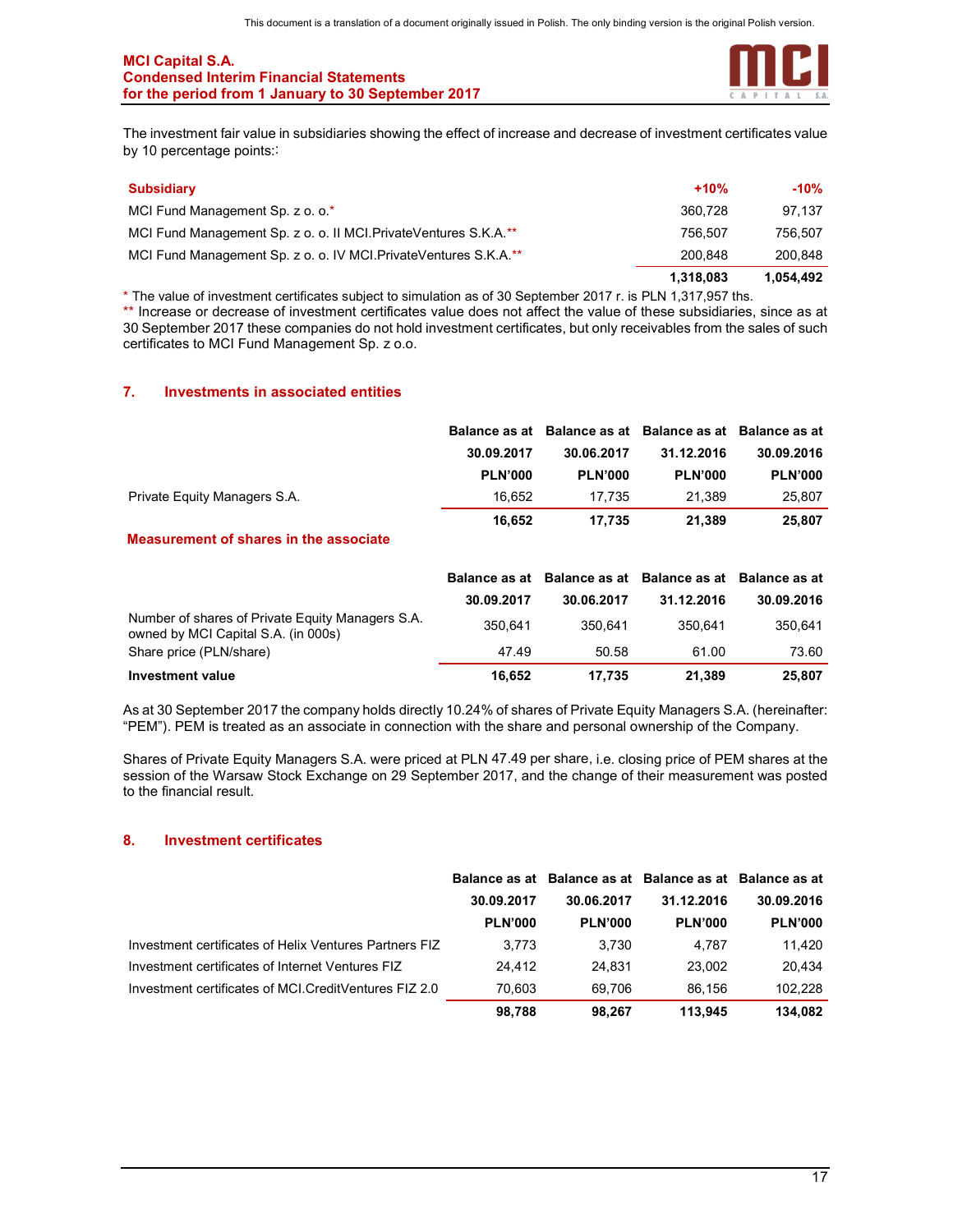

#### Measurement of investment certificates

The measurement of investment certificates is carried out on a quarterly basis based on the fair value measurement of portfolio companies owned by these funds and other deposits of such funds. Revaluation of certificates to their fair value from quarterly measurements is recognised in MCI's profit or loss at the end of each quarter.

The investment fair value showing the effect of increase and decrease of investment certificates value by 10 percentage points:

| <b>Investment certificates</b>                         | $+10%$  | $-10%$ |
|--------------------------------------------------------|---------|--------|
| Investment certificates of Helix Ventures Partners FIZ | 4.150   | 3.396  |
| Investment certificates of Internet Ventures FIZ       | 26.853  | 21.971 |
| Investment certificates of MCI. CreditVentures FIZ 2.0 | 77.663  | 63.543 |
|                                                        | 108.667 | 88,909 |

## 9. Loans granted

|                                   |                | Balance as at Balance as at Balance as at Balance as at |                |                |
|-----------------------------------|----------------|---------------------------------------------------------|----------------|----------------|
|                                   | 30.09.2017     | 30.06.2017                                              | 31.12.2016     | 30.09.2016     |
|                                   | <b>PLN'000</b> | <b>PLN'000</b>                                          | <b>PLN'000</b> | <b>PLN'000</b> |
| Loans granted to related entities | 558            | 549                                                     | 533            | 530            |
| Loans granted to other entities   | 567            | 559                                                     | 543            | 534            |
|                                   | 1,125          | 1,108                                                   | 1,076          | 1,064          |
| Including:                        |                |                                                         |                |                |
| Non-current part:                 | ۰              | $\overline{\phantom{0}}$                                | 205            | 203            |
| Current part:                     | 1,125          | 1,108                                                   | 871            | 861            |
|                                   | 1,125          | 1,108                                                   | 1,076          | 1.064          |

The balance sheet value of loans granted is the best approximation of their fair value.

#### Loans granted to related entities

|                                | Balance as at  | Balance as at Balance as at Balance as at |                |                |
|--------------------------------|----------------|-------------------------------------------|----------------|----------------|
|                                | 30.09.2017     | 30.06.2017                                | 31.12.2016     | 30.09.2016     |
|                                | <b>PLN'000</b> | <b>PLN'000</b>                            | <b>PLN'000</b> | <b>PLN'000</b> |
| MCI VentureProjects Sp. z o.o. | 334            | 328                                       | 315            | 314            |
| MCI Ventures Sp. z o.o.        | 14             | 13                                        | 13             | 13             |
| MCI Fund Management Sp. z o.o. | 210            | 208                                       | 205            | 203            |
|                                | 558            | 549                                       | 533            | 530            |

MCI Capital S.A. provides investment services involving financial support in the form of loans granted. This activity does not constitute a significant separate business or separate significant source of revenue for the investment entity.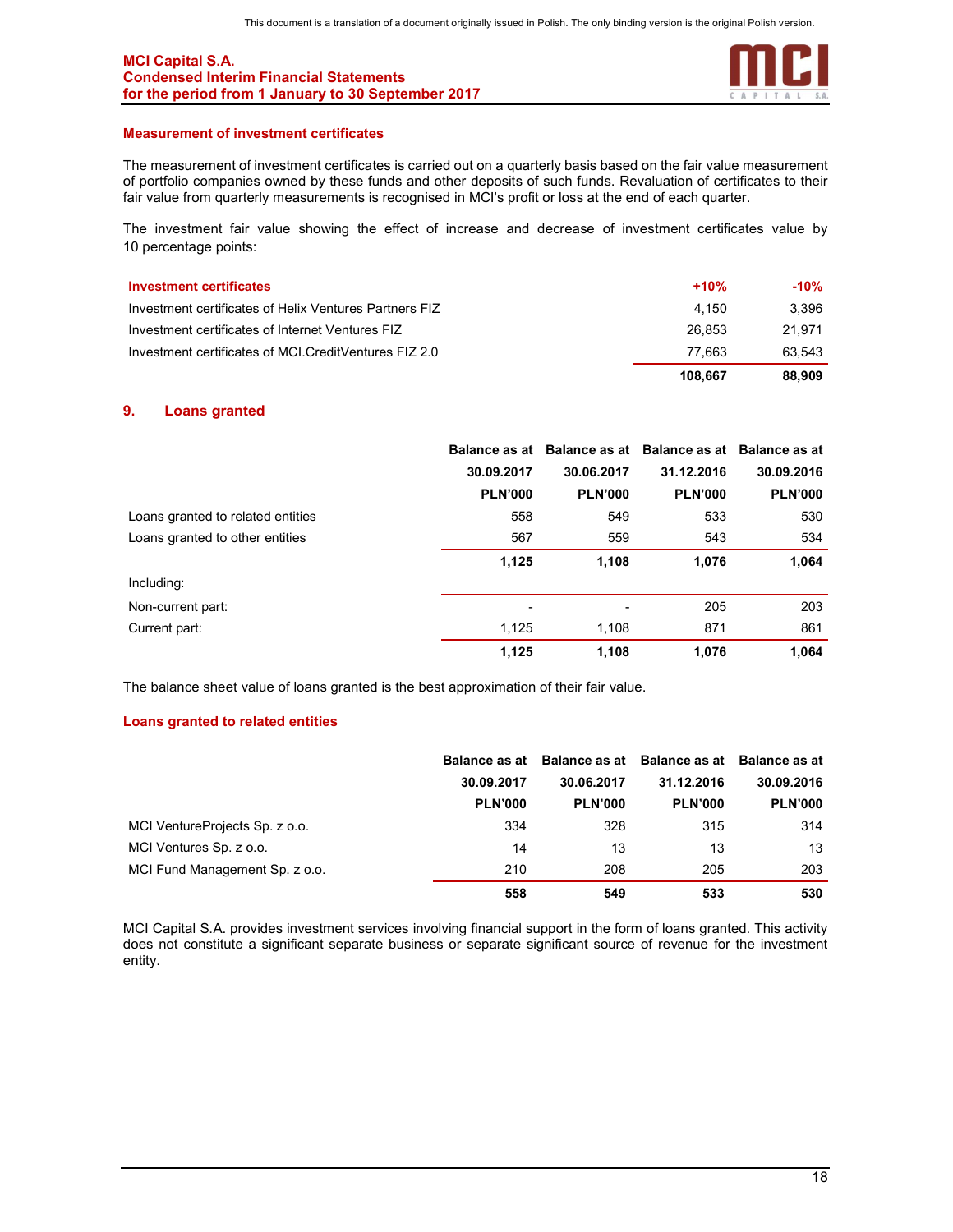

## 10. Trade and other receivables

|                                    | Balance as at  |                | Balance as at Balance as at Balance as at |                |
|------------------------------------|----------------|----------------|-------------------------------------------|----------------|
|                                    | 30.09.2017     | 30.06.2017     | 31.12.2016                                | 30.09.2016     |
|                                    | <b>PLN'000</b> | <b>PLN'000</b> | <b>PLN'000</b>                            | <b>PLN'000</b> |
| Trade receivables                  | 55             | 184            | 38                                        |                |
| Receivables from related entities* | 6,608          | 25,194         | 1,150                                     | 181            |
| Tax / budget receivables           | 628            | 216            | 8                                         | 51             |
| Accruals                           | 173            | 240            | 581                                       | 208            |
| Other receivables                  | 162            | 175            | 183                                       | 201            |
|                                    | 7.626          | 26.009         | 1.960                                     | 641            |

\* Receivables from related parties consist mainly of the dividend from PEM paid from the profit for 2016 (PLN 1,027 ths.), receivables under sureties granted to MCI funds and portfolio companies of these funds. Lesser part of the position consists of sublease charges, mobile phone overheads and taxis, as well as overhead costs associated with the arrangement of the new office.

Due to their short term character their balance sheet value is the best approximation of their fair value.

#### Receivables from related entities

|                                            | <b>Balance as at</b> | <b>Balance as at</b> | <b>Balance as at</b> | <b>Balance as at</b> |
|--------------------------------------------|----------------------|----------------------|----------------------|----------------------|
|                                            | 30.09.2017           | 30.06.2017           | 31.12.2016           | 30.09.2016           |
|                                            | <b>PLN'000</b>       | <b>PLN'000</b>       | <b>PLN'000</b>       | <b>PLN'000</b>       |
| MCI Private Ventures FIZ*                  | 2,103                | 1,951                |                      |                      |
| MCI Venture Projects Sp. z o.o. VI S.K.A.* | 1,228                | 865                  |                      |                      |
| MCI.CreditVentures 2.0 FIZ*                | 120                  | 20,462               |                      |                      |
| Private Equity Managers S.A.**             | 2.863                | 1.591                | 994                  | 100                  |
| MCI Capital TFI S.A.                       | 41                   | 11                   | 21                   | 32                   |
| PEM Asset Management Sp. z o.o.            | 158                  | 122                  | 41                   | 34                   |
| MCI Asset Management Sp. z o.o. Sp.j.      |                      |                      |                      |                      |
| Other                                      | 94                   | 192                  | 94                   | 15                   |
|                                            | 6,608                | 25.194               | 1.150                | 181                  |

\*The item consists of receivables under sureties granted and financial guarantees.

\*\*The item consists of the dividend from the profit generated in 2016 and receivables on mobile phone overheads and taxis, as well as overhead costs associated with arrangement of the new office.

#### 11. Long-term receivables

The balance of trade and other receivables presented as long-term receivables of PLN 426 ths. as at 30 September 2017 consisted of the guarantee deposit receivable that the Company paid to the lessor in connection with the lease of space in accordance with the terms of the lease. The guarantee deposit will remain on the tenant's account throughout the lease term plus three months.

## 12. Receivables related to bills of exchange

Bills of exchange are a liquidity management instrument in MCI Capital S.A.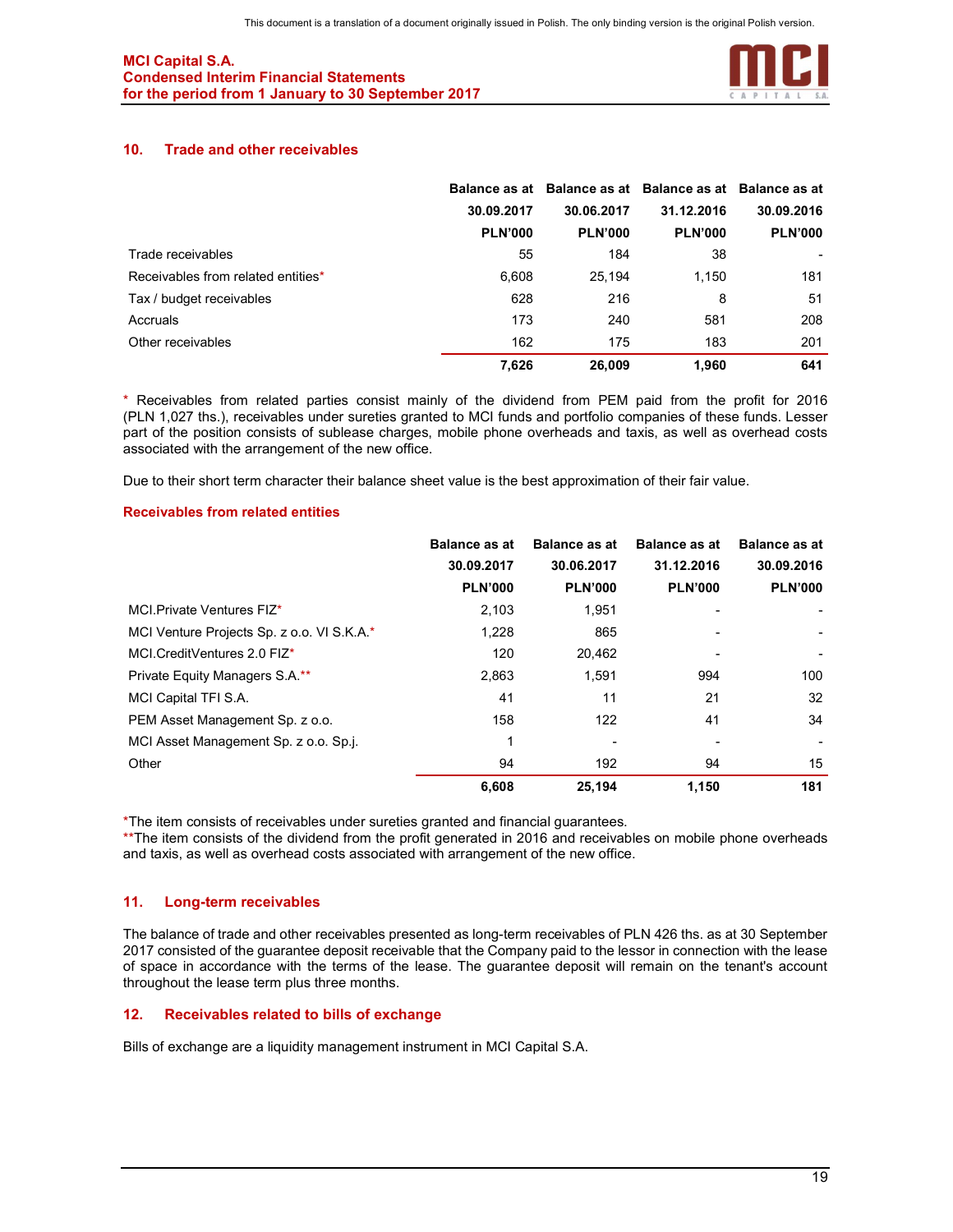

## As at 30.09.2017 the Company had receivables resulting from bills of exchange from the following entities:

|                                      | <b>Nominal</b> | <b>Interest</b> | Interest rate  | Total          |
|--------------------------------------|----------------|-----------------|----------------|----------------|
|                                      | <b>PLN'000</b> | <b>PLN'000</b>  | % per annum    | <b>PLN'000</b> |
| MCI Fund Management Sp. z o.o.       | 22,000         | 675             | 3.20%          | 22.675         |
| MCI Fund Management Sp. z o.o. Sp.J. | 2.900          | 109             | 4.81%          | 3.009          |
|                                      | 24.900         | 784             | $\blacksquare$ | 25.684         |

## As at 30.06.2017 the Company had receivables resulting from bills of exchange from the following entities:

|                                      | <b>Nominal</b> | Interest       | Interest rate  | Total          |
|--------------------------------------|----------------|----------------|----------------|----------------|
|                                      | <b>PLN'000</b> | <b>PLN'000</b> | % per annum    | <b>PLN'000</b> |
| MCI Fund Management Sp. z o.o.       | 22,000         | 496            | 3.20%          | 22,496         |
| MCI Fund Management Sp. z o.o. Sp.J. | 2.900          | 74             | 4.81%          | 2.974          |
|                                      | 24.900         | 570            | $\blacksquare$ | 25.470         |

## As at 31.12.2016 the Company had receivables resulting from bills of exchange from the following entities:

|                                      | <b>Nominal</b> | <b>Interest</b> | Interest rate  | Total          |
|--------------------------------------|----------------|-----------------|----------------|----------------|
|                                      | <b>PLN'000</b> | <b>PLN'000</b>  | % per annum    | <b>PLN'000</b> |
| Private Equity Managers S.A.         | 1.000          | 9               | 4.79%          | 1.009          |
| MCI Fund Management Sp. z o.o.       | 22,000         | 148             | 3.20%          | 22.148         |
| MCI Fund Management Sp. z o.o. Sp.J. | 2.900          | 6               | 4.81%          | 2.906          |
|                                      | 25,900         | 163             | $\blacksquare$ | 26.063         |

#### As at 30.09.2016 the Company had receivables resulting from bills of exchange from the following entities:

|                                        | <b>Nominal</b><br><b>PLN'000</b> | <b>Interest</b><br><b>PLN'000</b> | Interest rate<br>% per annum | Total<br><b>PLN'000</b> |
|----------------------------------------|----------------------------------|-----------------------------------|------------------------------|-------------------------|
| MCI Fund Management Sp. z o. o. Sp. j. | 4.600                            | 260                               | 4.60%                        | 4.860                   |
|                                        | 4.600                            | 260                               | $\blacksquare$               | 4.860                   |

## 13. Cash and cash equivalents

As at the balance sheet date the balance of cash and cash equivalents of PLN 34,615 ths. comprised primarily cash in bank, bank deposits and participation units in Subfund Quercus Ochrony Kapitału separated in Quercus Parasolowy SFIO (PLN 33,087 ths.).

Participation units in Subfund Quercus Ochrony Kapitału the Company treats as cash equivalent, because these are highly liquid assets, i.e. they can be withdrawn from the Fund within 4 days.

As at 30 June 2017 the balance of cash and cash equivalents amounted to PLN 18,427 thousand; as at 31 December 2016 PLN 81,262 thousand; as at 30 September 2016 PLN 55,353 thousand.

#### 14. Equity

#### Share capital

|                                          |            |            |            | Balance as at Balance as at Balance as at Balance as at |  |
|------------------------------------------|------------|------------|------------|---------------------------------------------------------|--|
|                                          | 30.09.2017 | 30.06.2017 | 31.12.2016 | 30.09.2016                                              |  |
| Share capital issued and paid (PLN 000s) | 52,853     | 52.853     | 58.752     | 61.780                                                  |  |
| Number of shares                         | 52.853.114 | 52.853.114 | 58.752.198 | 61,779,619                                              |  |
| Nominal value per share (PLN)            | 1.00       | 1.00       | 1.00       | 1.00                                                    |  |
| Nominal value of all shares (PLN 000s)   | 52,853     | 52.853     | 58,752     | 61,780                                                  |  |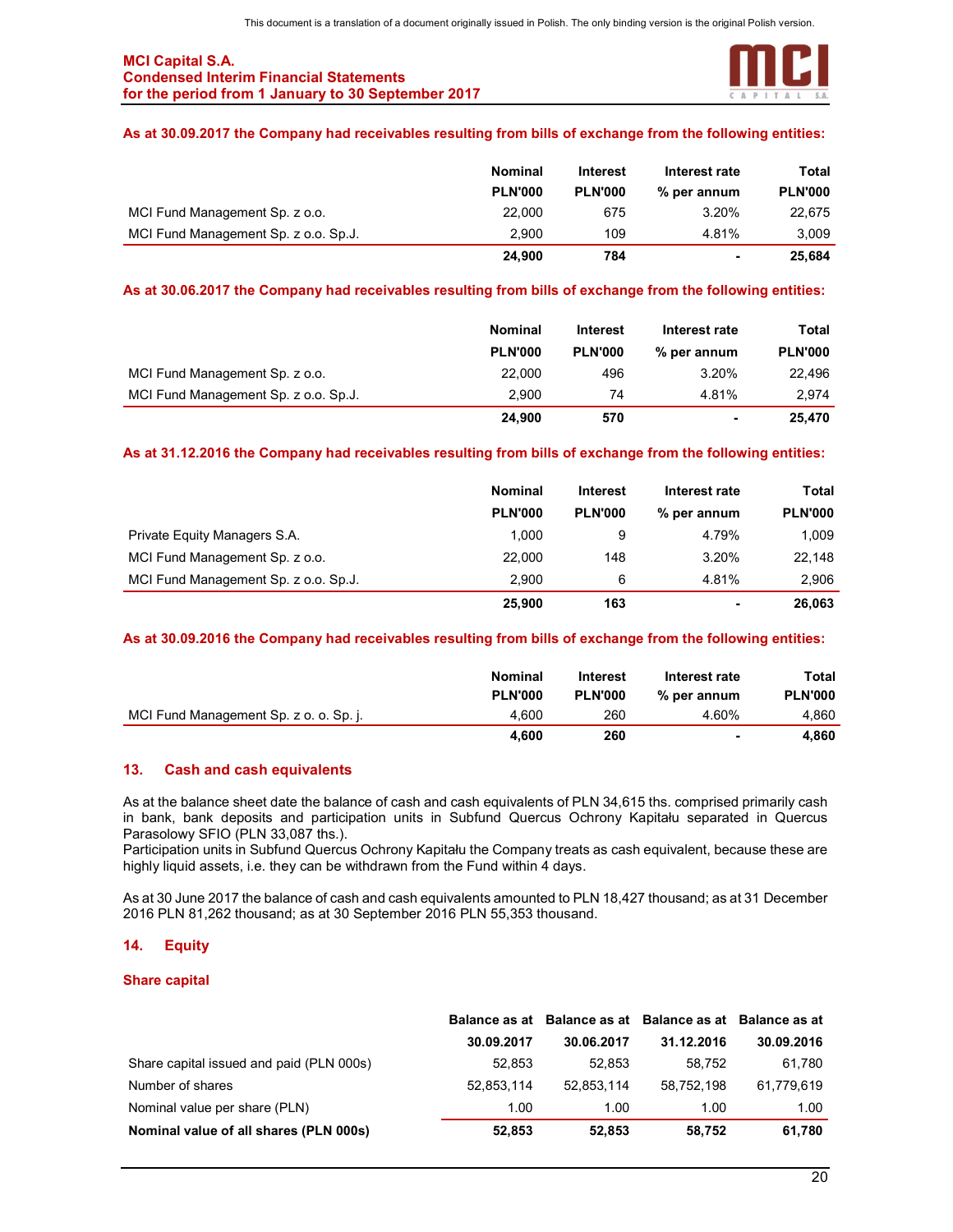

#### Reserve capital

|                                                         |                | Balance as at Balance as at Balance as at Balance as at |                |                |
|---------------------------------------------------------|----------------|---------------------------------------------------------|----------------|----------------|
|                                                         | 30.09.2017     | 30.06.2017                                              | 31.12.2016     | 30.09.2016     |
|                                                         | <b>PLN'000</b> | <b>PLN'000</b>                                          | <b>PLN'000</b> | <b>PLN'000</b> |
| Balance at the beginning of period                      | 1,020,712      | 1,020,712                                               | 926,209        | 926,209        |
| Decrease due to redemption of shares                    | (51, 783)      | (51,783)                                                | (26,960)       |                |
| Transfer of previous year profit to the reserve capital |                |                                                         | 121.463        | 121,463        |
| Coverage of loss for 2016 with reserve capital          | (82, 243)      | (82, 243)                                               |                |                |
| Balance at the end of period                            | 886,686        | 886,686                                                 | 1,020,712      | 1,047,672      |

#### Own shares

In 2016 the Company realized Repurchase of Own Shares Program (Repurchase Program) in order to redeem purchased shares pursuant to Resolution No. 5 of the MCI Capital S.A. Extraordinary General Shareholders Meeting dated 17 November 2015 on authorizing the Company to acquire own shares and use of reserve capital.

In 2017 the Company continued Repurchase Program pursuant to Resolution No. 4 of the MCI Capital S.A. Extraordinary General Shareholders Meeting dated 14 November 2016 amending Resolution No. 5 of the MCI Capital S.A. Extraordinary General Shareholders Meeting dated 17 November 2015 on authorizing the Company to acquire own shares and use of reserve capital. Under the Repurchase Program the Company was authorized to purchase up to 10,000,000 their own shares, with a nominal value PLN 1.00 each. The authorization to acquire own shares was granted for the period until 31 December 2017. In the first three quarters of 2017 the Company purchased in total 5,899,084 own shares with average price of PLN 9.75 per share. The total price paid for shares, including brokerage commission, amounted to PLN 57,682 ths. Shares were redeemed in June 2017, as a result the Company's share capital decreased by PLN 5,899 ths. from PLN 58,752 ths. to PLN 52,853 ths., whereas reserve capital decreased by PLN 51,783 ths to PLN 749,279 ths. As at 30 September 2017 the Company had no own shares.

The specification of the Company's own shares movement below:

|                                                          |                | Balance as at Balance as at Balance as at Balance as at |                |                |
|----------------------------------------------------------|----------------|---------------------------------------------------------|----------------|----------------|
|                                                          | 30.09.2017     | 30.06.2017                                              | 31.12.2016     | 30.09.2016     |
|                                                          | <b>PLN'000</b> | <b>PLN'000</b>                                          | <b>PLN'000</b> | <b>PLN'000</b> |
| Balance at the beginning of period                       |                | ۰                                                       | (150)          | (150)          |
| Issue of shares as settlement of remuneration in<br>2015 |                | -                                                       | 150            | 150            |
| Purchase of own shares                                   | (57 682)       | (57 682)                                                | (29988)        | (9922)         |
| Redemption of own shares                                 | 57 682         | 57 682                                                  | 29 988         |                |
| Balance at the end of period                             |                |                                                         |                | (9 922)        |

#### 15. Shareholding structure

#### Major shareholders of the Company as at 30 September 2017

|                            | Participation in the share capital |                                              | Participation in the total number of votes at<br>the General Meeting |                                                                   |  |
|----------------------------|------------------------------------|----------------------------------------------|----------------------------------------------------------------------|-------------------------------------------------------------------|--|
|                            | Number of shares                   | <b>Participation in the</b><br>share capital | Number of votes at<br>the General Meeting                            | Share in the overall<br>number of votes at<br>the General Meeting |  |
| Tomasz Czechowicz          | 312.000                            | 0.59%                                        | 312,000                                                              | 0.59%                                                             |  |
| MCI Management Sp. z o.o.* | 29.927.902                         | 56.625%                                      | 29.927.902                                                           | 56.625%                                                           |  |
| Other                      | 22.613.212                         | 42.785%                                      | 22.613.212                                                           | 42.785%                                                           |  |
|                            | 52,853,114                         | 100.00%                                      | 52,853,114                                                           | 100.00%                                                           |  |

\*Company controlled by Tomasz Czechowicz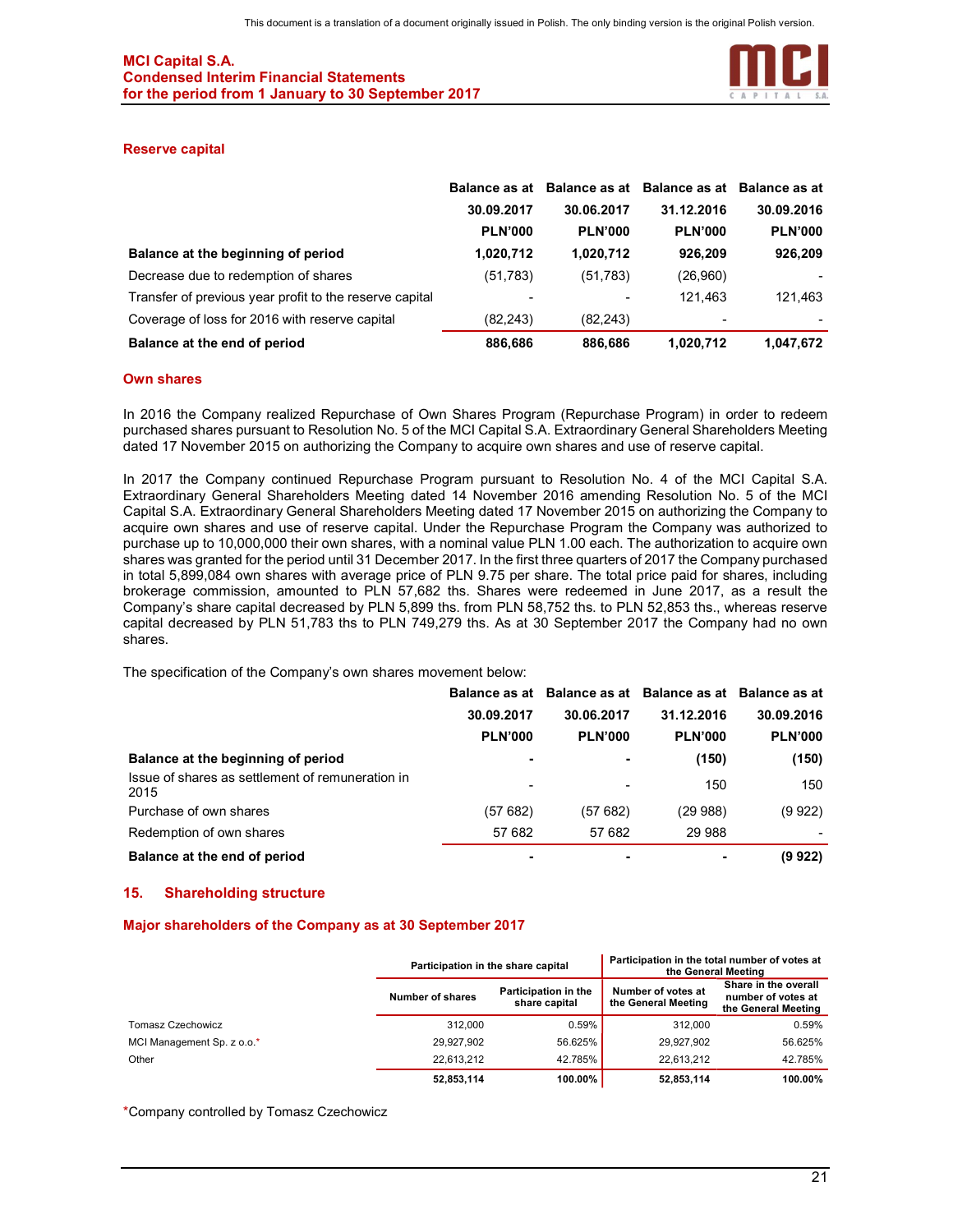

## Major shareholders of the Company as at 30 June 2017.

|                            | Participation in the share capital |                                       | Participation in the total number of votes at<br>the General Meeting |                                                                   |  |
|----------------------------|------------------------------------|---------------------------------------|----------------------------------------------------------------------|-------------------------------------------------------------------|--|
|                            | Number of shares                   | Participation in the<br>share capital | Number of votes at<br>the General Meeting                            | Share in the overall<br>number of votes at<br>the General Meeting |  |
| Tomasz Czechowicz          | 312,000                            | 0.59%                                 | 312.000                                                              | 0.59%                                                             |  |
| MCI Management Sp. z o.o.* | 29.407.762                         | 55.64%                                | 29.407.762                                                           | 55.64%                                                            |  |
| Other                      | 23.133.352                         | 43.77%                                | 23.133.352                                                           | 43.77%                                                            |  |
|                            | 52.853.114                         | 100.00%                               | 52.853.114                                                           | 100.00%                                                           |  |

\*Company controlled by Tomasz Czechowicz

#### Major shareholders of the Company as at 31 December 2016.

|                                                  | Participation in the share capital |                                       | Participation in the total number of votes at<br>the General Meeting |                                                                   |  |
|--------------------------------------------------|------------------------------------|---------------------------------------|----------------------------------------------------------------------|-------------------------------------------------------------------|--|
|                                                  | Number of shares                   | Participation in the<br>share capital | Number of votes at<br>the General Meeting                            | Share in the overall<br>number of votes at<br>the General Meeting |  |
| Tomasz Czechowicz                                | 312.000                            | 0.53%                                 | 312.000                                                              | 0.53%                                                             |  |
| MCI Management Sp. z o.o.*                       | 32,278,974                         | 54.94%                                | 32,278,974                                                           | 54.94%                                                            |  |
| Quercus Towarzystwo Funduszy Inwestycyjnych S.A. | 3,154,209                          | 5.37%                                 | 3,154,209                                                            | 5.37%                                                             |  |
| BZ WBK Towarzystwo Funduszy Inwestycyjnych S.A.  | 3,068,411                          | 5.22%                                 | 3,068,411                                                            | 5.22%                                                             |  |
| Other                                            | 19,938,604                         | 33.94%                                | 19.938.604                                                           | 33.94%                                                            |  |
|                                                  | 58.752.198                         | 100.00%                               | 58.752.198                                                           | 100.00%                                                           |  |

\*Company controlled by Tomasz Czechowicz

## Major shareholders of the Company as at 30 September 2016

|                                                  | Participation in the share capital |                                       | Participation in the total number of votes at<br>the General Meeting |                                                                   |  |
|--------------------------------------------------|------------------------------------|---------------------------------------|----------------------------------------------------------------------|-------------------------------------------------------------------|--|
|                                                  | Number of shares                   | Participation in the<br>share capital | Number of votes at<br>the General Meeting                            | Share in the overall<br>number of votes at<br>the General Meeting |  |
| Tomasz Czechowicz                                | 312.000                            | 0.51%                                 | 312.000                                                              | 0.51%                                                             |  |
| MCI Management Sp. z o.o.*                       | 33,310,309                         | 53.92%                                | 33.310.309                                                           | 53.92%                                                            |  |
| Quercus Towarzystwo Funduszy Inwestycyjnych S.A. | 3.194.206                          | 5.17%                                 | 3.194.206                                                            | 5.17%                                                             |  |
| BZ WBK Towarzystwo Funduszy Inwestycyjnych S.A.  | 2,730,000                          | 4.42%                                 | 2.730.000                                                            | 4.42%                                                             |  |
| Other                                            | 22.233.104                         | 35.99%                                | 22.233.104                                                           | 35.99%                                                            |  |
|                                                  | 61.779.619                         | 100.00%                               | 61.779.619                                                           | 100.00%                                                           |  |

\*Company controlled by Tomasz Czechowicz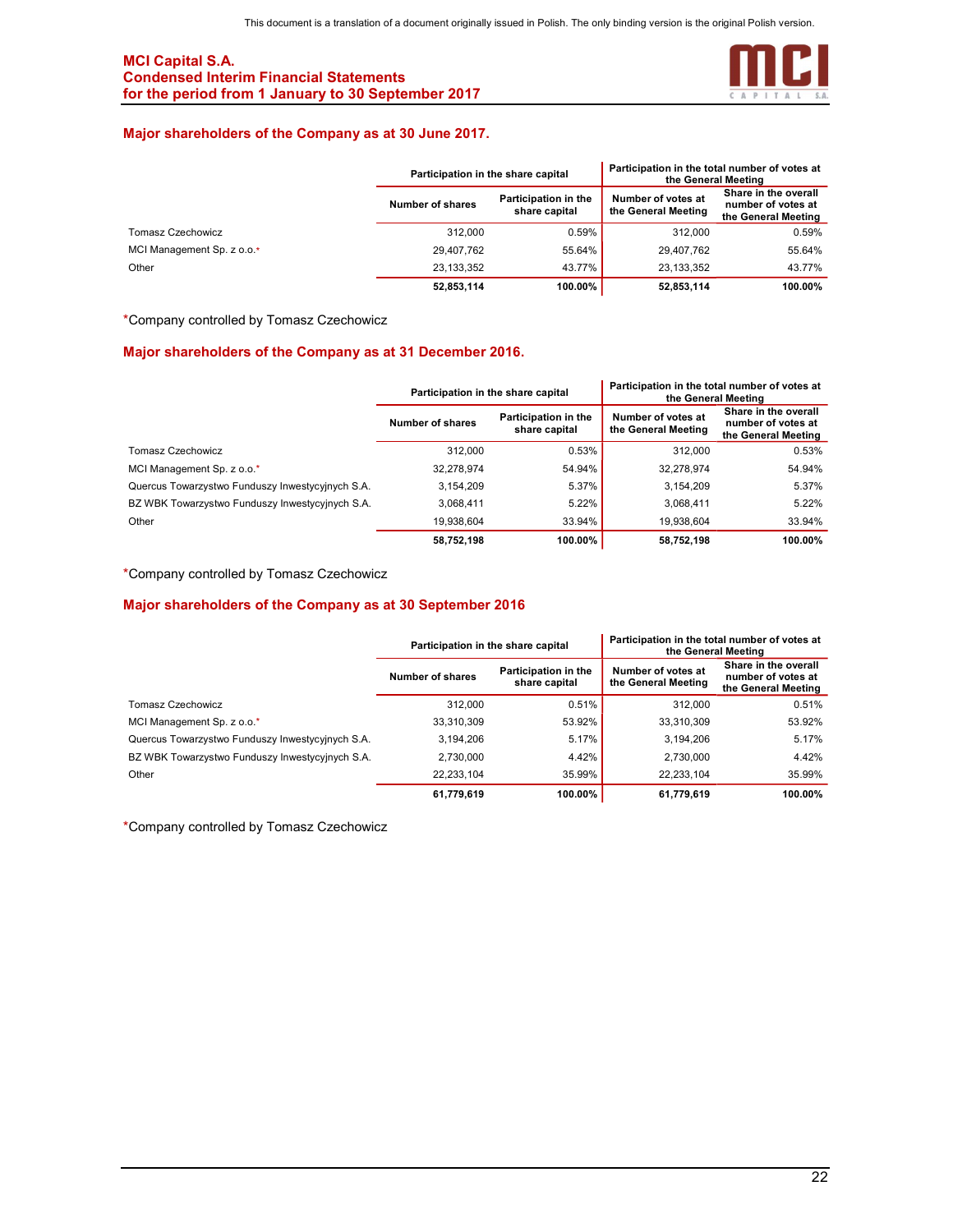

## 16. Liabilities related to bonds

|                                                                  |                | Balance as at Balance as at Balance as at Balance as at |                |                |
|------------------------------------------------------------------|----------------|---------------------------------------------------------|----------------|----------------|
|                                                                  | 30.09.2017     | 30.06.2017                                              | 31.12.2016     | 30.09.2016     |
|                                                                  | <b>PLN'000</b> | <b>PLN'000</b>                                          | <b>PLN'000</b> | <b>PLN'000</b> |
| The value of the liability at the date of issue at face<br>value | 287,150        | 287,150                                                 | 351,950        | 231,500        |
| The value of costs related to the issue                          | (4,267)        | (4,267)                                                 | (5,297)        | (4,261)        |
| Carrying value of liability as at issue date                     | 282,883        | 282,883                                                 | 346,653        | 227,239        |
| Equity component (without deferred tax)*                         | (578)          | (578)                                                   | (578)          | (578)          |
| Liability component as at issue date                             | 282,305        | 282,305                                                 | 346,075        | 226,661        |
| Interest accrued - accrued costs                                 | 32,882         | 28,241                                                  | 38,398         | 22,543         |
| Interest paid - accrued costs                                    | (25, 527)      | (24, 087)                                               | (33, 611)      | (17,061)       |
| Repayment                                                        |                |                                                         | (84, 800)      |                |
| Carrying value of liability as at balance sheet date             | 289,660        | 286,459                                                 | 266,062        | 232,143        |
| Non-current part:                                                | 195,962        | 192,821                                                 | 221,315        | 190,503        |
| Current part:                                                    | 93,698         | 93,638                                                  | 44,747         | 41,640         |
|                                                                  | 289,660        | 286,459                                                 | 266,062        | 232,143        |

\*applies to G1 series bonds

## Bonds issued by MCI Capital S.A.

The following tables show the status of liabilities from the issue of bonds, the date of redemption and the balance of interest paid as at 30 September 2017.

| Series of bonds | Date of<br>allocation | Date of<br>redemption | Number of<br>bonds | <b>Nominal</b><br>value of<br>bonds | <b>Interest</b><br>paid |
|-----------------|-----------------------|-----------------------|--------------------|-------------------------------------|-------------------------|
|                 |                       |                       |                    | <b>000' PLN</b>                     | <b>000' PLN</b>         |
| G1 Series*      | 21.03.2014            | 21.03.2018            | 50,000             | 50,000                              | 10,344                  |
| 11 Series       | 17.10.2014            | 17.10.2017            | 31,000             | 31,000                              | 4,428                   |
| J1 Series       | 11.12.2015            | 11.12.2018            | 66.000             | 66,000                              | 5,622                   |
| K Series        | 24.06.2016            | 24.06.2019            | 54.500             | 54.500                              | 3,090                   |
| M Series        | 23.12.2016            | 20.12.2019            | 20,650             | 20,650                              | 585                     |
| N Series        | 29.12.2016            | 29.12.2019            | 45.000             | 45.000                              | 1,458                   |
| O Series        | 20.06.2017            | 19.06.2020            | 20,000             | 20,000                              | 0                       |
|                 |                       |                       |                    | 287.150                             | 25.527                  |

\*The series of convertible bonds of MCI Capital S.A. The conversion price as at the date of publication of these financial statements amounted to PLN 14.15. MCI Management Sp. z o.o. owns 19,000 of these bonds.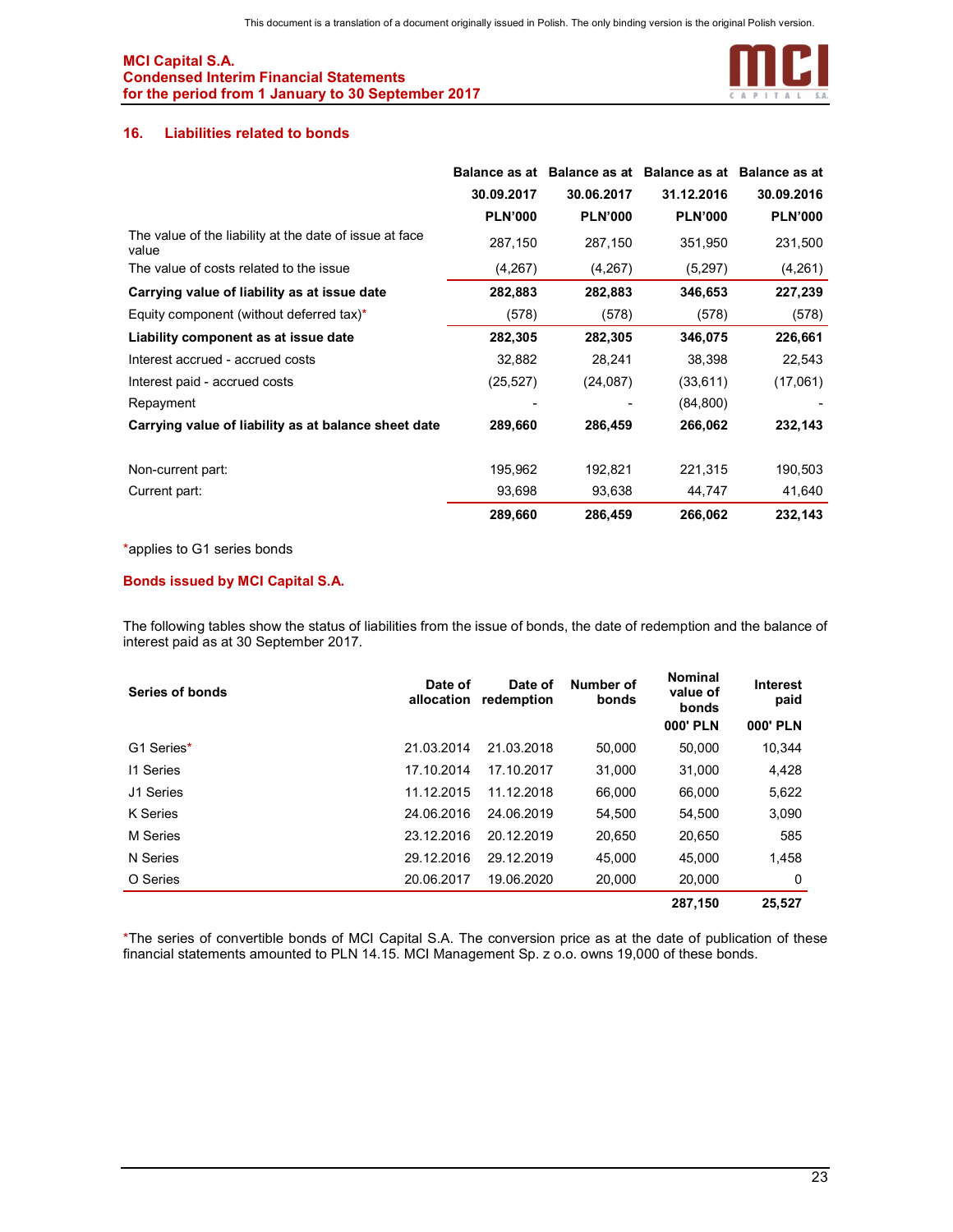

## 17. Trade and other payables

|                                                |                |                | Balance as at Balance as at Balance as at Balance as at |                |
|------------------------------------------------|----------------|----------------|---------------------------------------------------------|----------------|
|                                                | 30.09.2017     | 30.06.2017     | 31.12.2016                                              | 30.09.2016     |
|                                                | <b>PLN'000</b> | <b>PLN'000</b> | <b>PLN'000</b>                                          | <b>PLN'000</b> |
| Trade payables                                 | 98             | 460            | 1,215                                                   | 223            |
| Payables to related entities                   | 120            | 907            | 882                                                     | 296            |
| <b>Tax liabilities</b>                         | 8              |                | 1,216                                                   | 115            |
| Social insurance liabilities and other burdens | 37             | 36             | 55                                                      | 33             |
| Deferred income*                               | 1,401          | 1,913          |                                                         |                |
| Other liabilities                              | 578            | 774            | 740                                                     | 1,424          |
|                                                | 2,242          | 4,090          | 4,108                                                   | 2,091          |
| Non-current part:                              | 1,136          | 913            |                                                         |                |
| Current part:                                  | 1,106          | 3,177          | 4,108                                                   | 2,091          |
|                                                | 2,242          | 4,090          | 4,108                                                   | 2,091          |

\*The item consists mainly of deferred income on guarantees granted and income on usage of MCI Capital S.A. logo by lessor of office space for marketing purposes (deferred income).

#### 18. Provisions

|                                          |                |                | Balance as at Balance as at Balance as at Balance as at |                |  |
|------------------------------------------|----------------|----------------|---------------------------------------------------------|----------------|--|
|                                          | 30.09.2017     | 30.06.2017     | 31.12.2016                                              | 30.09.2016     |  |
|                                          | <b>PLN'000</b> | <b>PLN'000</b> | <b>PLN'000</b>                                          | <b>PLN'000</b> |  |
| Provisions for the costs of litigations* | 11.466         | 11.466         | 11.466                                                  | 11.466         |  |
| Provisions for bonuses and holidays      | 56             | 55             | 221                                                     | 126            |  |
| Other provisions                         | 228            | 161            | 170                                                     | 8              |  |
|                                          | 11.750         | 11.682         | 11.857                                                  | 11.600         |  |

\*The provision was set up in connection with the cost of the litigation concerning damages for the bankruptcy of JTT. For details, see Note 25 "Contingent assets and liabilities".

| <b>Provision breakdown</b>              | Value as at<br>01.01.2017 | Increase of<br>provisions | Release of<br>provisions | Use of<br>provisions | Valua as at<br>30.09.2017 |
|-----------------------------------------|---------------------------|---------------------------|--------------------------|----------------------|---------------------------|
|                                         | <b>PLN'000</b>            | <b>PLN'000</b>            | <b>PLN'000</b>           | <b>PLN'000</b>       | <b>PLN'000</b>            |
| Provisions for the costs of litigations | 11.466                    | ۰                         | ۰                        | ۰                    | 11.466                    |
| Provisions for bonuses and holidays     | 221                       | 56                        | 79                       | 142                  | 56                        |
| Other provisions                        | 170                       | 309                       | $\overline{\phantom{0}}$ | 251                  | 228                       |
| <b>Provision</b>                        | 11.857                    | 365                       | 79                       | 393                  | 11.750                    |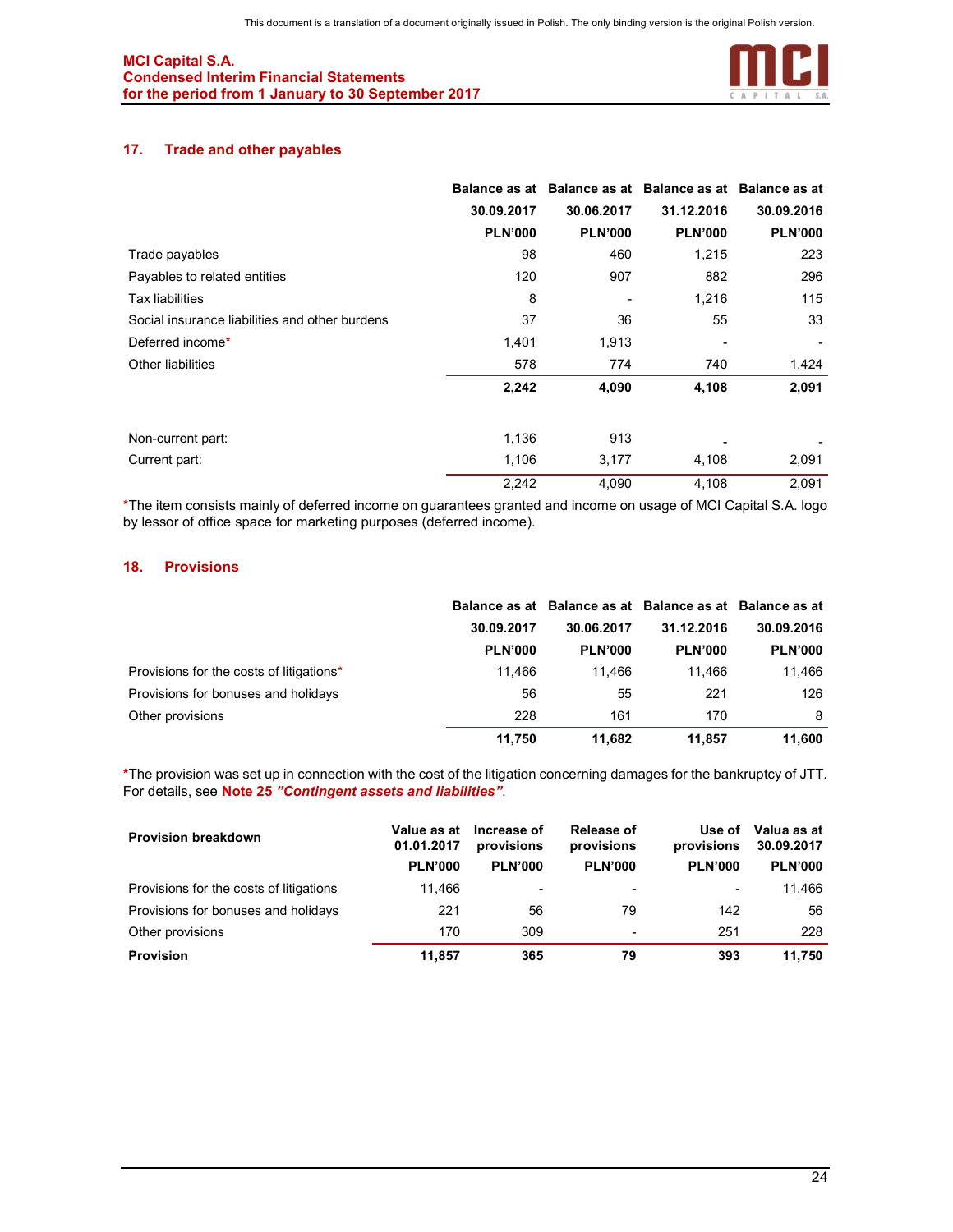

## 19. Employee benefits

#### The following employee benefit sums are recognised in the statement of comprehensive income:

|                                            | For the period:                  |                                  | For the period: For the period:  | For the period:                  |  |
|--------------------------------------------|----------------------------------|----------------------------------|----------------------------------|----------------------------------|--|
|                                            | from 01.01.2017<br>to 30.09.2017 | from 01.07.2017<br>to 30,09,2017 | from 01.01.2016<br>to 30,09,2016 | from 01.07.2016<br>to 30,09,2016 |  |
|                                            | <b>PLN'000</b>                   | <b>PLN'000</b>                   | <b>PLN'000</b>                   | <b>PLN'000</b>                   |  |
| Short-term employee benefits               | 909                              | 384                              | 913                              | 198                              |  |
| Social insurance                           | 36                               | 15                               | 25                               | $\overline{4}$                   |  |
| Share-based payments and option programmes | 273                              | 91                               | 316                              | 91                               |  |
| Other employee benefits                    | 42                               | 14                               | 50                               | 18                               |  |
|                                            | 1.260                            | 504                              | 1.304                            | 311                              |  |

#### Remuneration for key personnel:

|                                    | For the period:                  | For the period:                  | For the period:                  | For the period:                  |
|------------------------------------|----------------------------------|----------------------------------|----------------------------------|----------------------------------|
|                                    | from 01.01.2017<br>to 30.09.2017 | from 01.07.2017<br>to 30.09.2017 | from 01.01.2016<br>to 30.09.2016 | from 01.07.2016<br>to 30,09,2016 |
|                                    | <b>PLN'000</b>                   | <b>PLN'000</b>                   | <b>PLN'000</b>                   | <b>PLN'000</b>                   |
| <b>Management Board</b>            |                                  |                                  |                                  |                                  |
| Short-term employee benefits       | 506                              | 198                              | 496                              | 181                              |
| Settlement of incentive programmes |                                  |                                  | 35                               |                                  |
| Share-based payments               | 273                              | 91                               | 266                              | 91                               |
| Lump-sum for the use of cars       | 36                               | 9                                | 40                               | 18                               |
|                                    | 815                              | 298                              | 837                              | 290                              |
| <b>Supervisory Board</b>           |                                  |                                  |                                  |                                  |
| Short-term employee benefits       | 97                               | 59                               | 28                               |                                  |
|                                    | 97                               | 59                               | 28                               |                                  |

## Employment / function

|                         | As at                  | As at                  | As at                  | As at                  |
|-------------------------|------------------------|------------------------|------------------------|------------------------|
|                         | 30.09.2017             | 30.06.2017             | 31.12.2016             | 30.09.2016             |
|                         | Number of<br>employees | Number of<br>employees | Number of<br>employees | Number of<br>employees |
| <b>Management Board</b> | 4                      | 4                      | 4                      | 4                      |
| Supervisory Board       | 5                      | 5                      | 6                      | 6                      |
| Operational staff       | 9                      |                        | 8                      | $\overline{4}$         |
|                         | 18                     | 16                     | 17                     | 14                     |

## Advances paid to the members of the Management Board

The Company did not pay advances to members of the Management Board in 2017 and 2016.

#### Loans granted to members of the Management Board

The Company did not grant loans to members of the Management Board in 2017 and 2016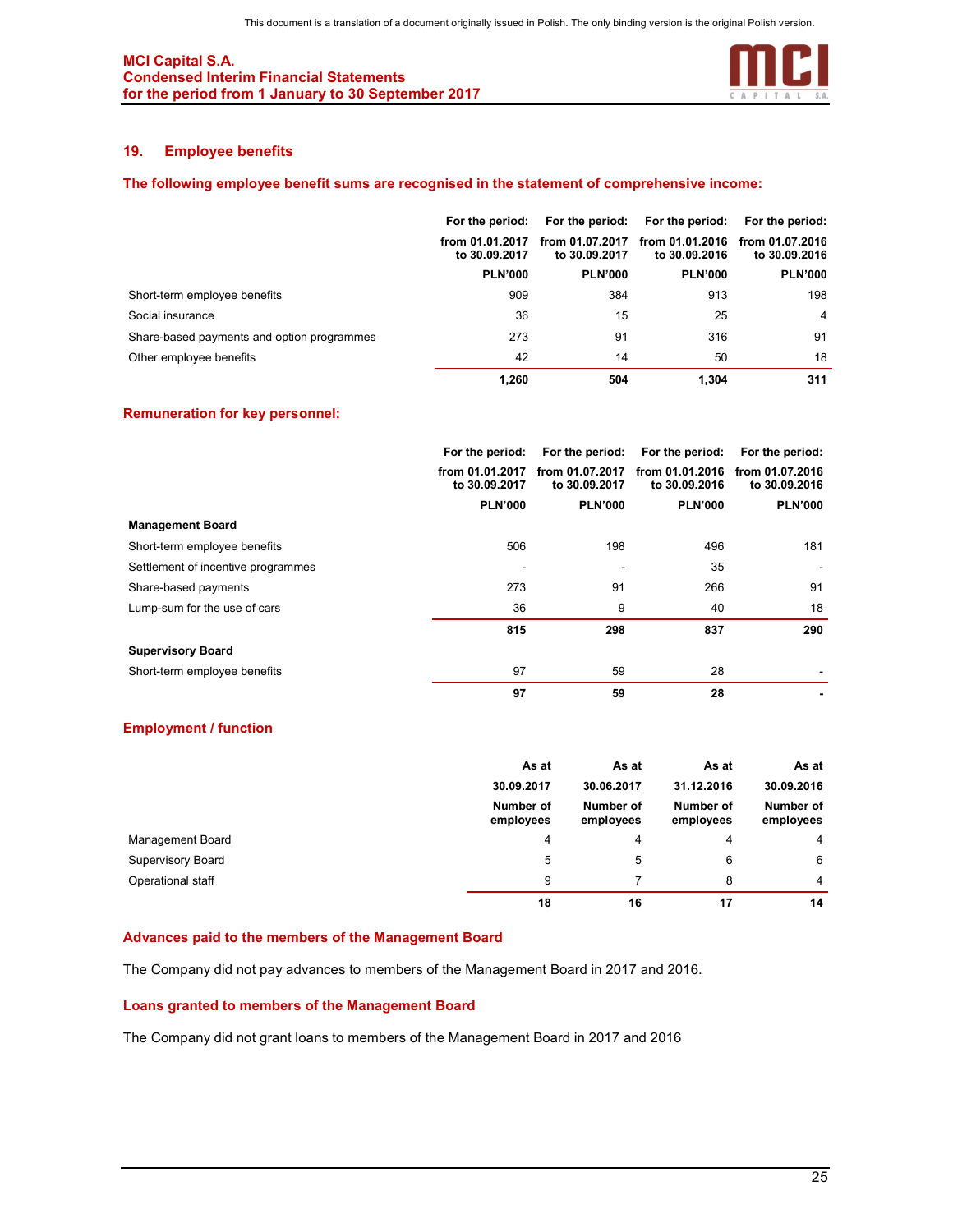

#### 20. Deferred tax assets

Net deferred tax assets as at 30 September 2017 amounted to PLN 7,058 ths. (PLN 6,805 ths as at 30 June 2017 and PLN 8,000 ths. as at 31 December 2016).

This position consisted mainly from deferred tax assets for deductible tax losses arisen until 30 June 2016 (i.e. before establishment of the MCI Tax Group) in the amount of PLN 5,223 ths. (PLN 5,672 ths as at 30 June 2017 and PLN 5,672 ths. as at 31 December 2016).

On 15 February 2016 MCI Capital S.A. and MCI Fund Management Spółka z o.o. entered into an agreement establishing the Tax Group ("PGK"). The Parties agreed that MCI Capital S.A. would be the dominant entity in the PGK. The financial year of the PGK is the period from 1 July to 30 June. The first tax year was the period from 1 July 2016 to 30 June 2017. The agreement was concluded for a period of three consecutive tax years, i.e. from 1 July 2016 to 30 June 2019. Companies which are members of the PGK bear joint and several liability for corporate income tax payable for the duration of the agreement. In the first year of operation PGK fulfilled the conditions for the continued existence of PGK, in particular the condition of keeping the tax profitability (income / tax revenue) at the level of at least 3%.

Tax loss incurred before the establishment of the PGK are not time-barred, which means that the companies comprising the PGK are eligible to settle tax loss incurred before the establishment of the PGK in the following five fiscal years, whilst the duration of the PGK is not taken into consideration at calculating next following fiscal years.

#### 21. Financial assets and liabilities measured at fair value

The Company discloses at fair value the following components of financial assets and liabilities:

#### Financial assets designated as measured at fair value through profit/loss at initial recognition:

Investments in shares in subsidiaries, associated entities and other entities which do not run investment operations, as well as investment certificates of investment funds and derivatives are recognised at fair value at initial recognition with changes in fair value disclosed in profit/loss.

The method of shares measurement depends on the type of available source information used in the measurement. For entities the shares of which are not quoted on the active market, the fair value is determined on the basis of measurement techniques commonly applied by market participants. The presumptions of measurement techniques are not based on information coming from the active market, but indicate best the fair value of these entities.

The Company classifies the principles of fair value measurement using the hierarchy below which reflects the importance of source data applied during measurements:

- Level I financial assets/ liabilities measured directly based on prices quoted on the active market.
- Level II financial assets/ liabilities measured with measurement techniques based on information coming from the active market or market observations.
- Level III financial assets/ liabilities measured with techniques commonly applied by market participants. The presumptions of measurement techniques are not based on information coming from the active market.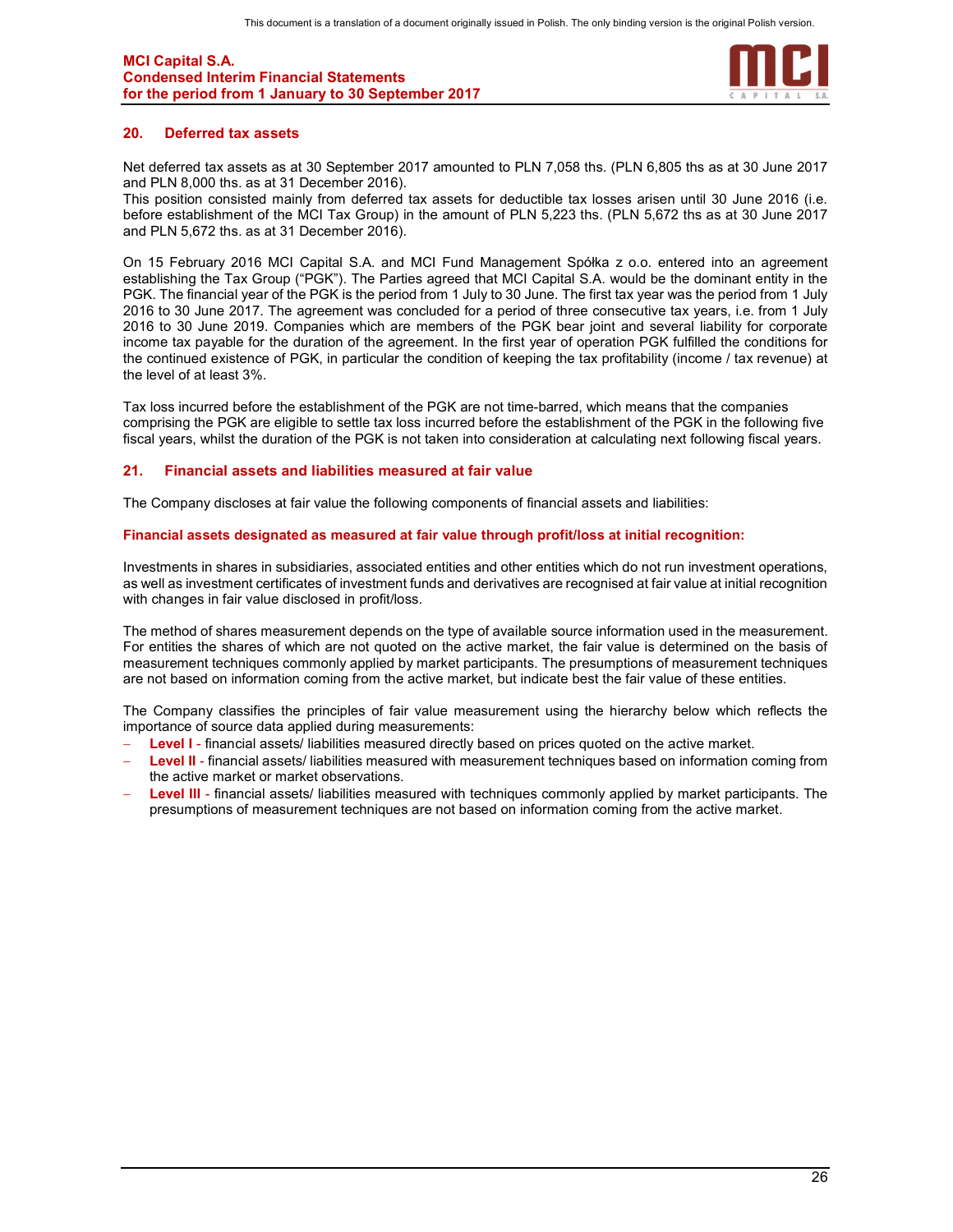

#### The table below presents a classification to the relevant measurement level:

|                                                                           |       | As at                                                                                                                                  | As at |                                                                                                                                        | As at        |                                                                                                                                        |       | As at                                                                                                                                  |
|---------------------------------------------------------------------------|-------|----------------------------------------------------------------------------------------------------------------------------------------|-------|----------------------------------------------------------------------------------------------------------------------------------------|--------------|----------------------------------------------------------------------------------------------------------------------------------------|-------|----------------------------------------------------------------------------------------------------------------------------------------|
|                                                                           |       | 30.09.2017                                                                                                                             |       | 30.06.2017                                                                                                                             |              | 31.12.2016                                                                                                                             |       | 30.09.2016                                                                                                                             |
|                                                                           | Level | <b>Measurement method</b>                                                                                                              | Level | <b>Measurement method</b>                                                                                                              | Level        | <b>Measurement method</b>                                                                                                              | Level | <b>Measurement method</b>                                                                                                              |
| <b>Investments in subsidiaries</b>                                        |       |                                                                                                                                        |       |                                                                                                                                        |              |                                                                                                                                        |       |                                                                                                                                        |
| MCI Fund Management Sp. z o. o.                                           | 3     | Adjusted net assets                                                                                                                    | 3     | Adjusted net assets                                                                                                                    | 3            | Adjusted net assets                                                                                                                    | 3     | Adjusted net assets                                                                                                                    |
| MCI Fund Management Sp. z o. o.<br>II MCI.PrivateVentures S.K.A.          | 3     | Adiusted net assets                                                                                                                    | 3     | Adjusted net assets                                                                                                                    | 3            | Adjusted net assets                                                                                                                    | 3     | Adjusted net assets                                                                                                                    |
| MCI Fund Management Sp. z o. o.<br>IV MCLPrivateVentures S.K.A.           | 3     | Adjusted net assets                                                                                                                    | 3     | Adjusted net assets                                                                                                                    | 3            | Adjusted net assets                                                                                                                    | 3     | Adjusted net assets                                                                                                                    |
| <b>Investments in associates</b>                                          |       |                                                                                                                                        |       |                                                                                                                                        |              |                                                                                                                                        |       |                                                                                                                                        |
| Private Equity Managers S.A.                                              | 1     | Price quoted on the<br>active market (WSE)                                                                                             | 1     | Price quoted on the<br>active market (WSE)                                                                                             | $\mathbf{1}$ | Price quoted on the<br>active market (WSE)                                                                                             | 1     | Price quoted on the<br>active market (WSE)                                                                                             |
| <b>Investment certificates</b><br>Investment certificates Helix           | 3     | Net Asset Value (NAV)                                                                                                                  | 3     | Net Asset Value (NAV)                                                                                                                  | 3            | Net Asset Value (NAV)                                                                                                                  | 3     | Net Asset Value (NAV)                                                                                                                  |
| Ventures Partners FIZ<br>Investment certificates Internet<br>Ventures FIZ | 3     | Net Asset Value (NAV)                                                                                                                  | 3     | Net Asset Value (NAV)                                                                                                                  | 3            | Net Asset Value (NAV)                                                                                                                  | 3     | Net Asset Value (NAV)                                                                                                                  |
| Investment certificates<br>MCI.CreditVentures 2.0 FIZ                     | 3     | Net Asset Value (NAV)                                                                                                                  | 3     | Net Asset Value (NAV)                                                                                                                  | 3            | Net Asset Value (NAV)                                                                                                                  | 3     | Net Asset Value (NAV)                                                                                                                  |
| <b>Derivatives</b>                                                        |       |                                                                                                                                        |       |                                                                                                                                        |              |                                                                                                                                        |       |                                                                                                                                        |
| Embedded derivative on investment<br>certificates Internet Ventures FIZ   | 3     | According to the<br>contractual terms<br>(valuation of the option<br>giving the MCI a<br>quarantee of return on<br>the invested funds) | 3     | According to the<br>contractual terms<br>(valuation of the option<br>giving the MCI a<br>quarantee of return on<br>the invested funds) | 3            | According to the<br>contractual terms<br>(valuation of the option<br>giving the MCI a<br>quarantee of return on<br>the invested funds) | 3     | According to the<br>contractual terms<br>(valuation of the option<br>giving the MCI a<br>guarantee of return on<br>the invested funds) |
| Embedded derivative on investment<br>certificates Helix Ventures FIZ      | 3     | According to the<br>contractual terms<br>(valuation of the option<br>giving the MCI a<br>quarantee of return on<br>the invested funds) | 3     | According to the<br>contractual terms<br>(valuation of the option<br>giving the MCI a<br>guarantee of return on<br>the invested funds) | 3            | According to the<br>contractual terms<br>(valuation of the option<br>giving the MCI a<br>quarantee of return on<br>the invested funds) | 3     | According to the<br>contractual terms<br>(valuation of the option<br>giving the MCI a<br>guarantee of return on<br>the invested funds) |

In the Company's opinion, measurement of investment certificates at the net asset value ("NAV") and measurement of investments in subsidiaries at the value of adjusted net assets is the best reflection of the fair value of these investments.

The Company makes transfers between levels of the fair value hierarchy when the change of conditions results in fulfilment of non-fulfilment of the criteria for classification to a particular level. The Company makes transfers between levels of the fair value hierarchy in the interim period in which the event giving rise to the change of conditions occurred. The Company applies a consistent approach to transfers to and from different levels of the fair value hierarchy.

#### Measurement of financial instruments measured at fair value in the statement of financial position

|                                                   |                                                      | <b>Balance as at</b> | Balance as at  | <b>Balance as at</b> | <b>Balance as at</b> |
|---------------------------------------------------|------------------------------------------------------|----------------------|----------------|----------------------|----------------------|
| <b>Type of the financial</b><br><i>instrument</i> | Method of measurement of<br>the financial instrument | 30.09.2017           | 30.06.2017     | 31.12.2016           | 30.09.2016           |
|                                                   |                                                      | <b>PLN'000</b>       | <b>PLN'000</b> | <b>PLN'000</b>       | <b>PLN'000</b>       |
| <b>Non-current assets</b>                         |                                                      |                      |                |                      |                      |
| Investment certificates                           | Measured at fair value<br>through profit/loss        | 98.267               | 98.267         | 113.945              | 134.082              |
| Investments in subsidiaries                       | Measured at fair value<br>through profit/loss        | 1,139,690            | 1.139.690      | 1.083.838            | 1,126,516            |
| Investments in associates                         | Measured at fair value<br>through profit/loss        | 17.735               | 17.735         | 21.389               | 25,807               |
| Investments in other entities                     | Measured at fair value<br>through profit/loss        | 7                    |                | 7                    | 7                    |
| Derivatives                                       | Measured at fair value<br>through profit/loss        | 200                  | 200            | 2.110                | 4.227                |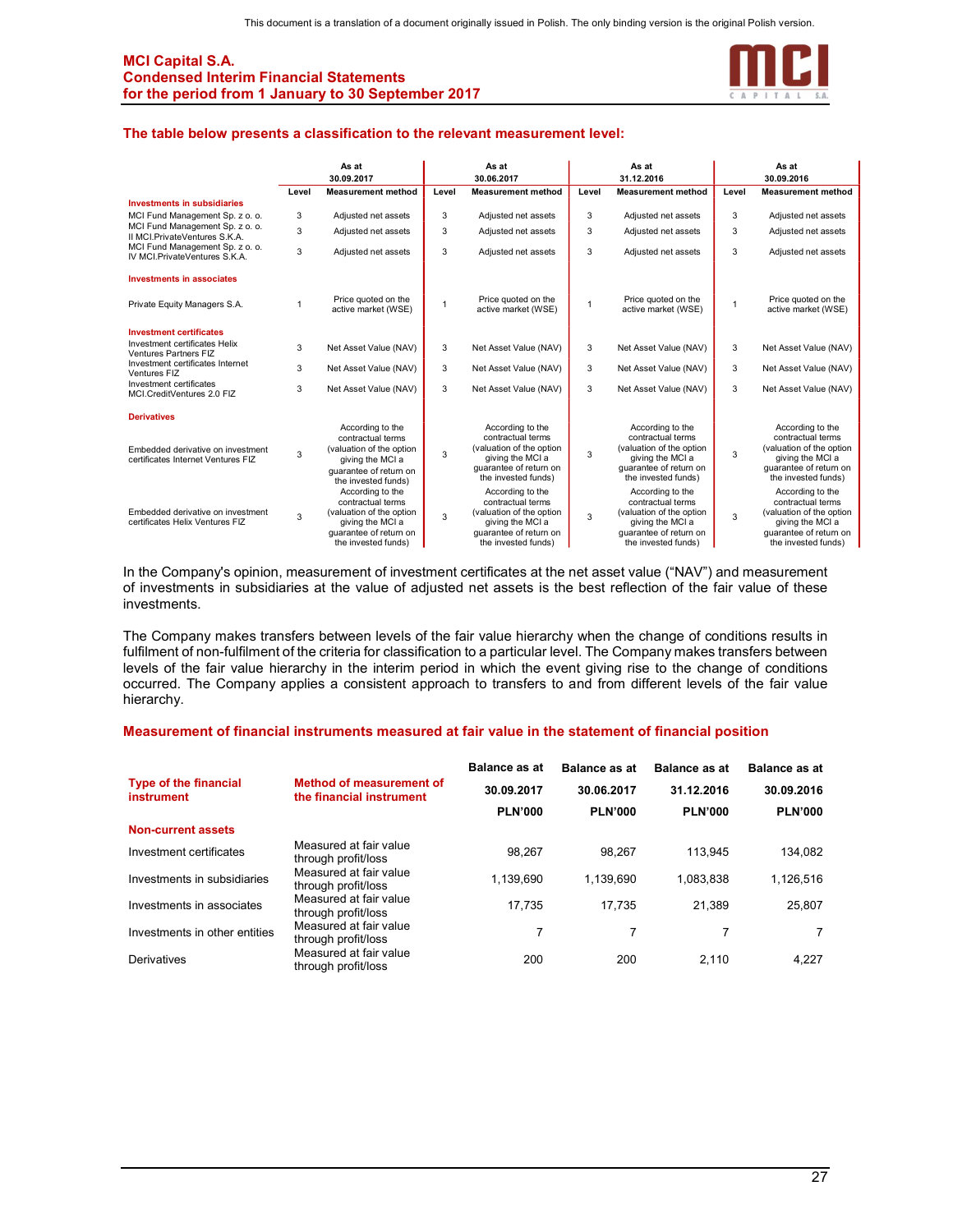

Measurement of financial instruments which are not measured at fair value in the statement of financial position

|                                                        |                                                             | <b>Balance as at</b> | <b>Balance as at</b> | <b>Balance as at</b> | <b>Balance as at</b> |
|--------------------------------------------------------|-------------------------------------------------------------|----------------------|----------------------|----------------------|----------------------|
| <b>Type of the financial</b><br><b>instrument</b>      | <b>Method of measurement of</b><br>the financial instrument | 30.09.2017           | 30.06.2017           | 31.12.2016           | 30.09.2016           |
|                                                        |                                                             | <b>PLN'000</b>       | <b>PLN'000</b>       | <b>PLN'000</b>       | <b>PLN'000</b>       |
| <b>Non-current assets</b>                              |                                                             |                      |                      |                      |                      |
| Trade and other receivables                            | Measured at nominal value                                   | 426                  | 437                  | 437                  | 415                  |
| Loans granted                                          | Measured at amortised cost                                  |                      |                      | 205                  | 203                  |
| <b>Current assets</b>                                  |                                                             |                      |                      |                      |                      |
| Trade and other receivables                            | Measured at nominal value                                   | 7,626                | 26,009               | 1,960                | 641                  |
| Receivables from bills of<br>exchange<br>Loans granted | Measured at amortised cost                                  | 55                   | 25,470               | 26,063               | 4,860                |
|                                                        | Measured at amortised cost                                  | 1,125                | 1,108                | 871                  | 861                  |
| <b>Non-current liabilities</b>                         |                                                             |                      |                      |                      |                      |
| Received loans                                         | Measured at amortised cost                                  |                      |                      | 107                  | 114                  |
| Liabilities on bonds                                   | Measured at amortised cost                                  | 195,962              | 192,821              | 221,315              | 190,503              |
| <b>Current liabilities</b>                             |                                                             |                      |                      |                      |                      |
| Trade and other payables                               | Measured at nominal value                                   | 1,106                | 3,177                | 4,108                | 2,091                |
| Liabilities on bonds                                   | Measured at amortised cost                                  | 93,698               | 93,638               | 44,747               | 41,640               |
| Bills of exchange                                      | Measured at amortised cost                                  |                      |                      | 16,031               |                      |
| Received loans                                         | Measured at amortised cost                                  |                      |                      | 41                   | 41                   |

The Company recognizes that for these financial instruments not measured at fair value in the statement of financial position, the fair value of these financial instruments is similar to their book value.

## 22. Related entities

#### Information on transactions with related entities as at 30 September 2017 and for the period from 1 January to 30 September 2017

|                                        | <b>Ultimate</b><br>controlling<br>entity* | <b>Subsidiaries</b> | <b>Associates</b>        | Other<br>related<br>entities** | <b>Total</b> |
|----------------------------------------|-------------------------------------------|---------------------|--------------------------|--------------------------------|--------------|
| Investments:***                        |                                           |                     |                          |                                |              |
| Investments in subsidiaries            |                                           | 1,186,288           |                          | $\blacksquare$                 | 1,186,288    |
| Investments in associates              |                                           |                     | 16,652                   |                                | 16,652       |
| Investment certificates                |                                           |                     |                          | 98,788                         | 98,788       |
| <b>Derivatives</b>                     |                                           |                     |                          | 200                            | 200          |
| <b>Receivables:</b>                    |                                           |                     |                          |                                |              |
| Trade and other receivables            |                                           |                     | 2,863                    | 3,745                          | 6,608        |
| Receivables from bills of exchange     |                                           | 25,684              | $\overline{\phantom{0}}$ | ٠                              | 25,684       |
| Receivables from dividends             |                                           |                     | 1,027                    | $\qquad \qquad \blacksquare$   | 1,027        |
| Loans granted                          |                                           | 210                 |                          | 348                            | 558          |
| Liabilities:                           |                                           |                     |                          |                                |              |
| Trade and other payables               |                                           |                     |                          | 571                            | 571          |
| Liabilities on bonds                   | 18,955                                    |                     |                          | $\qquad \qquad \blacksquare$   | 18,955       |
| <b>Revenues and expenses:</b>          |                                           |                     |                          |                                |              |
| Revaluation of shares                  |                                           | 102,449             | (4,737)                  |                                | 97,712       |
| Revaluation of investment certificates |                                           |                     |                          | 6,138                          | 6,138        |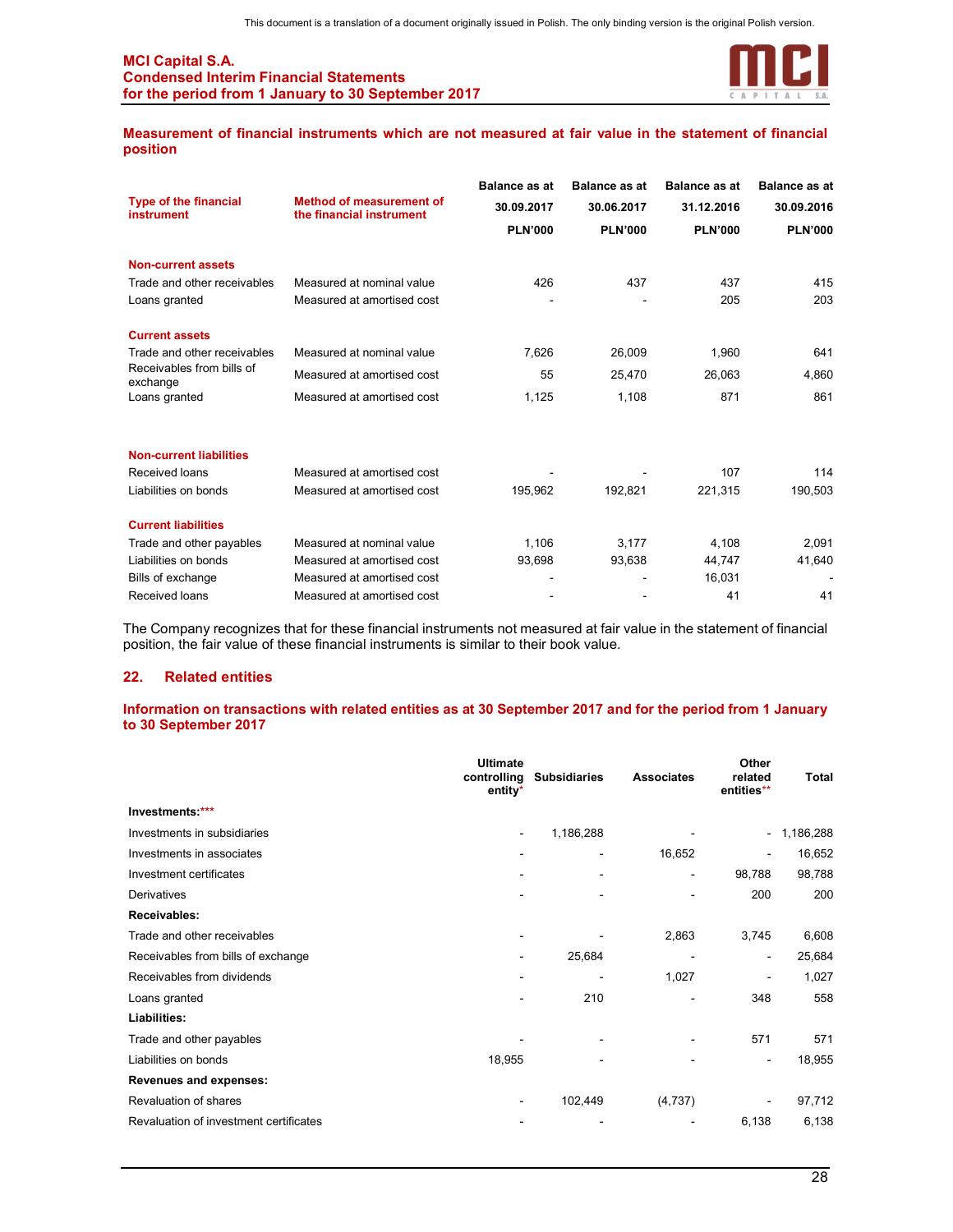

| Revaluation of derivative financial instruments | ۰                        | $\sim$         | $\sim$         | (1.910) | (1,910) |
|-------------------------------------------------|--------------------------|----------------|----------------|---------|---------|
| Income on dividends received                    | $\overline{\phantom{0}}$ | $\blacksquare$ | 1.027          | ۰.      | 1.027   |
| Financial income                                | $\sim$                   | 670            | 24             | 3.565   | 4.259   |
| Financial expenses                              | (921)                    | (652)          | $\blacksquare$ | (157)   | (1,730) |

\*The ultimate controlling entity is MCI Management Sp. z o.o.

\*\*As other related entities are presented: all investment funds, portfolio companies under the funds, companies for which PEM is the parent entity, i.e. MCI Capital TFI S.A., PEM Asset Management Sp. z o.o.

\*\*\*Except of MCI.Credit Ventures 2.0 FIZ investment certificates purchase and repurchase transactions in the first three quarters of 2017 there were no other transactions with related parties (other changes in investments as at 30 September 2017 in comparison to 31 December 2016 resulted from investments value measurement).

#### Information on transactions with related entities as at 30 June 2017 and for the period from 1 January do 30 June 2017

|                                                 | <b>Ultimate</b><br>controlling<br>entity* | <b>Subsidiaries</b>          | <b>Associates</b> | Other<br>related<br>entities** | <b>Total</b>   |
|-------------------------------------------------|-------------------------------------------|------------------------------|-------------------|--------------------------------|----------------|
| Investments:***                                 |                                           |                              |                   |                                |                |
| Investments in subsidiaries                     | $\blacksquare$                            | 1,139,690                    |                   | $\overline{\phantom{a}}$       | 1,139,690      |
| Investments in associates                       |                                           | $\qquad \qquad \blacksquare$ | 17,735            | ٠                              | 17,735         |
| Investment certificates                         |                                           | ۰                            |                   | 98.267                         | 98,267         |
| Derivatives                                     |                                           |                              |                   | 200                            | 200            |
| <b>Receivables:</b>                             |                                           |                              |                   |                                |                |
| Trade and other receivables                     |                                           | 100                          | 1,591             | 23,503                         | 25,194         |
| Receivables from bills of exchange              |                                           | 25,470                       |                   | $\overline{\phantom{a}}$       | 25,470         |
| Receivables from dividends                      |                                           | $\blacksquare$               |                   |                                | $\overline{a}$ |
| Loans granted                                   |                                           | 208                          |                   | 341                            | 549            |
| Liabilities:                                    |                                           |                              |                   |                                |                |
| Trade and other payables                        |                                           | 783                          | 8                 | 1,023                          | 1,814          |
| Liabilities on bonds                            | 19,190                                    |                              |                   |                                | 19,190         |
| Revenues and expenses:                          |                                           |                              |                   |                                |                |
| Revaluation of shares                           |                                           | 55,975                       | (3,654)           |                                | 52,321         |
| Revaluation of investment certificates          |                                           | ۰                            |                   | 5,618                          | 5,618          |
| Revaluation of derivative financial instruments |                                           |                              | $\blacksquare$    | (1,910)                        | (1, 910)       |
| Operating expenses                              |                                           |                              |                   | (7)                            | (7)            |
| <b>Financial income</b>                         |                                           | 575                          | 24                | 2,036                          | 2,635          |
| Financial expenses                              | (609)                                     | (342)                        |                   | (157)                          | (1, 108)       |

\*The ultimate controlling entity is MCI Management Sp. z o.o.

\*\*As other related entities are presented: all investment funds, portfolio companies under the funds, companies for which PEM is the parent entity, i.e. MCI Capital TFI S.A., PEM Asset Management Sp. z o.o.

\*\*\*Except of MCI.Credit Ventures 2.0 FIZ investment certificates purchase and repurchase transactions in the first half of 2017 there were no other transactions with related parties (other changes in investments as at 30 June 2017 in comparison to 31 December 2016 resulted from investments value measurement).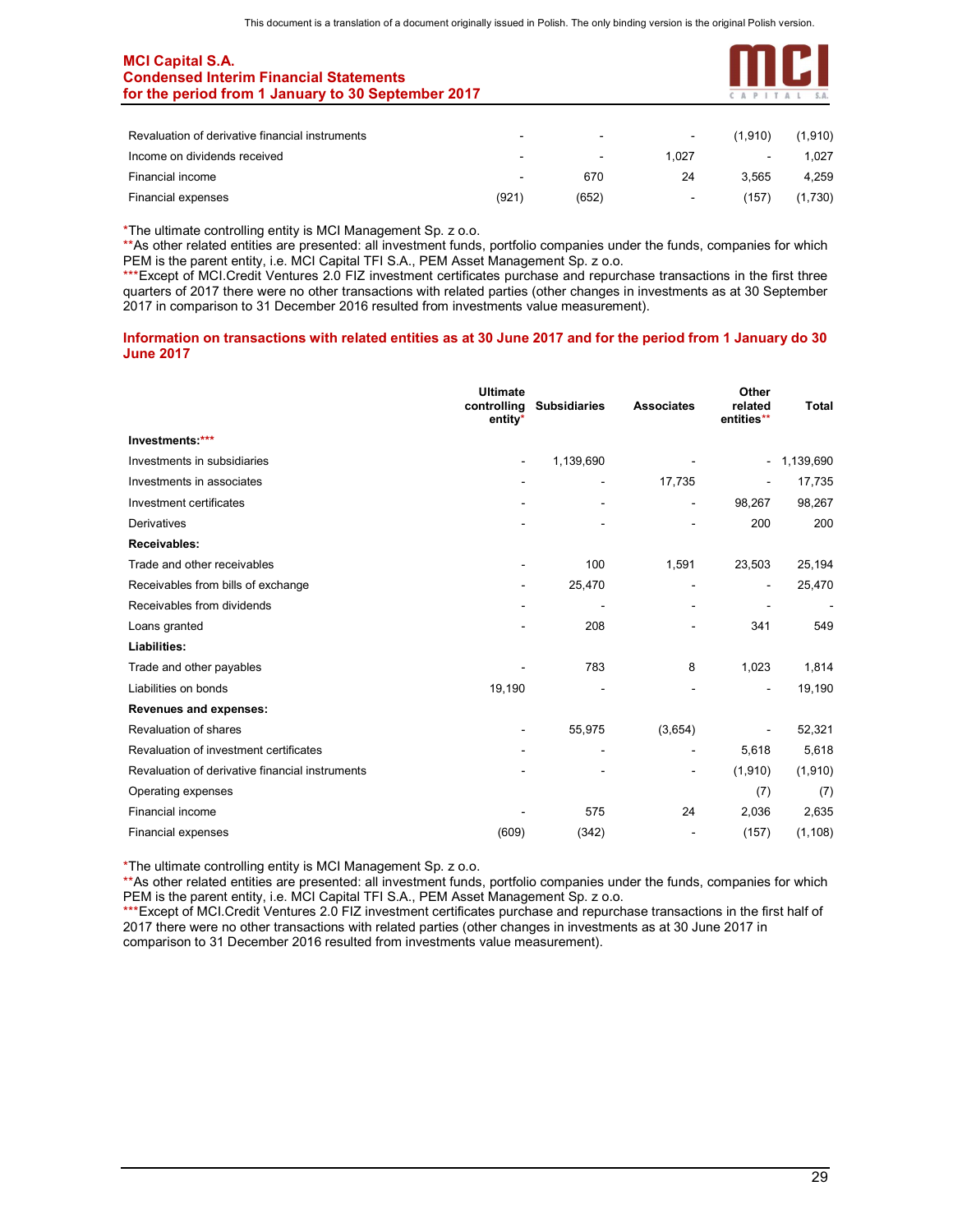

#### Information on transactions with related entities as at 31 December 2016 and for the period from 1 January to 31 December 2016

|                                                 | <b>Ultimate</b><br>controlling<br>entity* | <b>Subsidiaries</b> | <b>Associates</b>            | Other<br>related<br>entities** | <b>Total</b> |
|-------------------------------------------------|-------------------------------------------|---------------------|------------------------------|--------------------------------|--------------|
| Investments:                                    |                                           |                     |                              |                                |              |
| Investments in subsidiaries                     |                                           | 1,083,838           |                              | $\blacksquare$                 | 1,083,838    |
| Investments in associates                       |                                           |                     | 21,389                       |                                | 21,389       |
| Investment certificates                         |                                           |                     | $\qquad \qquad \blacksquare$ | 113,945                        | 113,945      |
| <b>Derivatives</b>                              |                                           |                     | -                            | 2,110                          | 2,110        |
| Receivables:                                    |                                           |                     |                              |                                |              |
| Trade and other receivables                     |                                           | 357                 | 994                          | 155                            | 1,506        |
| Receivables from bills of exchange              |                                           | 22,148              | 1,009                        | 2,906                          | 26,063       |
| Receivables from dividends                      |                                           |                     |                              |                                |              |
| Loans granted                                   |                                           | 205                 |                              | 328                            | 533          |
| Liabilities:                                    |                                           |                     |                              |                                |              |
| Trade and other payables                        |                                           | 440                 |                              | 442                            | 882          |
| Liabilities on bonds                            | 19,117                                    |                     |                              |                                | 19,117       |
| Revenues and expenses:                          |                                           |                     |                              |                                |              |
| Revaluation of shares                           |                                           | (56,058)            | (20, 337)                    | $\qquad \qquad \blacksquare$   | (76, 395)    |
| Revaluation of investment certificates          |                                           |                     | $\overline{\phantom{a}}$     | (10, 959)                      | (10, 959)    |
| Revaluation of derivative financial instruments |                                           |                     |                              | 326                            | 326          |
| Other income on investment                      |                                           |                     |                              | 12,080                         | 12,080       |
| Operating expenses                              |                                           |                     | (6)                          | (3)                            | (9)          |
| Revenues from dividends received                |                                           |                     | 5,053                        | $\overline{\phantom{a}}$       | 5,053        |
| <b>Financial income</b>                         |                                           | 166                 | 9                            | 4.401                          | 4,576        |
| <b>Financial expenses</b>                       | (1,221)                                   | (768)               | ۰                            | (31)                           | (2,020)      |

\*The ultimate controlling entity is MCI Management Sp. z o.o.

\*\*As other related entities are presented: all investment funds, portfolio companies under the funds, companies for which PEM is the parent entity, i.e. MCI Capital TFI S.A., PEM Asset Management Sp. z o.o.

#### Information on transactions with related entities as at 30 September 2016 and for the period from 1 January to 30 September 2016

|                                    | <b>Ultimate</b><br>controlling<br>entity* | <b>Subsidiaries</b> | <b>Associates</b>            | Other<br>related<br>entities** | Total     |
|------------------------------------|-------------------------------------------|---------------------|------------------------------|--------------------------------|-----------|
| Investments:                       |                                           |                     |                              |                                |           |
| Investments in subsidiaries        | $\sim$                                    | 1,126,516           |                              | $\frac{1}{2}$                  | 1,126,516 |
| Investments in associates          | $\overline{\phantom{a}}$                  | $\overline{ }$      | 25,807                       | ۰                              | 25,807    |
| Investment certificates            | $\overline{\phantom{a}}$                  |                     | ۰                            | 134,082                        | 134,082   |
| <b>Derivatives</b>                 | $\blacksquare$                            | ۰                   | $\overline{\phantom{0}}$     | 4,227                          | 4,227     |
| Receivables:                       |                                           |                     |                              |                                |           |
| Trade and other receivables        | $\blacksquare$                            |                     | 100                          | 81                             | 181       |
| Receivables from bills of exchange | $\blacksquare$                            | 4,860               | ۰                            |                                | 4,860     |
| Loans granted                      | $\qquad \qquad \blacksquare$              | 203                 | $\qquad \qquad \blacksquare$ | 327                            | 530       |
| Liabilities:                       |                                           |                     |                              |                                |           |
| Trade and other payables           | ٠                                         | 286                 | 10                           | ۰                              | 296       |
| Liabilities on bonds               | 18,811                                    |                     |                              | ۰                              | 18,811    |
| Revenues and expenses:             |                                           |                     |                              |                                |           |
| Revaluation of shares              | $\blacksquare$                            | (13, 380)           |                              | $\overline{ }$                 | (13, 380) |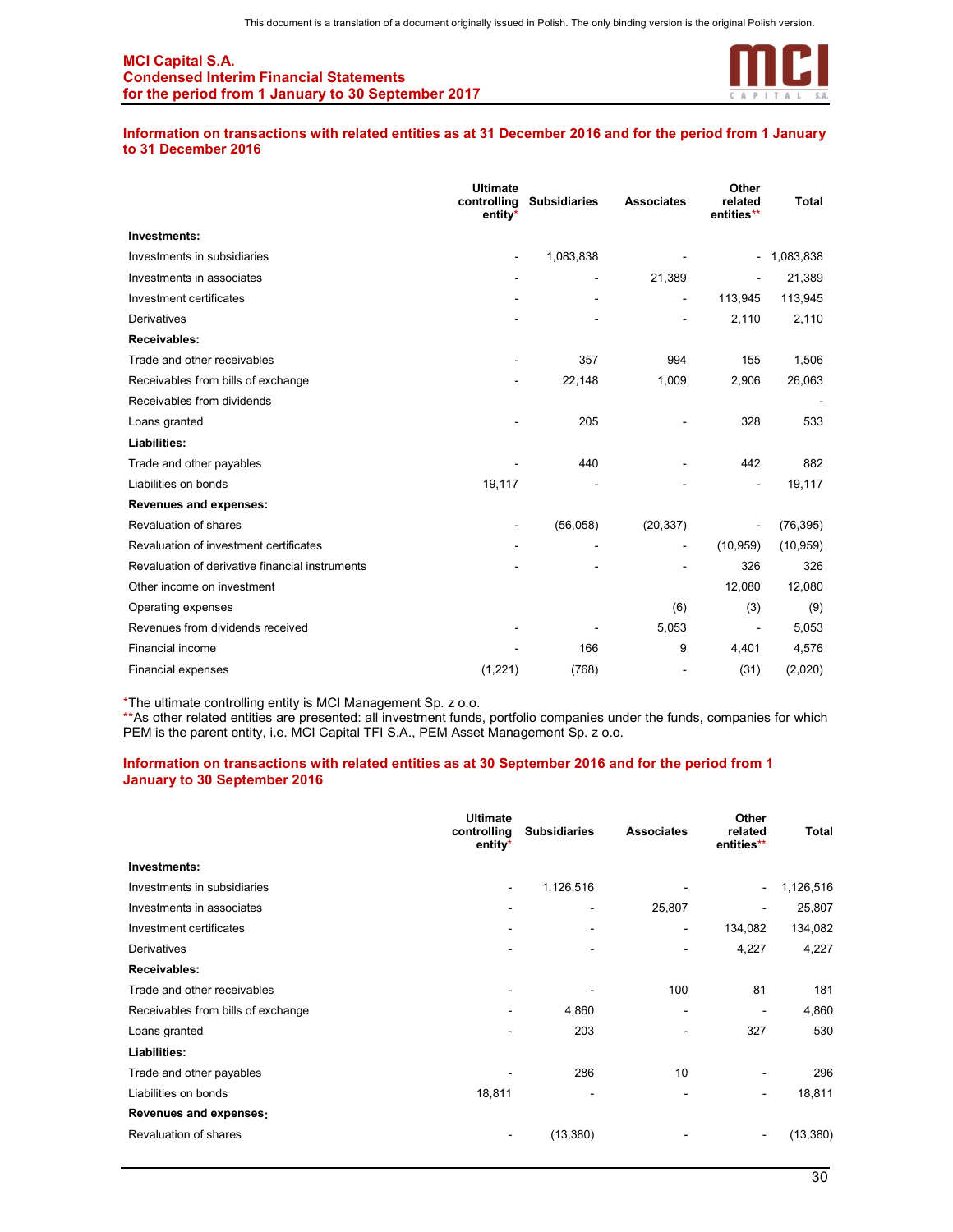

| Revaluation of investment certificates          | $\blacksquare$ | $\sim$ | (15.919)       | $\blacksquare$ | (15,919) |
|-------------------------------------------------|----------------|--------|----------------|----------------|----------|
| Revaluation of derivative financial instruments | $\blacksquare$ | $\sim$ | $\blacksquare$ | (366)          | (366)    |
| Financial income                                | $\sim$         | 282    |                | 3.723          | 4.005    |
| Financial expenses                              | (914)          | (573)  | $\blacksquare$ | $\sim$         | (1, 487) |

\*The ultimate controlling entity is MCI Management Sp. z o.o.

\*\*As other related entities are presented: all investment funds, portfolio companies under the funds, companies for which PEM is the parent entity, i.e. MCI Capital TFI S.A., PEM Asset Management Sp. z o.o.

## 23. Dividend

In 2016 the Company incurred loss in the amount of PLN 82,243 ths. The Ordinary General Shareholding Meeting on 28 June 2017 decided to cover loss generated in this period from the Company's reserve capital, at the same time the Ordinary General Shareholding Meeting did not adopt a resolution on dividend payment.

## 24. Share-based incentive program

## Remuneration Program for the President of the Management Board

On 28 June 2016 General Shareholders Meeting of the Company decided on the issuance of warrants dedicated for Mr. Tomasz Czechowicz as a realisation of remuneration program adopted by the Supervisory Board Resolution No. 1 of 25 May 2016 ("Remuneration Program").

Under the Remuneration Program the Company will issue no more than 100,446 warrants, C series, registered with the rights to acquire issued by the Company under the conditional increase of the share capital of not more than 100,446 shares, series A1 (bearer shares). Offer to purchase warrants will be addressed only to Mr. Tomasz Czechowicz, while the issuance of warrants will be made in accordance with the Remuneration Program. Each warrant shall entitle its holder to subscribe one share. The issue price of the shares acquired by exercising the rights of the warrants will be PLN 1.00 for each share. The entitled person will be able to acquire shares till 31 December 2020, whereas the condition of exercising the rights of the warrants is to be the Member of the Board of the Company for an uninterrupted period during the time of acquiring the right from the warrants. The first period of entitlement means the period from 1 January 2016 to 31 December 2016. During this period the entitled person acquires rights to 33,482 warrants. The second period of entitlement means the period from 1 January 2017 to 31 December 2017. During this period the entitled person acquires rights to acquire 33,482 warrants. The third period of entitlement means the period from 1 January 2018 to 31 December 2018. During this period the entitled person acquires rights to 33,482 warrants (up to 100,446 warrants in total). In respect of the incentive program in the first three quarters of 2017 the cost of PLN 273 thousand was recognized. The same cost of the Incentive Program was incurred in the first three quarters of 2016.

#### 25. Contingent assets and liabilities

#### JTT damages

On 2 October 2006 attorneys of MCI Capital S.A. filed an action with the Circuit Court in Wrocław against the State Treasury for PLN 38.5m for the losses incurred and benefits lost by MCI Capital S.A. as the shareholder of JTT Computer S.A., resulting from illegal actions of the tax authorities. Following the binding judgement of the Appellate Court of 31 March 2011, MCI received a compensation of PLN 46.6m (including interest). The Treasury appealed against the judgment of the Court of Appeal and filed a cassation appeal to the Supreme Court. On 26 April 2012 the Supreme Court dismissed the judgment favourable to MCI and referred to case to be reviewed again by the Appellate Court. On 17 January 2013 the Appellate Court upheld the appealed judgment and re-awarded the JTT compensation to MCI.

The State Treasury filed a cassation appeal to the Supreme Court against the second judgment of the Appellate Court in Wrocław of 17 January 2013. Following the cassation appeal, on 26 March 2014 the Supreme Court repealed the judgment of the Appellate Court of 17 January 2013 and referred the case to be reviewed again by the Appellate Court in Wrocław.

In July 2014 first meeting at the Appealing Court took place, where the evidence from supplementary hearing was approved. In March 2015 another meeting at the Appealing Court took place, where the next witnesses were interrogated.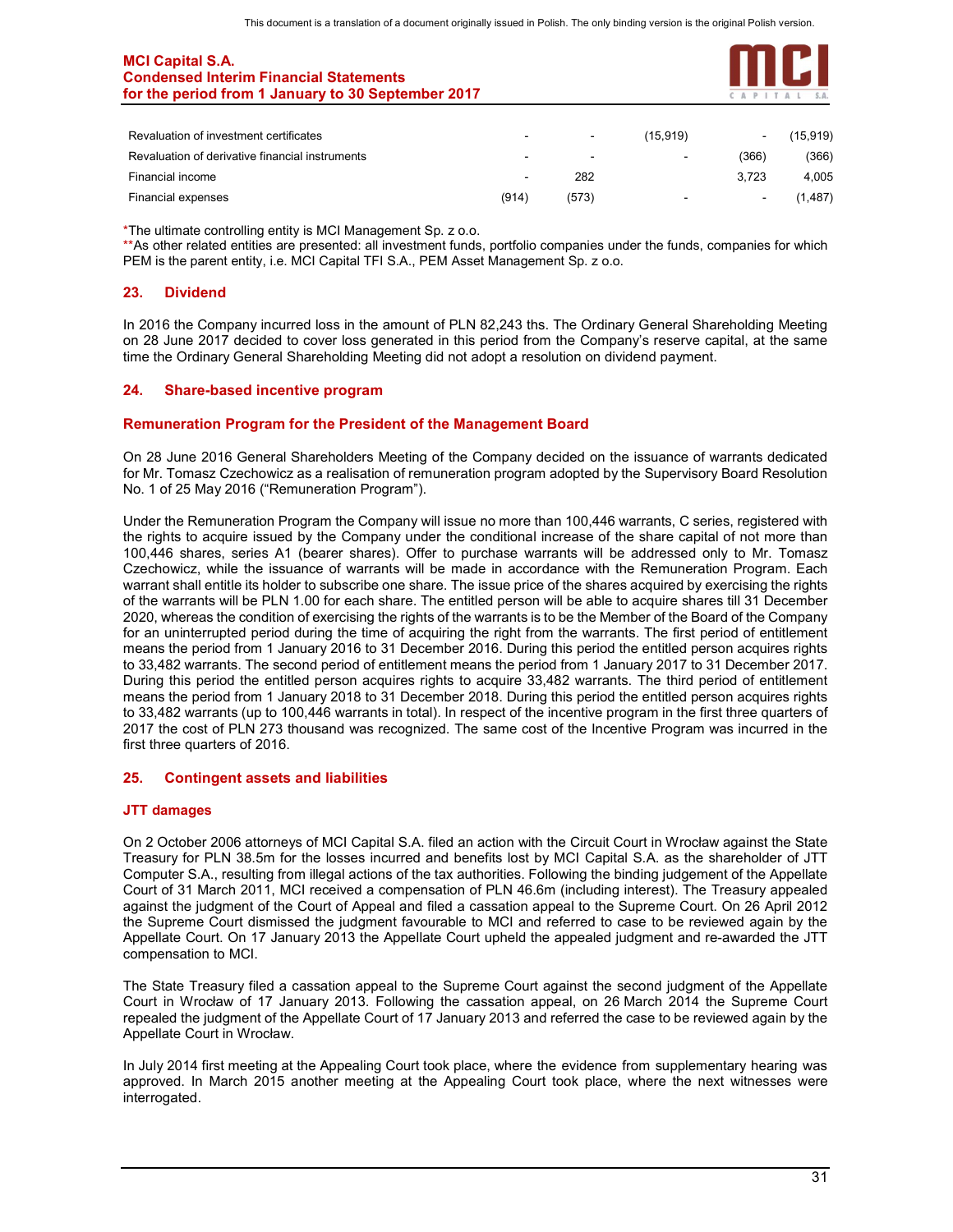

At the moment of preparing these financial statements, the proceedings are pending and the case is being reviewed by the Court of Appeal. The court obtained evidence from personal evidence, then asked the team of experts to prepare a supplementary written opinion from a hearing of the expert and specify the dates for that opinion. The experts expressed their readiness to draw up a supplementary opinion. In January 2017, the Court sent a letter to experts urging them to submit an opinion. On 6 March 2017, the experts submitted a supplementary opinion, which supports previous findings of experts. The Company sent letter in which it took an attitude towards the opinion as well as the State Treasury appealed the opinion. At the present stage of the proceedings, the Court will hear the parties' submissions as to complementary evidence. At the same time, the State Treasury asked for a further supplementary opinion.

It should be noted that the final judgment of the common court was issued in this case and the judgment was made.

The provision was set up in connection with the cost of the litigation concerning damages for the bankruptcy of JTT. For details, see Note 18 "Provisions".

#### Corporate income tax – JTT compensation

On 20 June 2011 MCI applied to the Minister of Finance for an interpretation regarding the income tax on the compensation obtained from the State Treasury for the impairment of the JTT shares which belonged to MCI. The Company believes that the compensation obtained from the State Treasury is not taxable income. In the individual interpretation of 14 September 2011, the tax authority found the Company's position invalid, so the Company appealed to the Voivodeship Administrative Court against the interpretation. In its judgment of 12 November 2012, the Voivodeship Administrative Court dismissed the appeal and stated, among others, that compensation granted under provisions of the civil law benefited from the exemption from taxation by the end of 1998, when the provision was deleted. In January 2013 the Company filed a cassation appeal against the judgment of the Voivodship Administrative Court to the Supreme Administrative Court.

After the hearing on 9 April 2015 the Supreme Administrative Court issued a judgment which dismissed the cassation appeal. The ruling is final. After receiving written justification for the judgment of the Supreme Administrative Court, a decision was made to bring an appeal complaint to the Constitutional Court on the unconstitutional nature of taxation of compensation obtained from the State Treasury. The constitutional appeal was lodged on 3 November 2015. On April 26, 2016, the Constitutional Court refused to proceed with a constitutional complaint. As a result, national procedural rules were exhausted and the possibility of questioning the operation of the State Treasury was exhausted.

In the opinion of the Management Board, compensation received from the State Treasury is not a financial increment and therefore does not meet the definition of income under the Corporate Income Tax Act and should therefore not be treated as a taxable revenue. In addition, it should be noted that, in fact, the State Treasury reduced the compensation paid to the Company for the value of the Company's tax paid, whereas the damage suffered should, in the opinion of the Company's Management Board, be repaired entirely.

As a result, the Company decided to file a correction of the CIT declaration in order to claim a refund of the tax paid on the compensation it owed from the State Treasury.

On 30 December 2016 MCI applied to the Head of the First Mazovian Tax Office in Warsaw for the declaration of overpayment in corporate income tax for the tax year 2011. In the correction of the CIT-8 declaration for 2011, the company has shown an overpayment of PLN 5.3 m. As at the date of preparation of this report, the company is awaiting resolution in this case.

On 13 April 2017, the Company received a notice from the Head of the First Mazovian Tax Office in Warsaw that the case for the declaration of overpayment in corporate income tax for the tax year 2011 was submitted to the Second Mazovian Tax Office in Warsaw.

On 8 June 2017, the Company received from the Second Mazovian Tax Office in Warsaw a decision to refuse to confirm the overpayment. From that decision, the Company lodged an appeal on 22 June 2017 to the first instance appeal body. Currently, the Company is awaiting a response to the appeal submitted to the appeal body, ie. the Director of the Tax Administration Chamber in Warsaw.

On 13 October 2017, the Company has filed a complaint to the appeal body, i.e. the Voivodship Administrative Court in Warsaw.

These financial statements do not include any amounts of overpayments in corporate income tax for the 2011 tax year. This will only occur when the refund requested is practically certain to receive.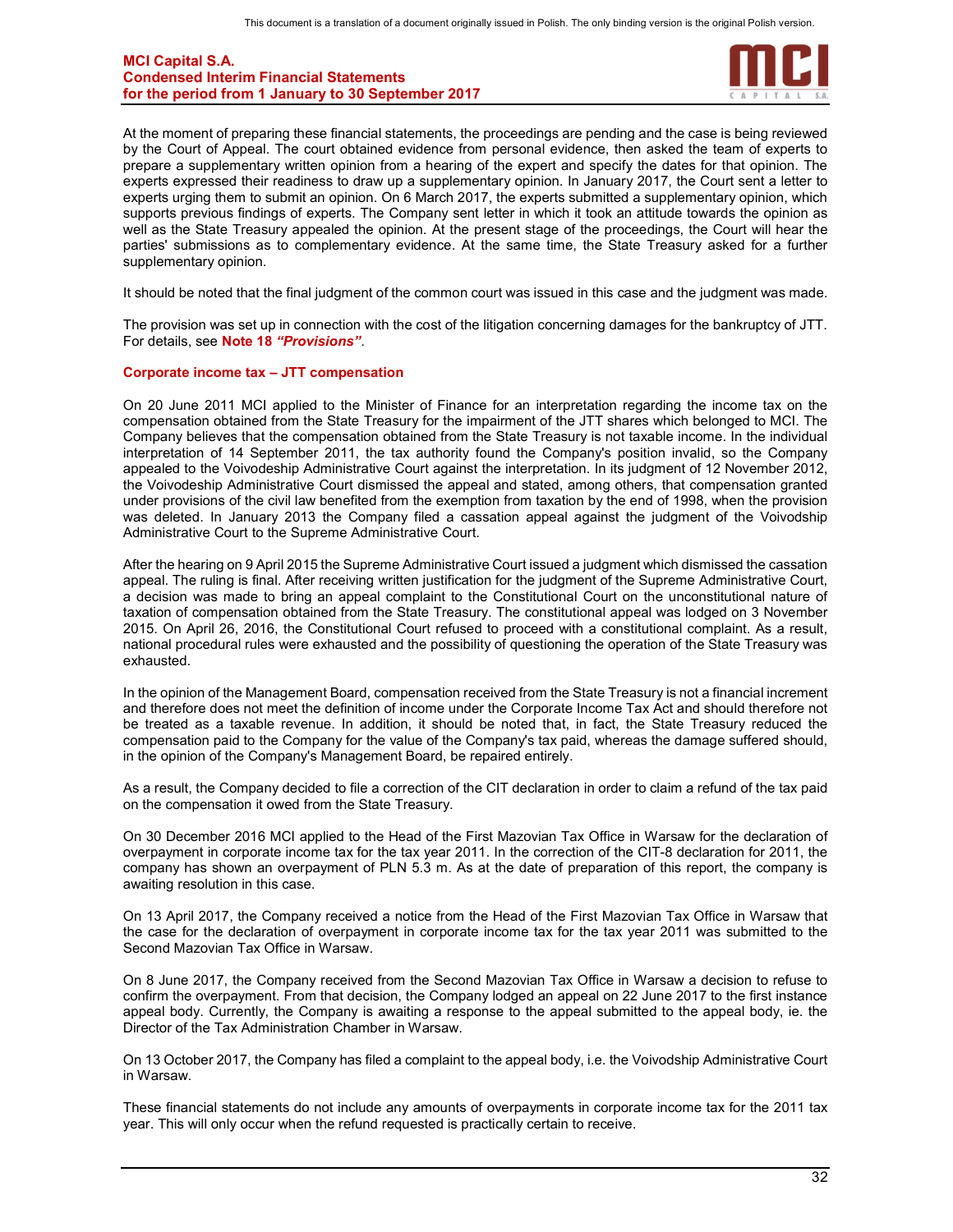

#### Administrative proceedings initiated by the Financial Supervision Authority (KNF)

On 3 November 2016, the Polish Financial Supervision Authority initiated proceedings against MCI concerning the imposition of a fine against the suspicion of breach by the Company of the provisions of the Act of July 29, 2015 on the offer and conditions for introducing financial instruments to organized trading and on public companies. The proceedings were initiated in connection with the acquisition by the Company in 2010 Travelplanet.pl S.A. shares.

On 1 September 2017 the Company received the decision from KNF dated 29 August 2017, under which the KNF has imposed a penalty on the Company and the natural person in the amount of PLN 100 ths. accordingly to each side. The Company and the natural person act as the same side in the proceedings with KNF. The Company and the natural person have submitted an application to review the case, which caused that the decision of KNF is not binding. As at 30 September 2017 the Company has created a provision with the respect to abovementioned case in the amount of PLN 100 ths.

#### 26. Suretyships and guaranties

#### Guarantees granted for the benefit of MCI.CreditVentures 2.0

#### - Guarantee granted on 23 June 2015

On 23 June 2015 MCI Capital S.A. guaranteed a revolving loan of PLN 5,000,000 granted by Alior Bank S.A. to MCI CreditVentures 2.0. The guarantee covers liabilities of MCI CreditVentures 2.0 related to the loan agreement of 19 June 2015 if MCI CreditVentures 2.0 failed to repay such liabilities when due.

#### - Guarantee granted on 13 February 2017

On 13 February 2017 Private Equity Managers S.A. guaranteed a loan of PLN 15,300,000 granted by Alior Bank S.A. under the revolving loan agreement dated 13 February 2017 to MCI CreditVentures 2.0. The guarantee covers liabilities of MCI CreditVentures 2.0 related to the loan agreement if MCI CreditVentures 2.0 failed to repay such liabilities when due. The date of final repayment of the loan is 14 November 2019.

On 11 May 2017 based on the Amendment to the revolving loan agreement dated 13 February 2017 took place a change of guarantor from Private Equity Managers S.A. to MCI Capital S.A. Thus guarantee of Private Equity Managers S.A. expired and MCI Capital S.A. became a new guarantor.

#### Guarantees granted for the benefit of MCI.PrivateVentures FIZ

#### - Guarantee granted on 31 July 2015 r. – sub-fund EuroVentures 1.0

On 31 July 2015 MCI Capital S.A. guaranteed a loan granted under the revolving loan agreement in the loan account of 11 September 2014 amended with Annex 1 of 1 October 2014 and Annex 2 of 29 July 2015 for PLN 41,000 ths to MCI MCI PrivateVentures Closed-End Investment Fund with the separated EuroVentures 1.0 sub-fund. On 7 March 2016 the Company signed the declaration on establishing a writ of execution pursuant to Art. 777 § 1 (5) of the Civil Code up to PLN 82,000 ths. The bank may request that the declaration be made enforceable by 19 September 2020.

On November 2, 2016, the annex to the loan agreement was signed, on the basis of which the maximum loan value was reduced from PLN 41,000 ths to PLN 30,000 ths. On this basis, the maximum amount of surety from the level of PLN 82,000 ths was also reduced up to PLN 60,000 ths.

#### - Guarantee granted on 31 July 2015 r. – sub-fund EuroVentures 1.0

On 31 July 2015 MCI Capital S.A. guaranteed a loan granted by Alior to MCI PrivateVentures Closed-End Investment Fund with the separated EuroVentures 1.0 sub-fund for liabilities resulting from the loan of EUR 10,000 ths granted under the revolving loan agreement in the loan account. On 31 July 2015 the Company signed the declaration on establishing a writ of execution pursuant to Art. 777 § 1 (5) of the Civil Code up to EUR 20,000 ths. The bank may request that the declaration be made enforceable by 28 July 2021.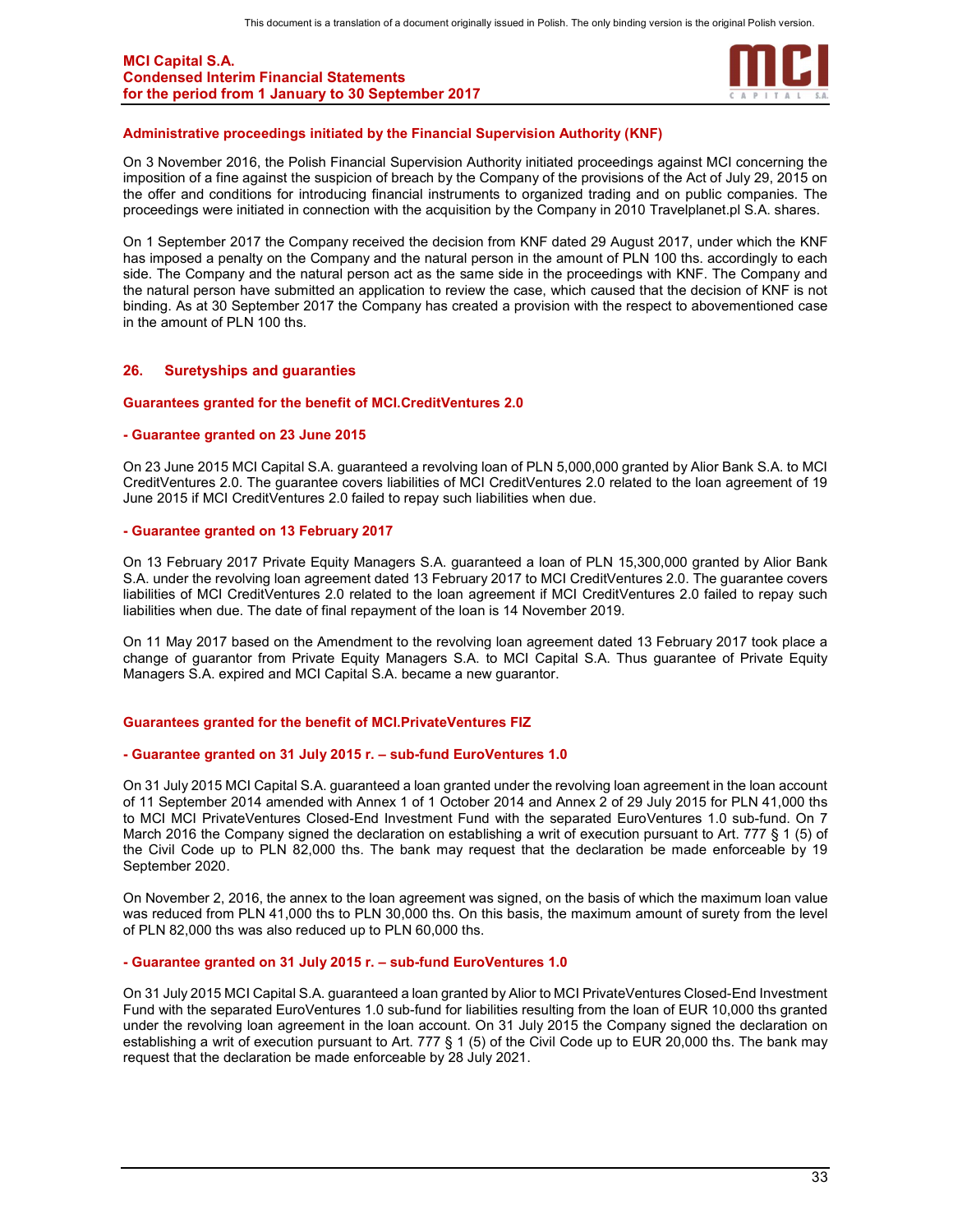

#### - Guarantee granted on 31 July 2015 r. – sub-fund TechVentures 1.0

On 31 July 2015 MCI Capital S.A. guaranteed a loan granted by Alior to MCI PrivateVentures Closed-End Investment Fund with the separated TechVentures 1.0 sub-fund for liabilities resulting from the loan of EUR 10,000 ths granted under the revolving loan agreement in the loan account. On 31 July 2015 the Company signed the declaration on establishing a writ of execution pursuant to Art. 777 § 1 (5) of the Civil Code up to EUR 20,000 ths. The bank may request that the declaration be made enforceable by 28 July 2021.

On 12 April 2017 was signed an Annex to the above mentioned loan agreement granted by Alior to MCI PrivateVentures Closed-End Investment Fund with the separated TechVentures 1.0 sub-fund. Based on this Annex the maximum loan value was reduced to EUR 3,000 ths. On this basis, the maximum amount of surety from the level of EUR 20,000 ths was also reduced up to EUR 6,000 ths.

#### - Guarantee granted on 12 April 2017 r. – sub-fund TechVentures 1.0

On 12 April 2017 MCI Capital S.A. guaranteed a loan granted by Alior to MCI PrivateVentures Closed-End Investment Fund with the separated TechVentures 1.0 sub-fund for liabilities resulting from the loan of PLN 10,000 ths granted under the revolving loan agreement in the loan account. The guarantee covers liabilities of MCI PrivateVentures Closed-End Investment Fund with the separated TechVentures 1.0 sub-fund related to the loan agreement if PrivateVentures Closed-End Investment Fund with the separated TechVentures 1.0 sub-fund failed to repay such liabilities when due. On 12 April 2017 the Company signed the declaration on establishing a writ of execution pursuant to Art. 777 § 1 (5) of the Civil Code up to PLN 60,000 ths.

#### Financial guarantee under bonds obligations issued MCI Venture Projects Sp. z o.o. VI SKA

On March 10, 2016, the Company issued a financial guarantee in connection with the issuance of bonds by MCI.Venture Projects Sp. z o.o. VI SKA. The guarantee has been granted under Czech law. The guarantee secures the following obligations of the Issuer:

- to pay the nominal value and interests relating to bonds;
- for unjust enrichment with respect to the bondholder due to the invalidity or cancellation of bonds;
- for sanctions caused by improper or untimely payment of bonds.

In connection with the additional issue of bonds on October 11, 2016, the total nominal value of the bonds is CZK 699,000,000 (approximately PLN 110,651,700 at the CZK/PLN exchange rate of October 11, 2016, i.e. 0.1583). Interests of bonds is determined by the terms of the bonds issue. Interests are calculated on a variable interest rate based on the 6M PRIBOR reference rate and increased by a margin of 3.8% per annum. The guarantee is a security of the aforementioned commitments up to the amount not exceeded 130% of the total nominal value of the outstanding bonds issued up to April 8, 2021. The maximum value of these obligations to be repaid by the Guarantee (after issue on October 11, 2016) not exceeds CZK 908,700,000 (approximately PLN 143,847,210 assuming that 1 Czech crown equals PLN 0.1583).

The guarantee was granted until the date of full satisfaction of the obligations secured by the Guarantee, but no longer than until April 8, 2022.

Under the granted financial guarantee, the Company receives a remuneration of 1% per annum on the collateral value, which is approximately PLN 1.4 million per annum.